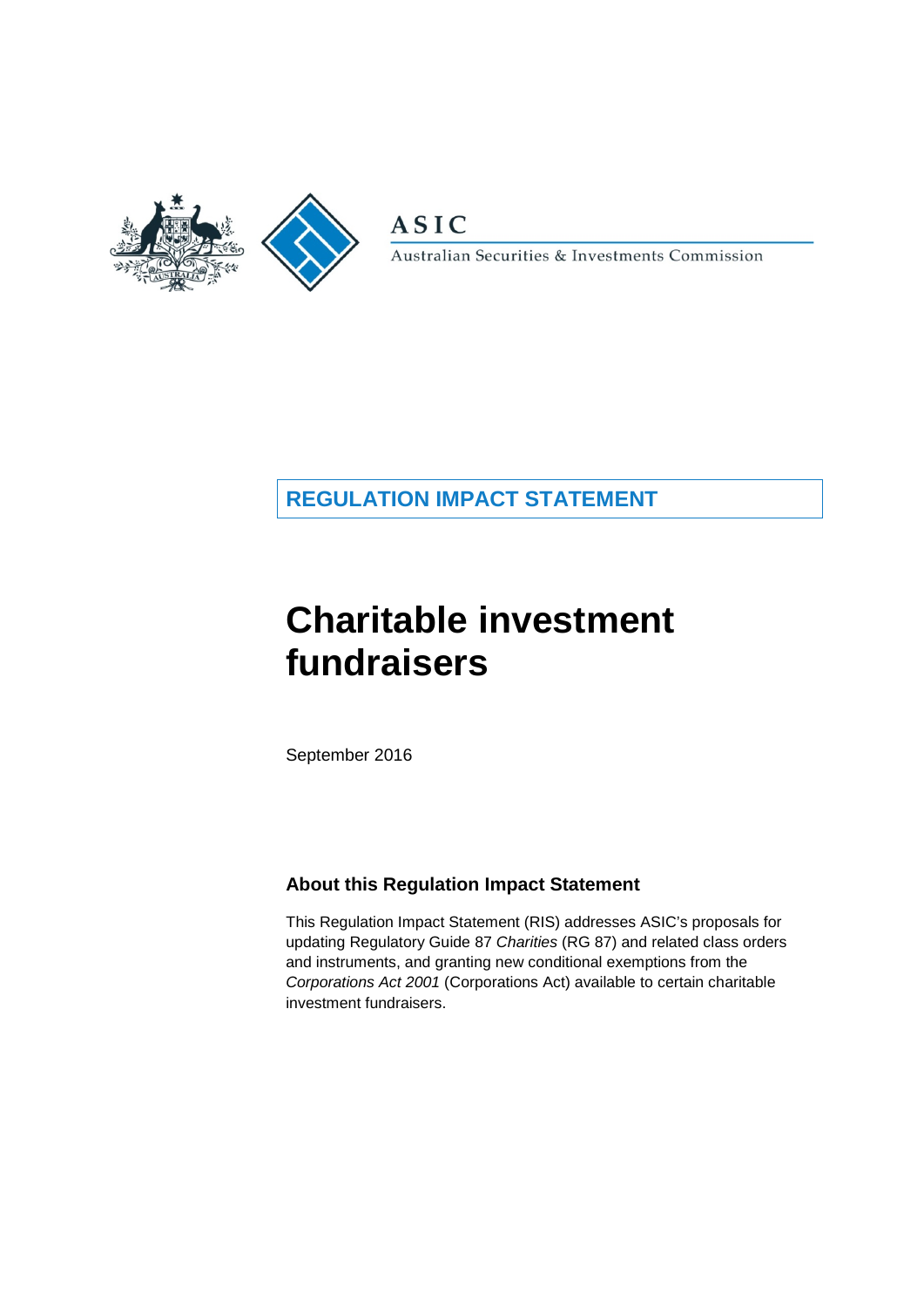## <span id="page-1-0"></span>**What this Regulation Impact Statement is about**

- 1 This Regulation Impact Statement (RIS) addresses ASIC's proposals for the renewal and update of the regulatory framework for charitable investment fundraisers under the *Corporations Act 2001* (Corporations Act). This framework is currently provided by provisions under the Corporations Act and associated relief in Class Order [CO 02/184] *Charitable investment schemes*—*fundraising*.
- 2 In developing our final position, we will further consider the regulatory and financial impact of our proposals. We are aiming to strike an appropriate balance between:
	- (a) maintaining, facilitating and improving the performance of the financial system and entities in it;
	- (b) promoting confident and informed participation by investors and consumers in the financial system; and
	- (c) administering the law effectively and with minimal procedural requirements.
- 3 This RIS sets out our assessment of the regulatory and financial impacts of our proposed policy and our achievement of this balance. It deals with:
	- (a) the exemptions proposed to apply to charitable investment fundraisers and the conditions under which the exemptions are proposed to apply; and
	- (b) impacts, costs and benefits of the proposals.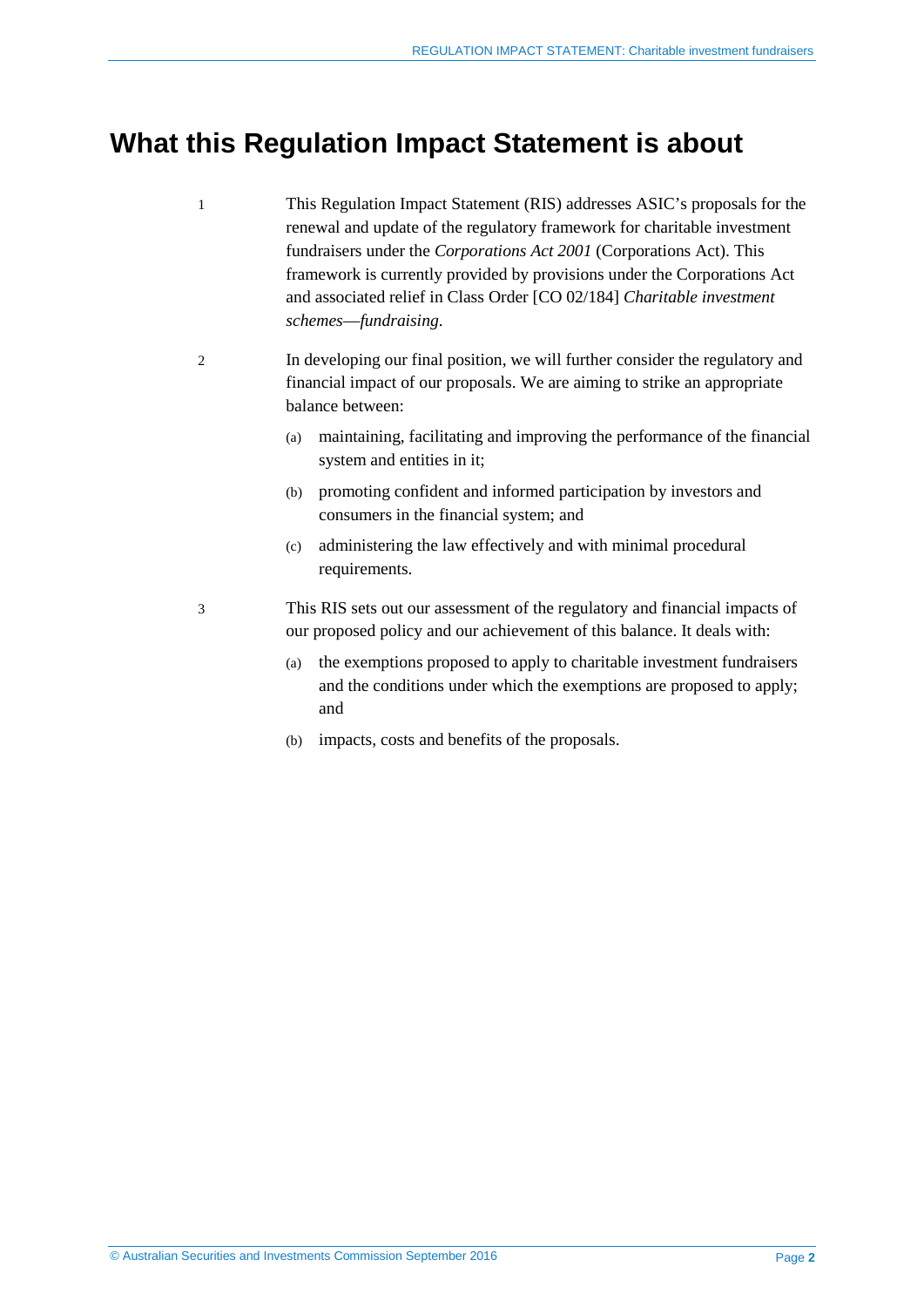## **Contents**

| A |                                                                                                                                                                                                                   |  |
|---|-------------------------------------------------------------------------------------------------------------------------------------------------------------------------------------------------------------------|--|
| в |                                                                                                                                                                                                                   |  |
| C | Option 1: Modification to the existing exemptions (preferred option) 22<br>Option 2: Remove all existing exemptions, except in some limited<br>Option 3: Make no substantive change to the current policy (status |  |
| D | Follow-up consultation-January and February 201644                                                                                                                                                                |  |
| Е |                                                                                                                                                                                                                   |  |
| F |                                                                                                                                                                                                                   |  |
| G | <b>Regulatory Burden and Summary Cost Offset (RBCO) Estimate</b>                                                                                                                                                  |  |
|   |                                                                                                                                                                                                                   |  |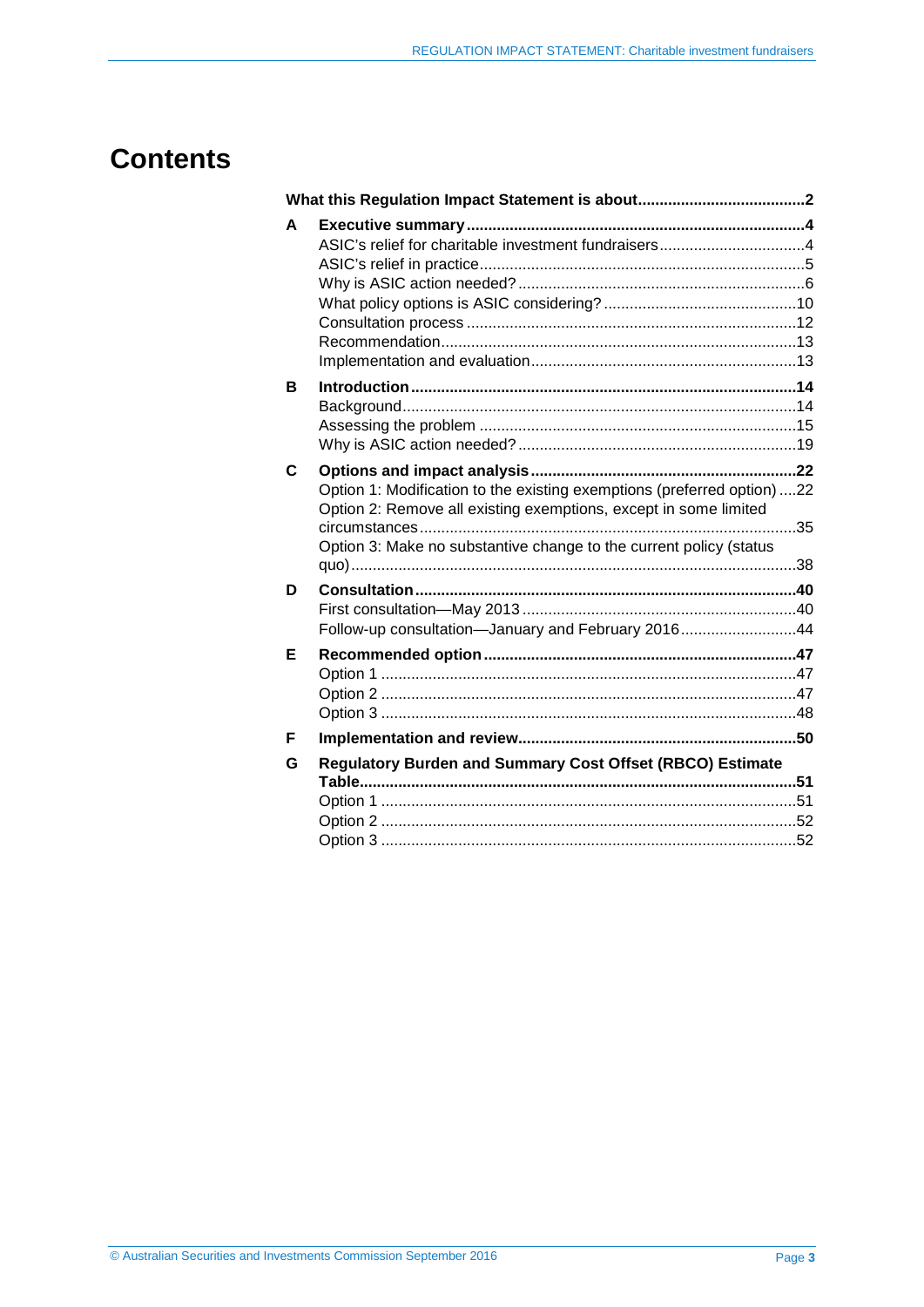## <span id="page-3-0"></span>**A Executive summary**

### <span id="page-3-1"></span>**ASIC's relief for charitable investment fundraisers**

- 4 Charities in Australia raise funds to meet their charitable objectives through various means, including through the operation of, and issue of interests in, a managed investment scheme (a charitable scheme) and through the issue of debentures. These schemes are typically managed by entities known as charitable investment fundraisers, which provide investors with the ability to allocate funds towards the charitable investment fundraiser's charitable purpose. For some of these investors, financial profit to the investor is not the primary consideration in or motivation for making the investment. It is arguable that because of this, investors are unlikely to expect or require disclosures in compliance with the Corporations Act or the protection of the fundraising, managed investment, debenture or licensing provisions normally required by the Corporations Act.
- 5 Charitable investment fundraisers that fundraise by issuing debentures or interests in managed investment schemes currently have relief from the fundraising, managed investment, debenture and the Australian financial services (AFS) licensing provisions of the Corporations Act under [CO 02/184] and Regulatory Guide 87 *Charities* (RG 87), provided that they meet certain conditions. Charitable investment fundraisers that rely on ASIC's exemptions raise investment funds from both wholesale and retail clients. [CO 02/184] will sunset on 1 October 2016. One of the options (broadly, Option 2) that we have considered is to allow this class order to sunset, thereby causing the exemptive relief to terminate.

6 Based on our surveillance and consultation, we estimate that approximately 100 charitable investment fundraisers have relied (or have purported to rely) on ASIC's exemptions under [CO 02/184] in the past. We conducted an extensive surveillance and consultation in 2013 and found that, of the charities currently relying on ASIC exemptions or that may have relied on exemptions in the past, only 58 had lodged financial statements in the preceding financial year to enable them to continue to rely on the exemptions. In addition, some charities rely on relief on the basis of a sponsorship arrangement under existing policy. These charities appear to have undertaken the large majority of fundraising, currently holding over \$7 billion in investment funds. This represents a very small component (approximately 0.26%) of the total funds under management in Australia which is currently estimated to be \$2.633 trillion: see Managed Funds, [Australia, Mar 2016](http://www.abs.gov.au/ausstats/abs@.nsf/mf/5655.0) (Cat. No. 5655.0) on the Australian Bureau of Statistics website.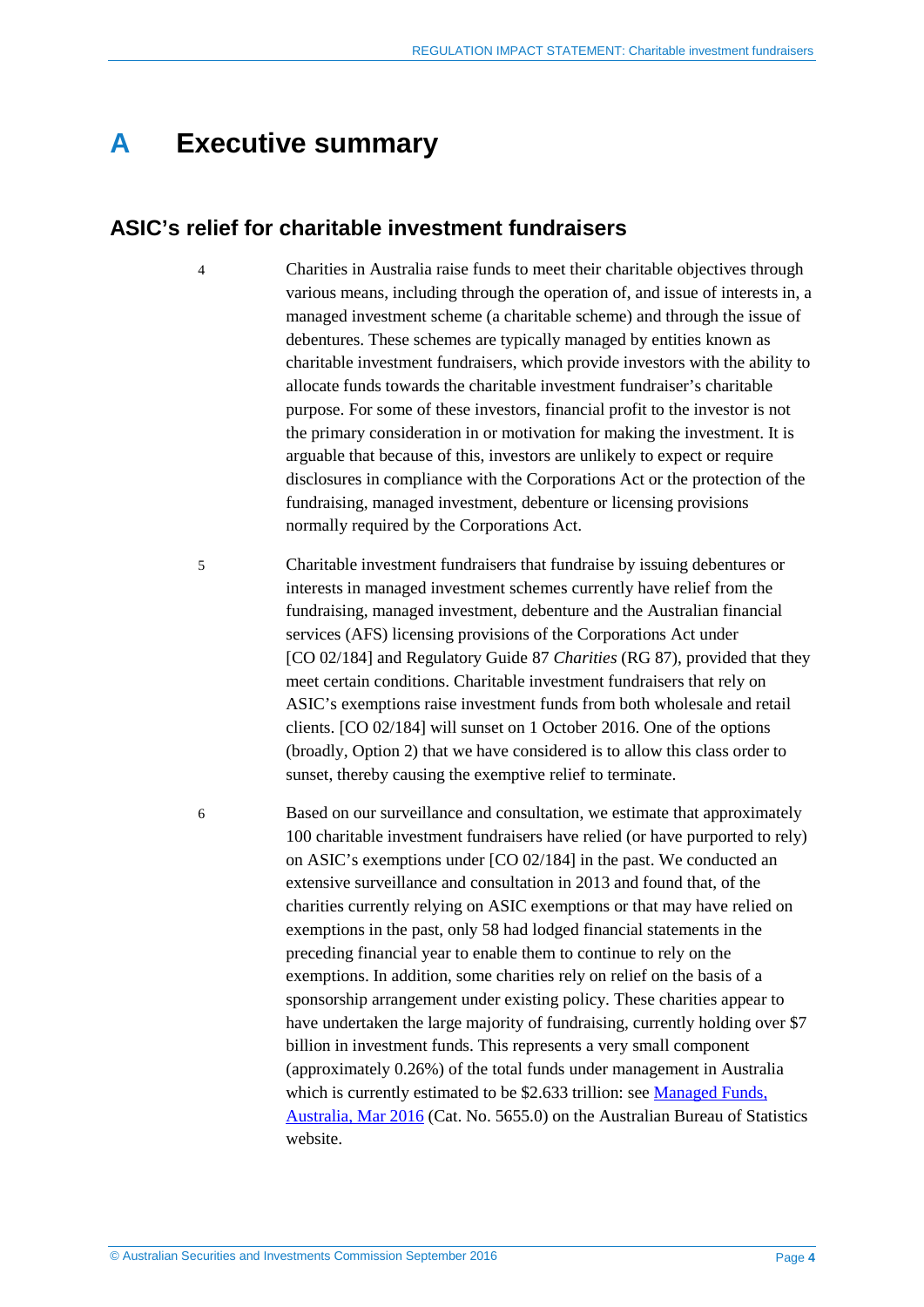7 Our follow-up consultation, liaison and analysis in early 2016 have indicated that the number of charities that continue to rely on ASIC exemptions is approximately 90. Data produced by the Australian Prudential Regulation Authority (APRA) on Religious Charitable Development Funds (RCDFs) show that 59 RCDFs are currently listed in [Banking exemption No. 2 of](https://www.legislation.gov.au/Details/F2015L01823)  [2015](https://www.legislation.gov.au/Details/F2015L01823) *Religious charitable development funds* (banking exemption order) and we understand that of these 55 rely on ASIC exemptions. We therefore calculate that the remaining 45 entities rely on ASIC exemptions but are not RCDFs and are significantly smaller (by size and funds under management) than the RCDFs.

> Note: A charitable investment fundraiser is a charity that raises funds to support its purposes by issuing debentures (other than by way of certain limited offers) and/or interests in a charitable scheme. It does this to raise investment funds (as distinct from donations) in order to carry out its operations.

8 Since our follow-up consultation, APRA has renewed and modified its existing banking exemption order that, from 1 January 2017, RCDFs are not permitted to issue at-call or short-term investments to retail, non-affiliate investors. The intention is that the prohibition will more clearly delineate the boundary between the prudentially regulated banking sector and entities (such as RCDFs) that are not prudentially regulated, to reduce the risk that a retail investor in an RCDF would confuse such an investment with an authorised deposit-taking institution (ADI) deposit or transactional ADI product.

## <span id="page-4-0"></span>**ASIC's relief in practice**

9 In 2010–11, ASIC conducted a desk-based surveillance project on charitable bodies, which included examination of the fundraising activities, financial services promotion, disclosure quality and financial position of major charitable investment fundraisers. Key findings included that:

- (a) some charities appeared to market their products primarily on the basis of 'attractive returns', rather than the organisation's charitable purpose;
- (b) some charities did not provide adequate disclosure about the nature of the product and the regulatory status of the charity, leading to concerns that investors were not fully informed about the nature of the product and the lack of regulatory oversight for their investments;
- (c) some charities compared their products with the commercial characteristics of products issued by ADIs and used terms such as 'deposits' to describe their product, without emphasising that the charities themselves were not prudentially regulated; and
- (d) some corporations or charitable schemes had a deficiency of current assets compared to current liabilities (or liquidity mismatch), although we note this does not necessarily imply insolvency.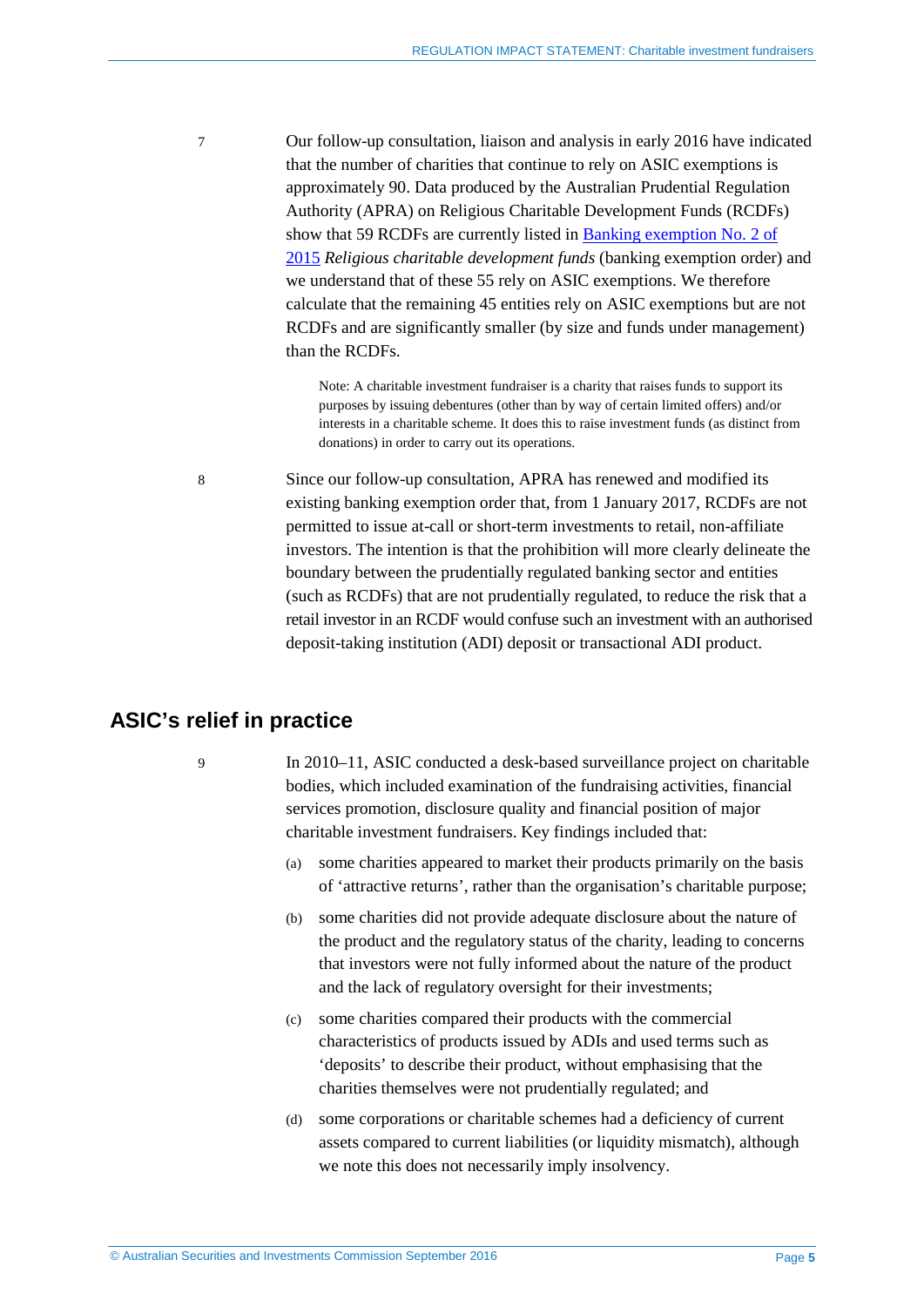- 10 These findings gave rise to concerns that the exemptions are operating in a manner inconsistent with the policy intent of the ASIC exemptions, and that the promotion practices of some charitable investment fundraisers may encourage investors to engage with these organisations as substitutes to banks, without the appropriate regulatory oversight, and contribute to some investors' failure to appreciate the risk profile of their investment.
- 11 We identified a need to assess whether the existing exemptions continue to align with our regulatory objectives of facilitating confident and informed investors. This arose from concerns surrounding:
	- (a) investor expectations about the level of regulatory oversight of charitable investment fundraisers, which may not reflect the actual degree of regulation; and
	- (b) the increasing prevalence, and the associated risks, of shadow banking in Australia.
- 12 We consulted on these issues in 2013 i[n Consultation Paper 207](http://asic.gov.au/regulatory-resources/find-a-document/consultation-papers/cp-207-charitable-investment-fundraisers/) *Charitable investment fundraisers* (CP 207) and proposed a number of additional and modified conditions or requirements that charitable investment fundraisers would be subject to under a new regime. We considered that these proposals would strike an appropriate balance between our core objectives of promoting confident and informed investors, while seeking to minimise any additional administrative and compliance costs for charitable investment fundraisers.
- 13 Following our public consultation in 2013, we delayed our consideration of the matter to take into account the report of the Financial System Inquiry commissioned by the Australian Government and the Government's response to its recommendations.
- 14 As [CO 02/184] is due to sunset on 1 October 2016 (see paragraphs [18–](#page-6-0)[25\)](#page-7-0), it was necessary for us to resume our policy work in relation to charitable investment fundraisers. We conducted a follow-up consultation in January and February 2016, having revised further some of the original proposals.
- 15 As discussed, in the intervening period, APRA has modified the existing banking exemption order with effect from 1 January 2017. This RIS is drafted on the basis that the modification to that order has taken effect.

## <span id="page-5-1"></span><span id="page-5-0"></span>**Why is ASIC action needed?**

16 ASIC's relief for charitable investment fundraisers contained in [CO 02/184] will sunset on 1 October 2016 if not remade before then. The current exemptive relief provided by ASIC is significant. If the relief were to lapse, the affected charitable investment fundraisers would be required to comply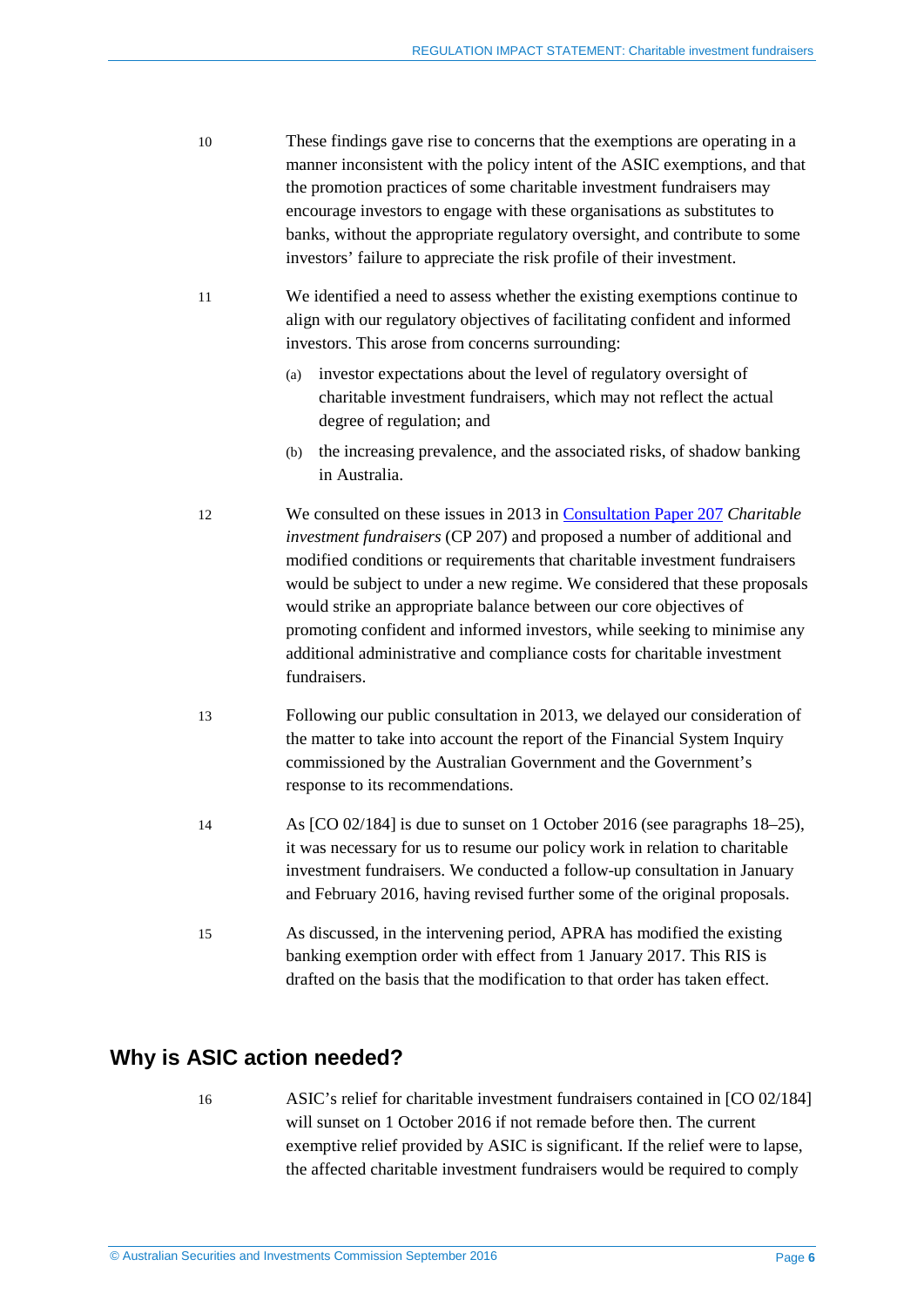with the extensive requirements of the fundraising, managed investment, debenture, disclosure and licensing provisions normally required by the Corporations Act. This would cause a significant burden to industry.

17 We consider that there are two additional reasons that highlight the need for us to take action on the regulation of charitable investment fundraisers:

- (a) the Government's reform agenda for the not-for-profit sector; and
- (b) the reforms announced by APRA in March 2016.

#### **The need to remake [CO 02/184] before it sunsets**

- <span id="page-6-0"></span>18 In the absence of any action taken by ASIC, [CO 02/184] will sunset and the relief provided by the class order will no longer be available to charitable investment fundraisers. A failure by ASIC to continue relief for charitable investment fundraisers beyond the date on which [CO 02/184] will sunset would be highly detrimental to the viability of charitable fundraising activities, and would impose significant licensing and regulatory costs on charities seeking to continue raising funds from retail clients.
- 19 We have identified that many charitable investment fundraisers—including both debenture issuers and issuers of interests in a managed investment scheme—currently have, have had, or operate a charitable scheme that has a liquidity mismatch. While generally these charitable investment fundraisers have not experienced a level of demands for repayment that has resulted in default, a liquidity mismatch creates a risk that has the potential to result in significant delays in repayments or potential losses to investors if there are forced sales of assets.
- 20 To address this issue we consider it appropriate for ASIC to be consistent with APRA and impose restrictions on the issue of at-call or short-term investments, as this will reduce the extent of liquidity mismatches and the possibility of a run on investments, as investors would have only delayed withdrawal rights. Therefore, we propose to:
	- (a) prohibit the issue of at-call or short-term investments to retail clients not associated with the charitable investment fundraiser (non-associated retail clients); and
	- (b) restrict the issue of at-call or short-term investments to wholesale investors and associated retail clients when there has been the issue of at-call or short-term investments to any non-associated retail client.
- <span id="page-6-1"></span>21 We define an 'associate' of a charitable investment fundraiser as:
	- (a) a body constituted by or under the authority of a decision of the charity, or which is controlled by the charity;
	- (b) a person or body that constituted the charity or under whose authority the charity was constituted or that controls the charity;

© Australian Securities and Investments Commission September 2016 Page **7**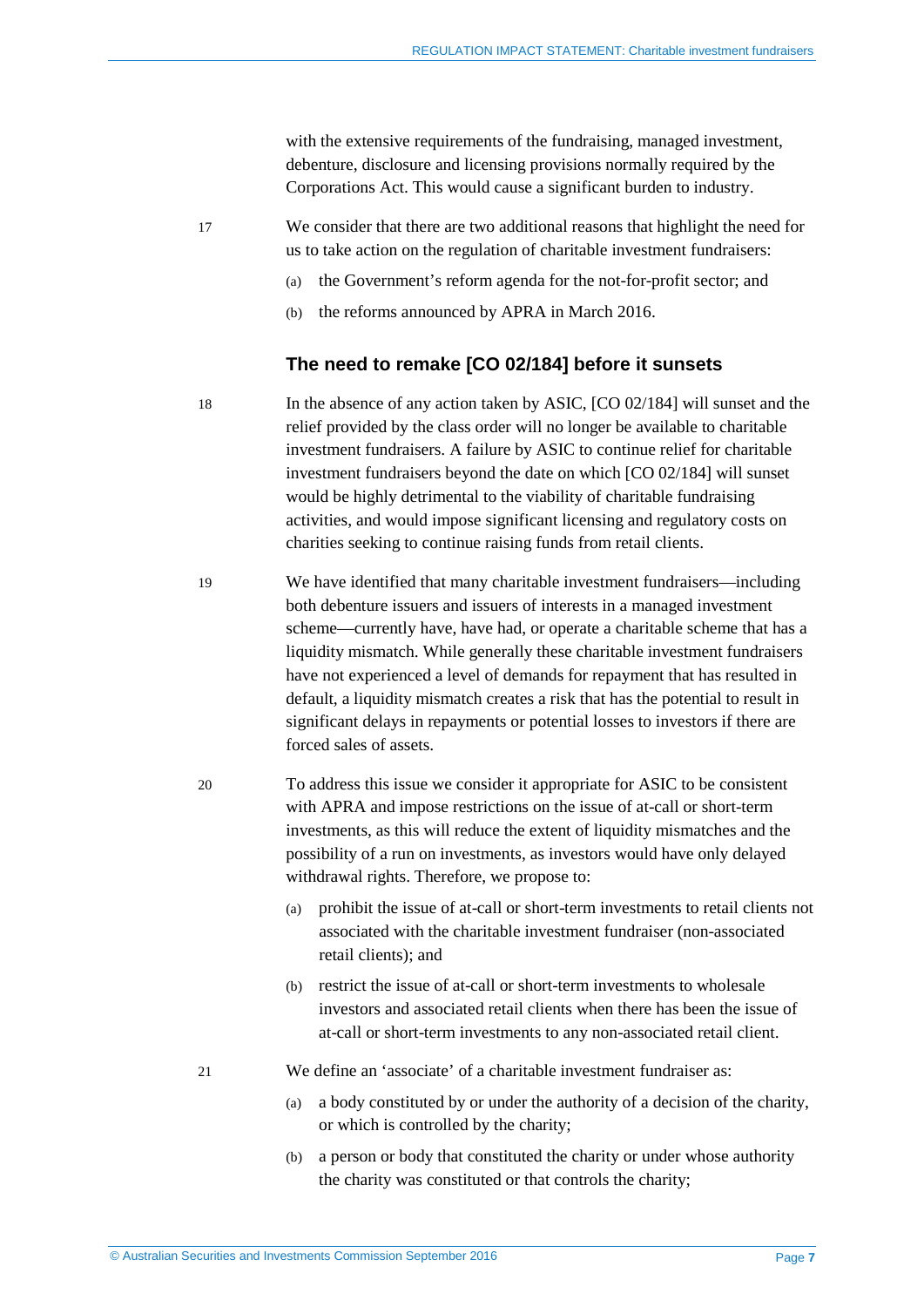- <span id="page-7-3"></span>(c) a charity with related charitable purposes that is the same as or similar to the charity;
- <span id="page-7-1"></span>(d) a person acting as a trustee of a trust for the charity or a charity with a related charitable purpose;
- (e) a member of the clergy, an employee or a voluntary staff member who works for any person or body mentioned in paragraphs [21\(a\)](#page-6-1)[–21\(d\);](#page-7-1) or
- (f) a person undertaking training or education to enable them to be a person under paragraph [21\(e\)](#page-7-2) who receives money or money's worth from any person mentioned in paragraphs [21\(a\)–](#page-6-1)[21\(e\).](#page-7-2)
- <span id="page-7-2"></span>22 The definition of 'associate' is broadly consistent with APRA's definition of 'affiliate', except that APRA does not currently include a general purpose test as in paragraph [21\(c\).](#page-7-3)
- 23 This proposal prevents retail clients from using their charitable investment fundraiser investment as a transactional facility, a behaviour which in the past has increased the difficulties faced by some investors of failed mortgage funds and debenture issuers.
- 24 This proposal also includes appropriate restrictions on charitable investment fundraisers that:
	- (a) have both wholesale investors and associated retail clients; and
	- (b) issue at-call or short-term investments to their wholesale investors or associated retail clients.
- <span id="page-7-0"></span>25 The purpose of these restrictions is to address the risk of runs and investor losses resulting from an inability to meet investor demands due to a lack of liquid assets. Further, we consider that action on charitable investment fundraisers is necessary to bring the operation of charitable investment fundraisers in line with other comparable investment products in the market. In doing so, this will more closely align investor expectations around their investments with the actual level of regulatory oversight under which charitable investment fundraisers operate. This will ensure that investors more fully appreciate the risks of investing in charitable investment fundraisers.

#### **Government reform agenda for the not-for-profit sector**

26 In the 2011–12 federal budget, the Government committed to establishing the Australian Charities and Not-for-profits Commission (ACNC). It also committed to improving accountability, governance and transparency, and streamlining reporting obligations for the not-for-profit sector. The ACNC commenced operations on 3 December 2012. As the Government has been reviewing the operation of the non-for-profit sector, it is an appropriate time for ASIC to consider the operation of our existing relief.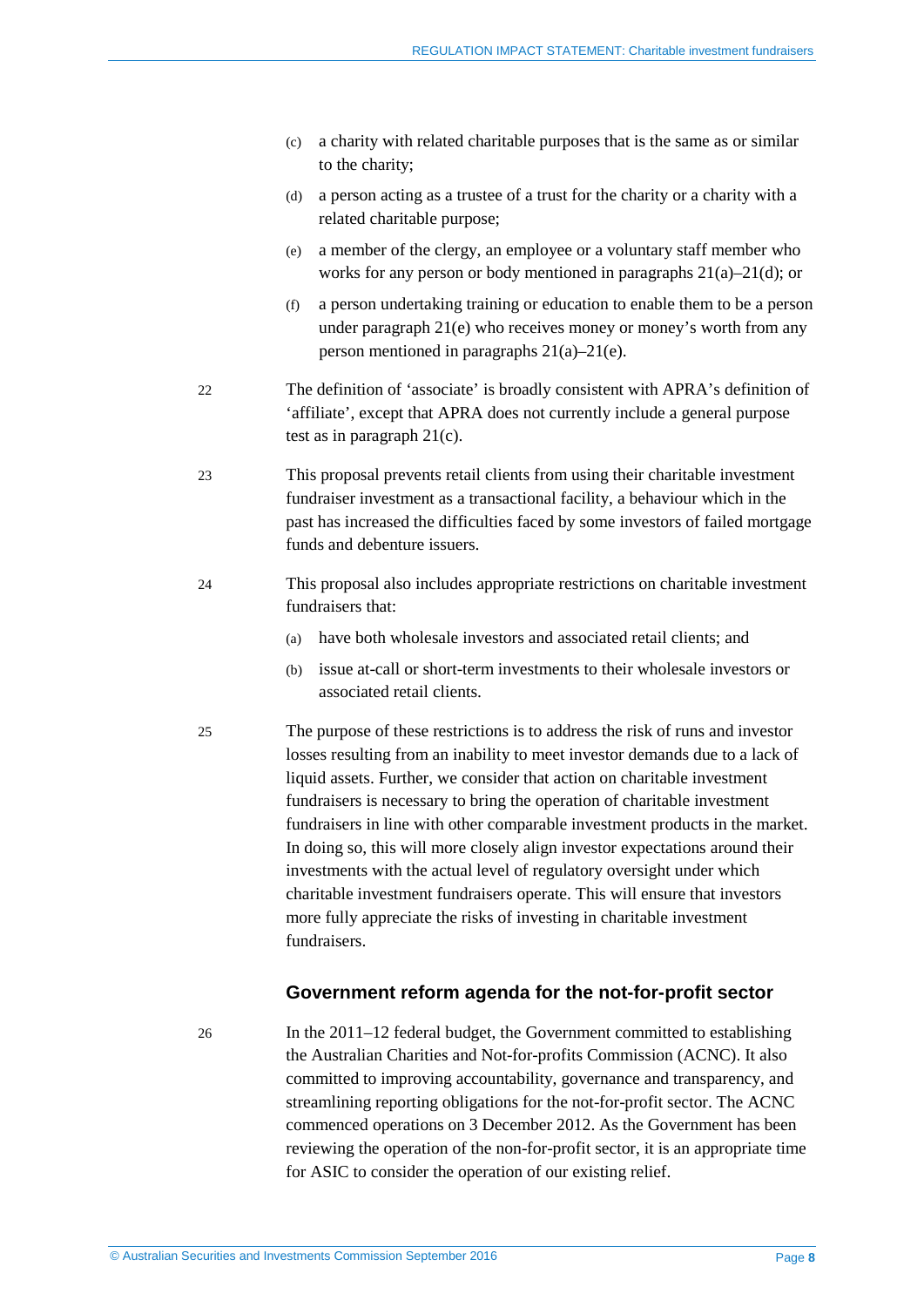27 Following our public consultation in 2013, we delayed our consideration of the matter to take into account the report of the Financial System Inquiry commissioned by the Australian Government and the Government's response to its recommendations.

#### **APRA's position on charitable investment fundraisers**

- <span id="page-8-0"></span>28 Some charities, referred to as RCDFs, currently have an exemption from the *Banking Act 1959* (Banking Act) granted by APRA, which broadly allows these organisations to conduct banking business without holding an ADI licence, provided that they comply with the conditions of the exemption. A number of charitable investment fundraisers relying on ASIC's exemptions are also RCDFs.
- 29 In March 2016, APRA released a response to submissions paper noting that it will remake the Banking Act exemption, with effect from 1 January 2017, with the following conditions:
	- (a) the use of terminology such as 'deposit' and 'at call' by RCDFs will not be permitted in relation to retail products or in marketing to retail clients;
	- (b) accounts offered to retail clients will be required to have a minimum 31-day term or call-period (but at-call and short-term investments of less than 31 days will be allowed for wholesale investors and affiliates, such as RCDF staff); and
	- (c) a prohibition on the use of transactional facilities (again with some exceptions allowed for wholesale investors and affiliates).
- <span id="page-8-1"></span>30 APRA has proposed a 12-month transition period for these conditions for existing investments of retail clients held at 31 December 2016. All retail products offered to retail business will be required to comply with immediate effect from 1 January 2017.
- 31 We consider it necessary for ASIC to make changes that are consistent with APRA's revised position on retail banking business. If we did not make such a change, there would be two conflicting regimes—one regime for RCDFs and another for non-RCDF charitable investment fundraisers, permitting non-RCDF charitable investment fundraisers to continue to operate a retail banking business and raise short-term funds from retail clients. This may result in non-RCDF charitable investment fundraisers having a competitive advantage over RCDFs.
- 32 Our changes apply to both RCDF and non-RCDF charitable investment fundraisers. RCDF charitable investment fundraisers raise the majority of the investment funds, particularly funds from retail clients. The value of investment funds raised by non-RCDF charitable investment fundraisers is small relative to the size of the industry as a whole. Like APRA, we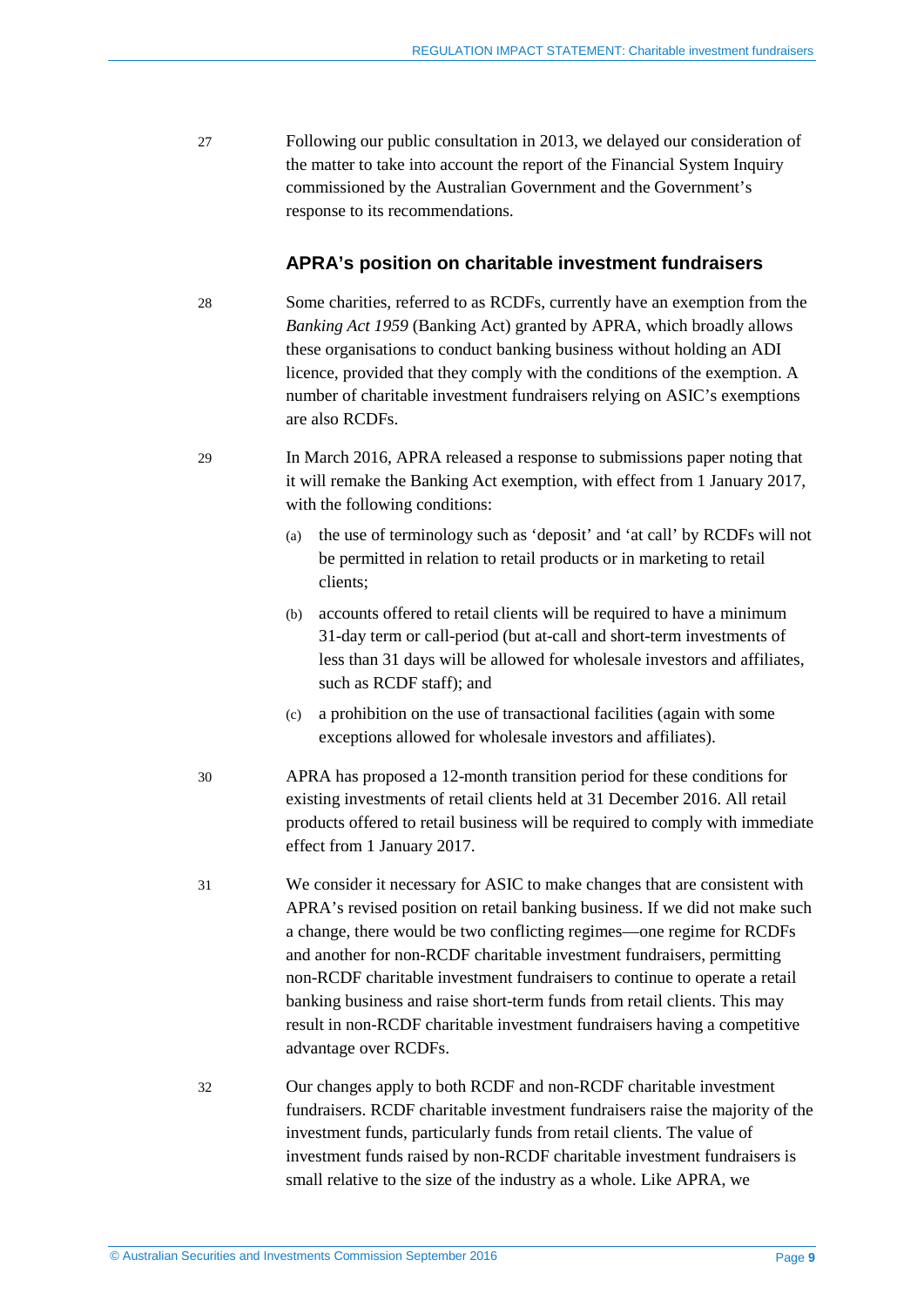acknowledge that, ultimately, it may mean that some charitable investment fundraisers (whether RCDF or non-RCDF) will lose significant short-term funds from retail clients and may find it difficult to achieve their charitable objectives. However, due to the small relative size of the non-RCDF charitable investment fundraiser population, our changes are likely to have a narrower financial impact than APRA's changes.

33 Given our continuing concerns about investor protection and the lack of oversight—in addition to changes to address the issue of raising short-term funds from retail clients—we consider that in determining whether to renew, amend or allow the class order to lapse, it is appropriate to:

- (a) include the additional requirements for obtaining a AFS licence with authorisations to provide financial services to retail clients (retail AFS licence); and
- (b) require an investor acknowledgement, identification statement, financial reporting and breach reporting.

34 Again, we acknowledge that there will be additional costs associated with these changes but understand from responses provided through consultation that these costs will not be significant and, in any event, are justified by the enhanced regime in which the charitable investment fundraisers will operate.

<span id="page-9-1"></span>35 In addition to aligning our requirements with APRA's, we are proposing to include a further requirement that charitable investment fundraisers are permitted to issue at-call or short-term investments and provide traditional banking products to wholesale investors and associated retail clients, provided that at the time of facilitating any repayment or redemption the fundraiser must not have reason to believe that allowing repayments of those at-call and short-term investments would materially increase the risk of the charitable investment fundraiser being unable to meet retail clients' repayment rights or on a winding up. That is, the obligation to facilitate repayment of at-call and short-term investments to wholesale clients and associated retail clients is subject to a liquidity overlay, where the charitable investment fundraiser must be certain it can facilitate all repayments in accordance with the relevant terms. We consider that, without such an overlay, a charitable investment fundraiser could be obliged to meet shortterm withdrawal requests from wholesale investors or associated retail clients but be prevented from preserving the asset pool to ensure retail investments can be repaid. Therefore, we consider it appropriate to adopt a slightly different position from APRA.

### <span id="page-9-0"></span>**What policy options is ASIC considering?**

36 To address the issues we identified in our sunsetting review of [CO 02/184], we have considered three regulatory options.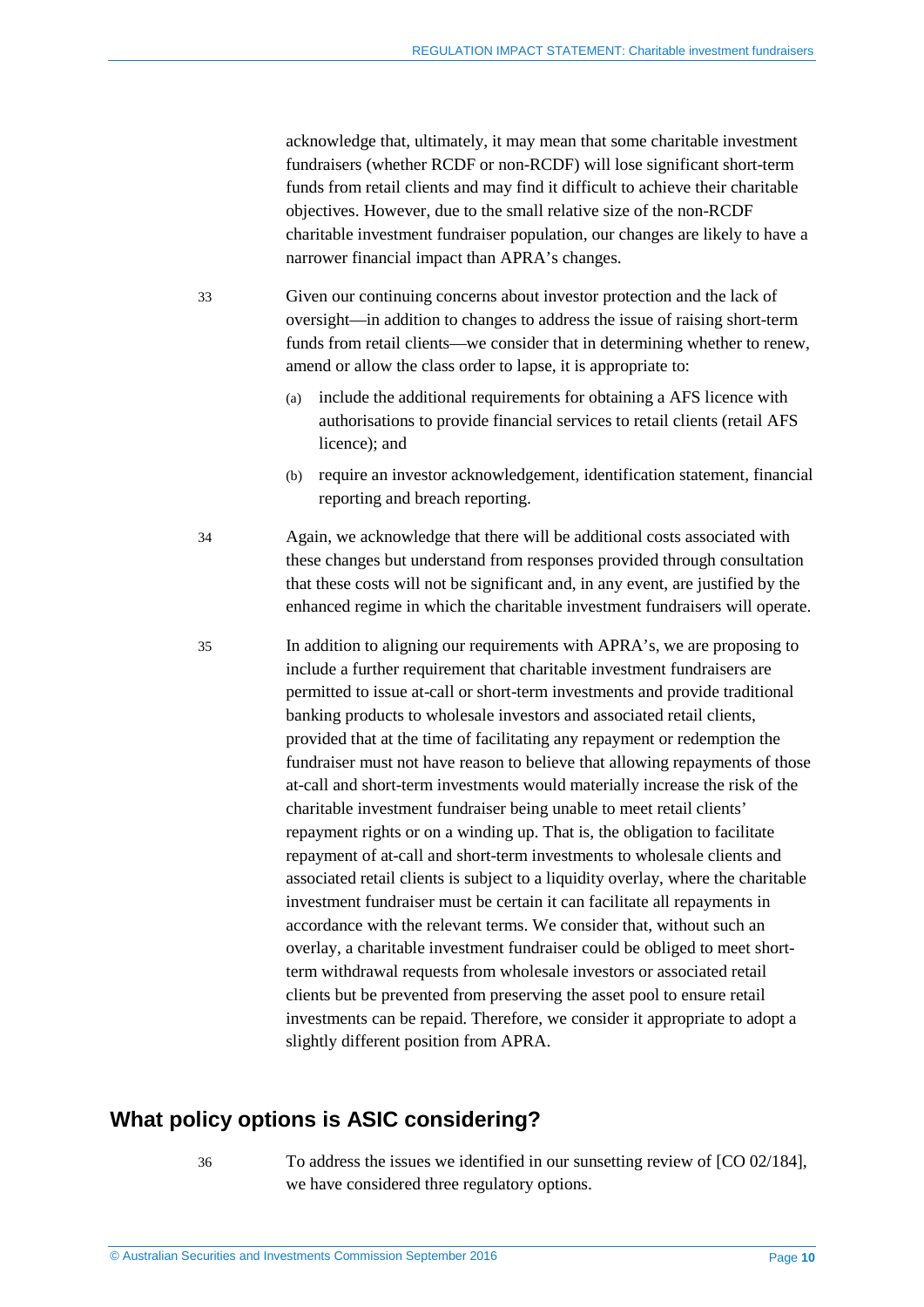#### **Option 1 (preferred approach)**

- 37 Under Option 1, we propose to continue the exemptions in [CO 02/184] (other than the AFS licensing exemptions where funds are raised from retail clients) and impose additional requirements and conditions. We consider that this has the highest net benefit to the industry as a whole, given the factors discussed in this RIS.
- 38 We recommend Option 1 because we consider that this option strikes the appropriate balance between our core objectives of promoting confident and informed investors, while seeking to minimise any additional administrative and compliance costs for charitable investment fundraisers. We acknowledge that the loss of short-term retail funds for some fundraisers may impact their business significantly and ultimately reduce the ability of those fundraisers to achieve their charitable objects. However, please see paragraph [131](#page-29-0)[–134](#page-29-1) for an estimate of the likely financial impact and the justification for continuing with this proposal.

#### **Option 2**

- 39 Under Option 2, we propose to remove all existing exemptions (except exemptions from the AFS licensing requirements for fundraisers that only raise investment funds from associates). Proceeding with Option 2 will mean that charitable investment fundraisers that fundraise by issuing debentures or interests in charitable schemes must comply with all the fundraising, managed investment, debenture and, subject to some carve out, AFS licensing provisions of the Corporations Act. The relief from these provisions, currently provided in [CO 02/184], will no longer be available.
- 40 We would not specifically restrict the issue of short-term investments to retail clients. However, those RCDF charitable investment fundraisers (approximately half by number but a majority by assets under management) will be caught by the APRA proposal, discussed at paragraphs  $28-35$ .
- 41 We do not recommend Option 2 because we consider that it is unduly burdensome and costly for the charitable bodies to comply with all of the provisions in the Corporations Act that would otherwise be applicable.

#### **Option 3**

- 42 Under Option 3, we propose to maintain the status quo with no substantive policy changes. We consider that maintaining the status quo would give industry certainty going forward and is likely to be welcomed by the charitable bodies.
- 43 We do not recommend Option 3 because we have real concerns that continuation of the exemptions will result in: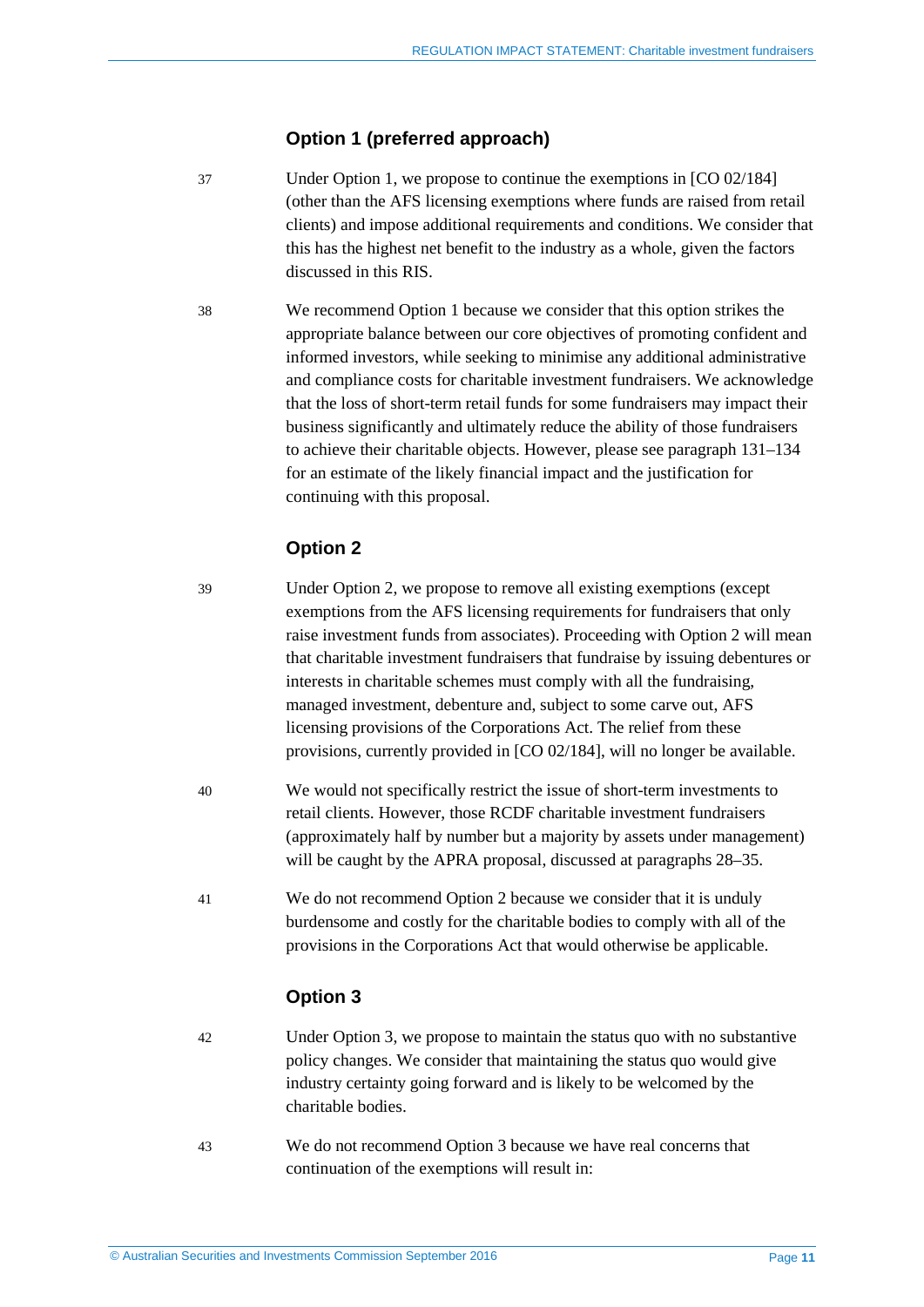- (a) failures of charitable investment fundraisers that fundraise in reliance of ASIC's exemptions;
- (b) corresponding losses to investors; and
- (c) a failure to address the increasing prevalence, and the associated risks, of shadow banking in Australia.

#### **What is the likely net benefit of each option?**

44 Option 1 will provide the most balanced compromise of allowing charitable investment fundraisers to continue operating under an exempted regime with minimal increases in costs, while also strengthening the protections afforded to investors. We recognise that costs will likely increase for charitable investment fundraisers; however, we consider this to be appropriate as this option will allow investors to help charities achieve their charitable objectives, while also reducing risks associated with shadow banking and aligning the regulatory regime of charitable investment fundraisers more closely with those of products in other similar markets.

- 45 Option 2 is likely to result in significantly increased costs for charitable investment fundraisers, and it is likely that this would result in a large number of charitable investment fundraisers electing to cease operating. This would damage the ability of charities to continue meeting their charitable objectives, and would deprive retail clients of the opportunity to provide financial support to their choice of charity while continuing to derive an investment return.
- 46 Option 3 is likely to be of benefit to the continued operation of charitable investment fundraisers. However, it will be at the expense of investors and the broader Australian investment landscape. A failure to take any action will likely increase the risk of charitable investment fundraisers encountering liquidity mismatches resulting in a greater prevalence of shadow banking and potential investor losses. Further, some investors will remain unaware of the risks of investing in charitable investment fundraisers due to a lack of understanding of the product risk profile and the regulatory environment in which it operates.

### <span id="page-11-0"></span>**Consultation process**

- 47 We consulted in May 2013 on the two options in CP 207 and received comprehensive submissions from 22 organisations, as well as APRA and the ACNC: see paragraphs [187](#page-39-2)[–191.](#page-39-3)
- 48 Based on the feedback received, we agreed that it remains appropriate to provide exemptions from key regulatory requirements under the Corporations Act to charitable investment fundraisers, provided these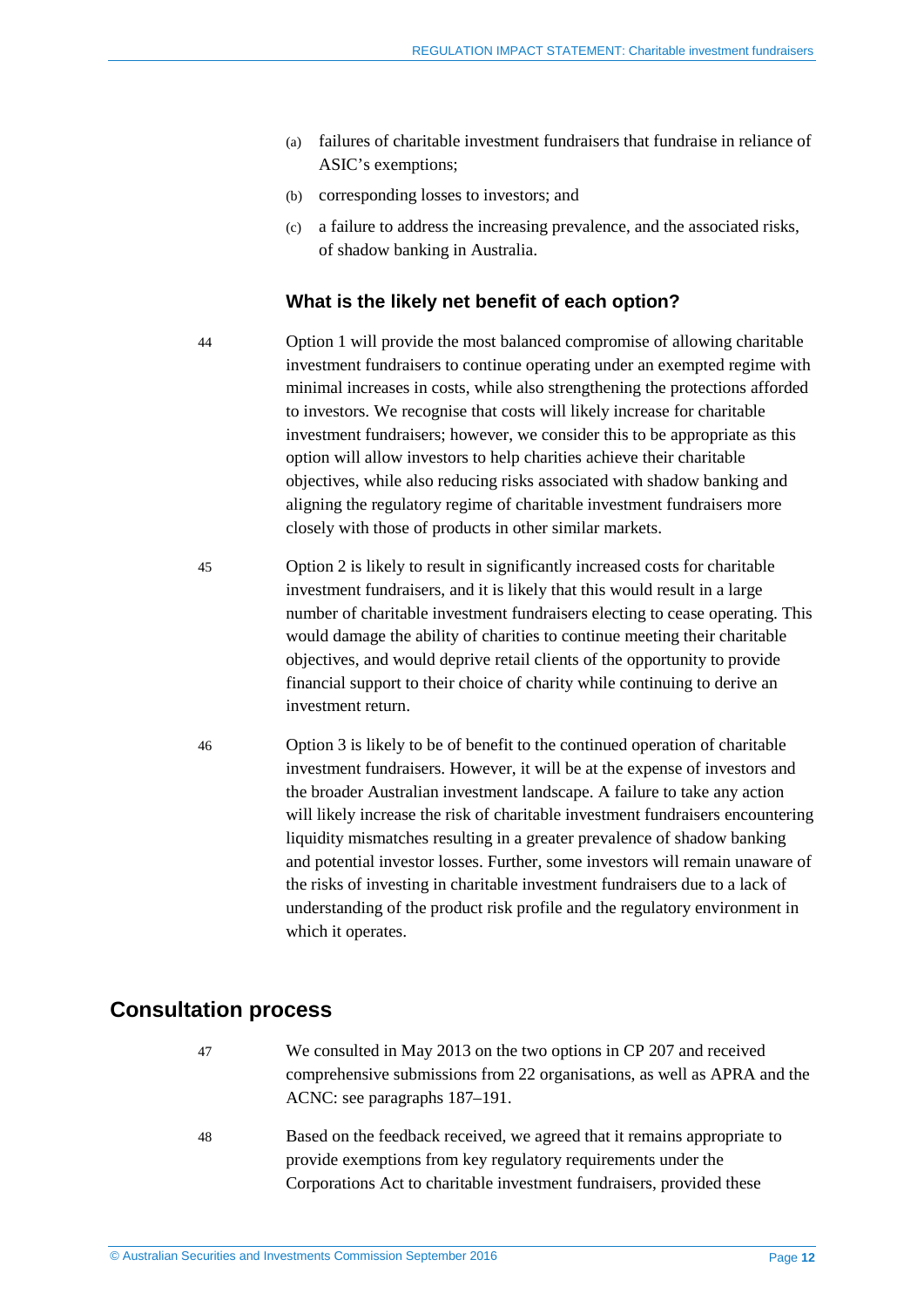exemptions are subject to appropriate limitations and safeguards in the form of requirements or conditions. In response to the feedback about the requirements (or conditions), we considered it appropriate to maintain certain requirements and conditions, modify others and not apply some of the conditions—that is, we contemplated a modified version of the second option outlined in CP 207 (Option 1 of this RIS): see paragraphs [206–](#page-42-0)[210.](#page-42-1)

49 Following our public consultation in 2013, we delayed our consideration of the matter to take into account the report of the Financial System Inquiry commissioned by the Australian Government and the Government's response to its recommendations. This response has now been made and we are now in a position to finalise our review of our policy.

50 In consideration of the time that had elapsed since the original consultation, we conducted follow-up consultation in January and February 2016 on Option 1. During this follow-up consultation, we received 13 written submissions and one verbal response. There was some support for the revised requirements in Option 1, but many submissions opposed the imposition of any additional requirements or conditions on charitable investment fundraisers, particularly the prohibition of at-call and short-term investments for non-associated retail clients because these could significantly impact resources that could be directed towards achieving the organisation's charitable objectives. However, since the expiry of the consultation, APRA has announced that it is prohibiting the issue, from 1 January 2017, by RCDFs of at-call and short-term investment fund to nonaffiliated retail clients: see paragraphs [211](#page-43-1)[–218.](#page-44-0)

### <span id="page-12-0"></span>**Recommendation**

51 We consider that Option 1 in this RIS is the best option. We consider it appropriate to remove some of the existing exemptions and impose additional conditions. We consider that this option strikes the appropriate balance between our core objectives of promoting confident and informed investors, while seeking to minimise any additional administrative and compliance costs for charitable investment fundraisers.

### <span id="page-12-1"></span>**Implementation and evaluation**

52 The new policy will be implemented through an update to RG 87 and remaking [CO 02/184] into an ASIC instrument. We also propose to remake Class Order [CO 02/151] *School enrolment deposits* without substantive amendment.

Note: We consulted on the remake of [CO 02/151] in CP 207.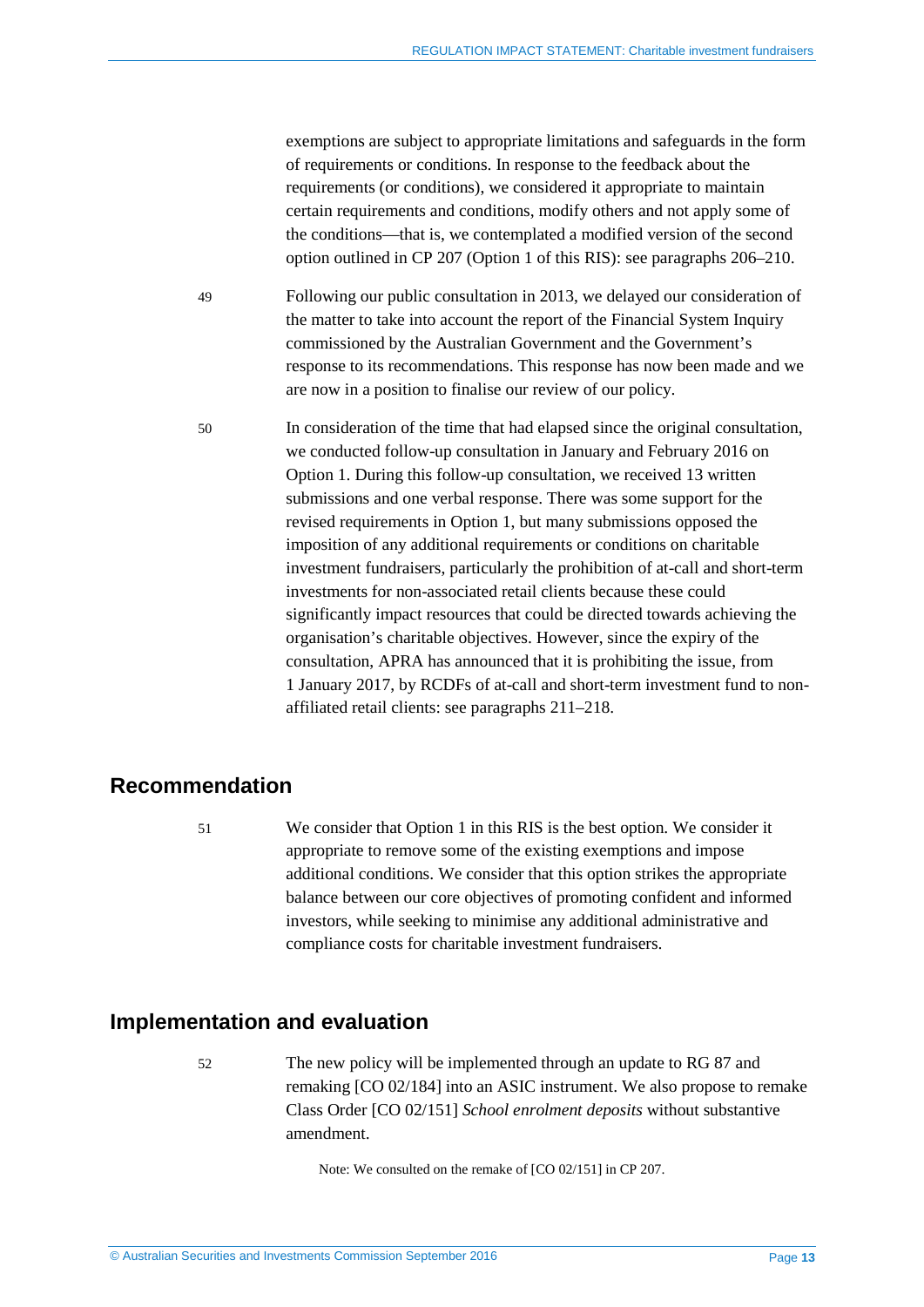## <span id="page-13-0"></span>**B Introduction**

### <span id="page-13-1"></span>**Background**

#### **ASIC's relief for charitable investment fundraisers**

- 53 Currently, charitable investment fundraisers that fundraise by issuing debentures or interests in managed investment schemes are able to rely on relief from the fundraising, managed investment, debenture and AFS licensing provisions of the Corporations Act under [CO 02/184], provided that they meet certain conditions. This class order will sunset on 1 October 2016.
- 54 [CO 02/184] was originally released in light of the public benefits provided by assisting charitable organisations in pursuing their charitable objectives under an exempted licensing regime, as well as the differing expectations of regulatory protection by investors who are at least partly motivated by charitable objectives. It was recognised that the licensing regime was too administratively and financially burdensome to allow charitable organisations to effectively raise funds from retail clients in order to pursue their charitable objectives. It was felt that an exempted licensing regime would allow charitable organisations to raise funds from retail clients, while still requiring them to comply with some basic licensing requirements. This approach also provided investors with the opportunity to allocate their money towards investments that would assist charities in achieving their charitable objective.
- 55 Based on our surveillance and liaison, we estimate that approximately 90 charitable investment fundraisers rely on ASIC's exemptions in [CO 02/184]. We estimate that these charities cumulatively raised over \$7 billion investment funds as at 2013. However, responses to our recent consultations have not allowed us to precisely calculate the current size of the industry. Based on submissions, it is our assessment that a minority (around 10) are responsible for raising the majority of the funds, including significant entities such as the Australian Catholic Bishops Conference, the Baptist Churches and the various Anglican Dioceses (all of which are RCDFs). Charitable investment fundraisers that rely on ASIC's exemptions raise investment funds from both wholesale and retail clients. We are aware that some organisations only accept investments from entities that are associated with the organisation.
- 56 In 2010–11, ASIC conducted a desk-based surveillance project on charitable bodies, which included examination of the fundraising activities, financial services promotion, disclosure quality and financial position of major charitable investment fundraisers. Key findings included that: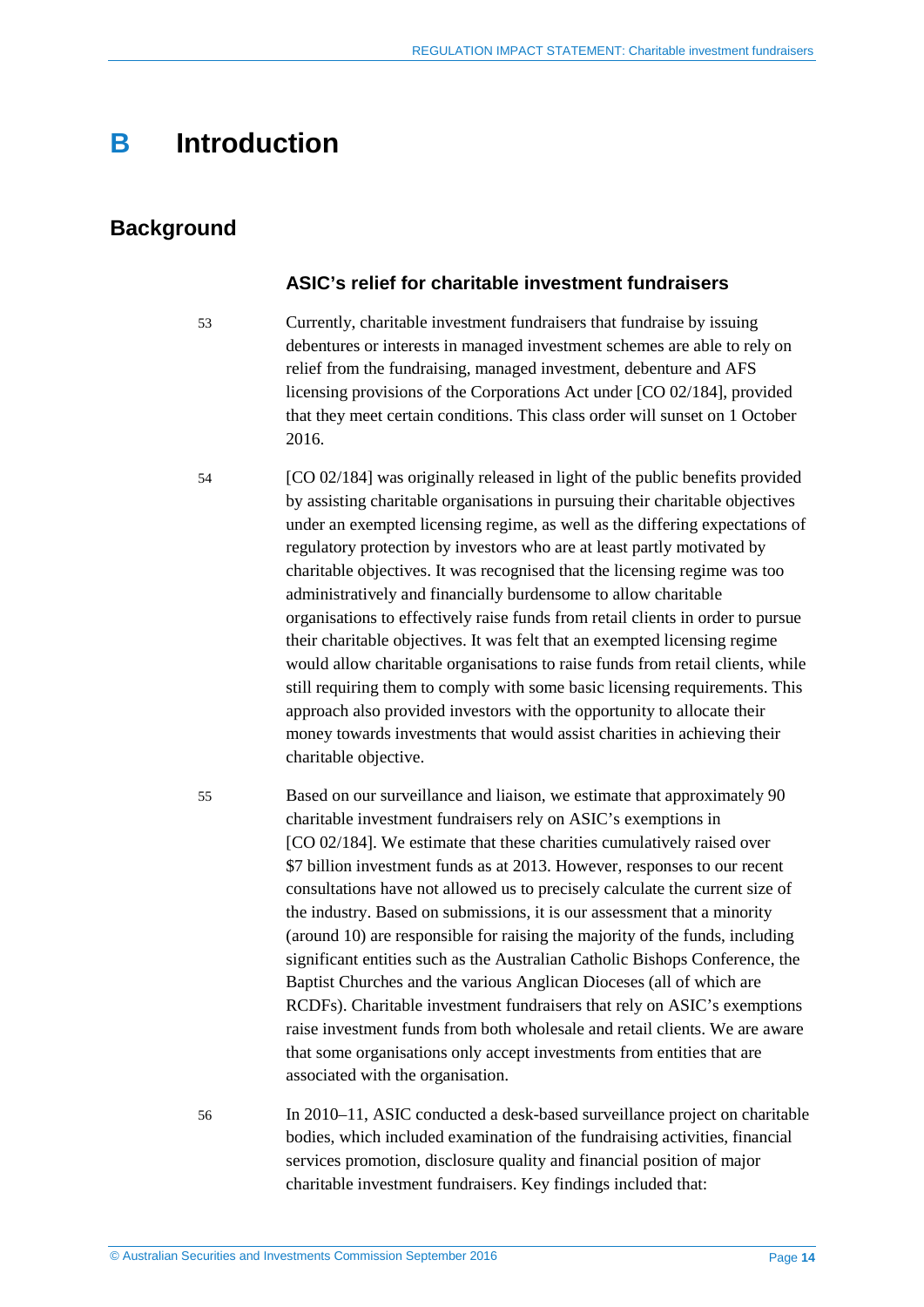- (a) some corporations or managed investment schemes had a deficiency of current assets compared to current liabilities, although we note this does not necessarily imply insolvency;
- (b) some charities appear to market their products primarily on the basis of 'attractive returns' rather than the organisation's charitable purpose; and
- (c) some charities compared their products with the commercial characteristics of products issued by ADIs and used terms such as 'deposits' to describe their product.
- 57 These findings gave rise to concerns that the exemptions are operating in a manner inconsistent with the policy intent of the exemptions, and that the promotion practices of some charitable investment fundraisers may encourage investors to engage with these organisations as substitutes to banks and contribute to some investors' failure to appreciate the risk profile of their investment.
- 58 Some charitable investment fundraisers, particularly organisations that raise money by issuing debentures with short-term maturity and on-lending investment funds, or by issuing interests with short withdrawal promises and providing finance to others or investing in illiquid assets, may also be regarded as having similar functions as banks as they absorb credit risk or engage in maturity transformation.
- 59 We released CP 207 in May 2013 in response to these findings. Following the release of CP 207, we have been in consultation with other governmental stakeholders, and in January and February 2016 we engaged further with certain respondents to CP 207.
- 60 This follow-up consultation sought further information on costs and the impacts of our proposals. We proposed providing certain renewed exemptions, subject to conditions, in order to allow continued charitable investment fundraising with reduced regulatory burdens (compared to those proposed in CP 207).

## <span id="page-14-0"></span>**Assessing the problem**

### **ASIC's review of [CO 02/184]**

61 We conducted our review in response to:

- (a) the collapse of a number of non-bank lending institutions;
- (b) concern over the scope of 'shadow banking' activities in Australia;
- (c) regulatory reform of non-bank lenders;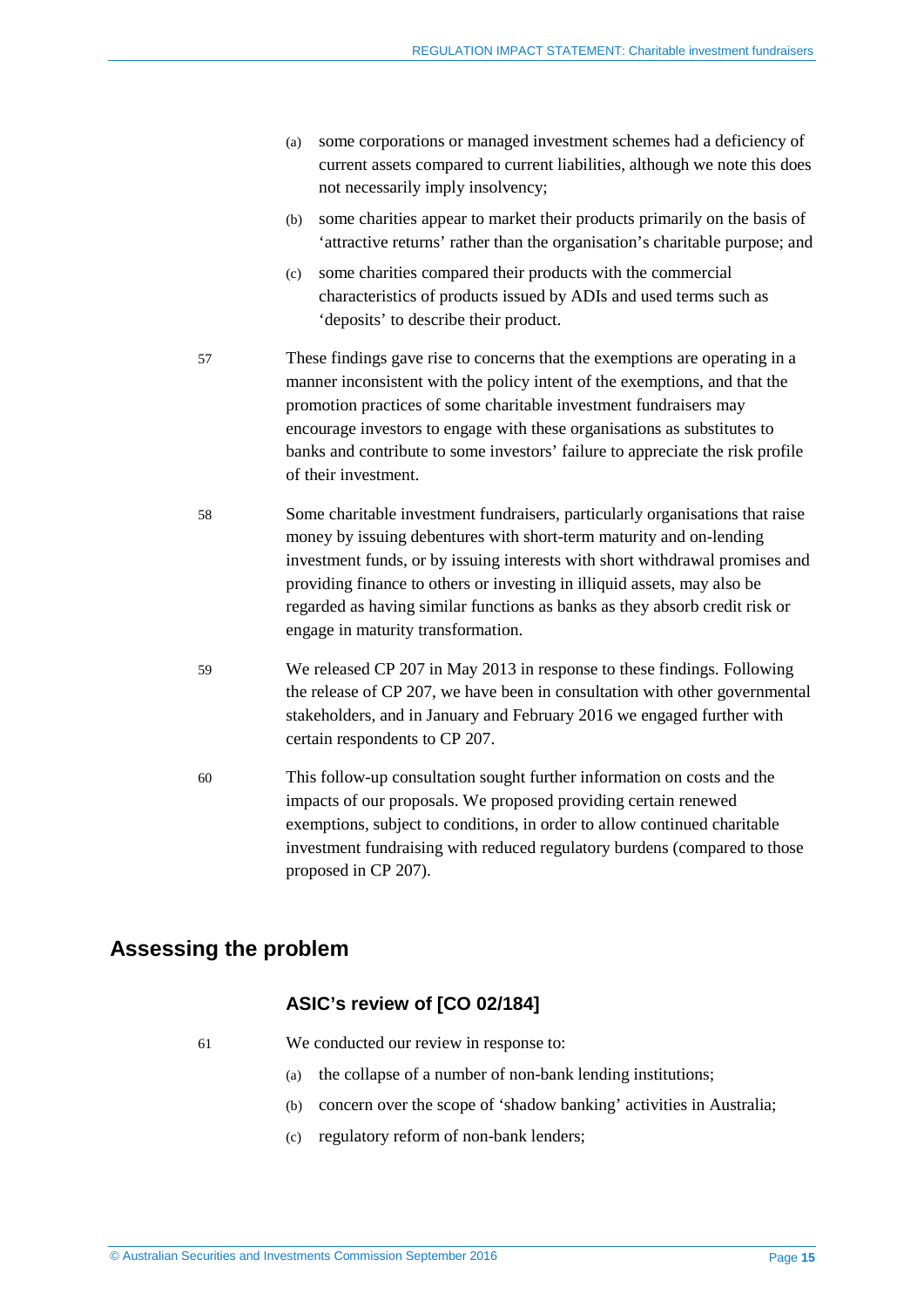- (d) the Government's broader reform agenda for the not-for-profit sector; and
- (e) the imminent sunsetting of [CO 02/184].

#### **Collapse of non-bank lenders**

- 62 There have been a number of high-profile corporate collapses or industry exits in the non-bank lending sector in recent years.
- 63 During 2011–13, GR Finance, Provident Capital, Banksia Securities, Wickham Securities and Gippsland Secured Investments enter into external administration. Other entities that have exited the market in this period include Victorian Secured Investments and Southern Finance.
- 64 This level of industry turmoil has prompted other regulatory reviews, but is particularly significant in this context because a number of charitable investment fundraisers offer products of a similar type to those offered by some failed entities.

#### **The shadow banking sector**

- 65 'Shadow banking' describes a form of credit intermediation involving entities and activities outside the regular banking system. The global shadow banking system grew rapidly in the years leading up to the global financial crisis, and there has been a growing interest internationally in monitoring and assessing the risks posed by the shadow banking system.
- 66 In Australia, a significant proportion of the financial sector by assets comprises banks, credit unions, building societies, superannuation funds and insurers—all of which are prudentially regulated by APRA. The shadow banking sector consists of non-prudentially regulated institutions such as registered financial corporations, certain types of debenture issuers and investment funds (including some charitable investment fundraisers) that provide transactional accounts.
- 67 High-profile collapses of retail-funded shadow banks in Australia have increased the regulatory focus on shadow banking activities. The fact that these entities have been retail funded has the potential to significantly magnify the impact of the collapse, as the retail clients may suffer hardship. Failures of these entities can have significant regional impacts—particularly where investors have treated these products like regulated banking products—and may impact broader consumer confidence.
- 68 A particular risk of the shadow banking sector is that some entities operate businesses that may appear to investors to be a bank. For example, businesses may offer 'at-call accounts', which allow investors to withdraw their money at any time, and so appear to be a bank deposit account, even though they are not.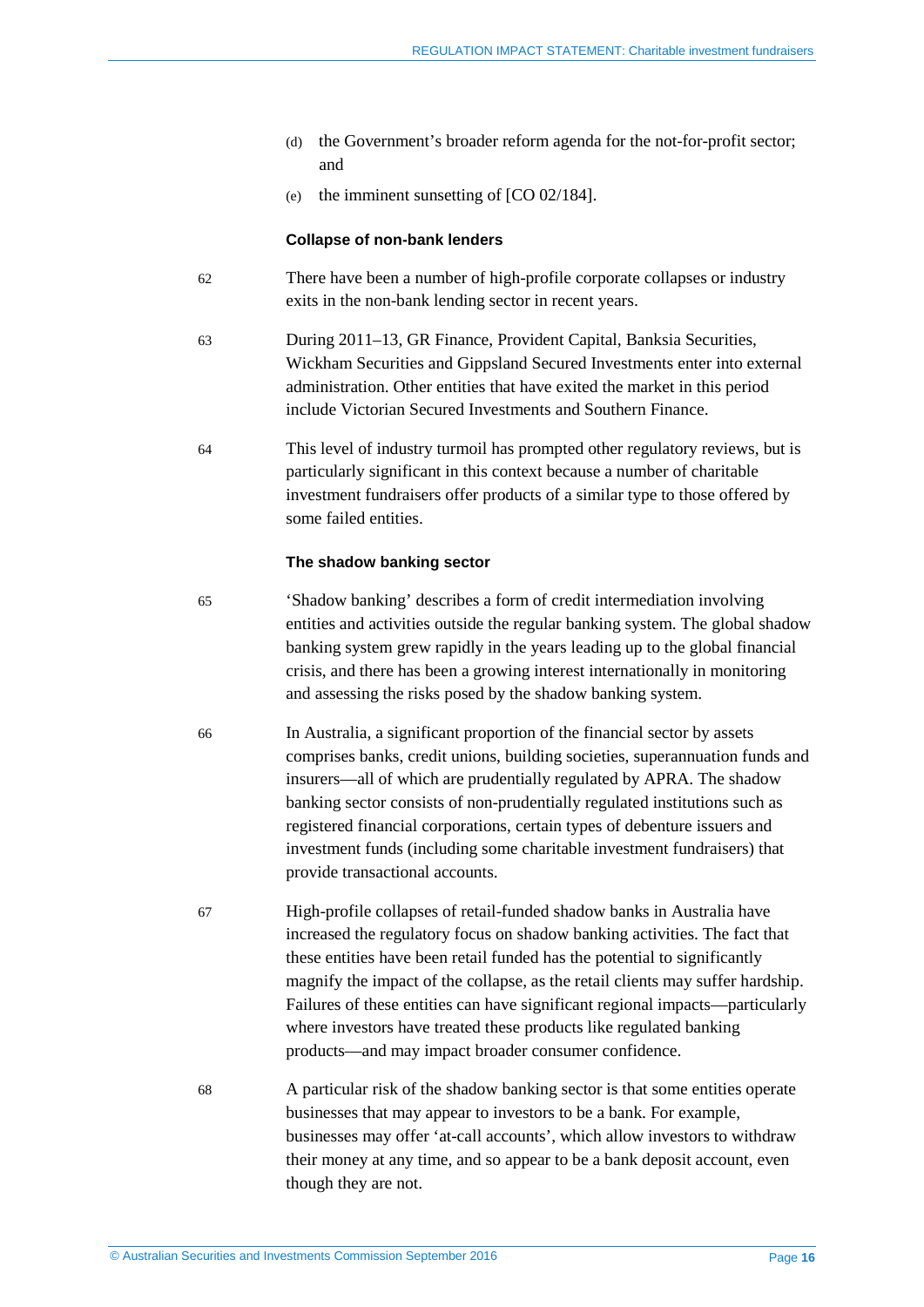- 69 Some charitable investment fundraisers engage in a form of shadow banking, as they offer transactional accounts similar to those of banks, yet are not subject to the same regulatory oversight as banks. These factors can produce a mismatch in the risk profile of the products offered by shadow banking entities and the expectations of consumers who are investing money with these entities.
- 70 While to date there has been no failure in the charitable investment fundraiser sector in Australia, there have been cases of material losses recorded by religious bodies, including at least one RCDF. In addition, there have been collapses of religious bodies overseas, in Northern Ireland and Slovenia: see APRA's regulation impact statement *[Banking exemption order](http://www.apra.gov.au/Policy/Documents/160309-RIS-RCDFs-FINAL.pdf)  [for religious charitable development funds](http://www.apra.gov.au/Policy/Documents/160309-RIS-RCDFs-FINAL.pdf)* (PDF 379 KB) (banking exemption order RIS).
- 71 The significant scale of investment funds managed by charitable investment fundraisers (approximately \$7 billion) means that a major collapse or significant investor loss could affect investor confidence in charitable investments and financial products more generally.

#### **Regulatory reform of non-bank lenders**

- 72 Australian regulators have been tightening regulation of the shadow banking sector. For example, the Corporations Act has been extended to regulate margin lending, ASIC now licenses providers of consumer credit services, and the regulatory coverage of credit products under the National Credit Code (at Sch 1 to the *National Consumer Credit Protection Act 2009*) has been expanded to include investment property housing loans.
- 73 Under existing policy, there is a risk that investors of a failed charitable investment fundraiser may have made their investment with certain expectations about the level of regulatory oversight afforded to the charitable investment fundraiser, which does not reflect the actual degree of regulation.
- 74 Further, charitable investment fundraisers are not prudentially regulated bodies and disclosures do not highlight this fact, meaning investor expectations may not be consistent with the nature of the charitable investment fundraisers and their investment offerings.
- 75 There are concerns that the exemptions are operating in a manner inconsistent with their policy intent, and with other comparable investment products on the market. Further, the promotion practices of some charitable investment fundraisers may encourage investors to engage with these organisations as substitutes to banks, and result in some investors failing to appreciate the risk profile of their investment.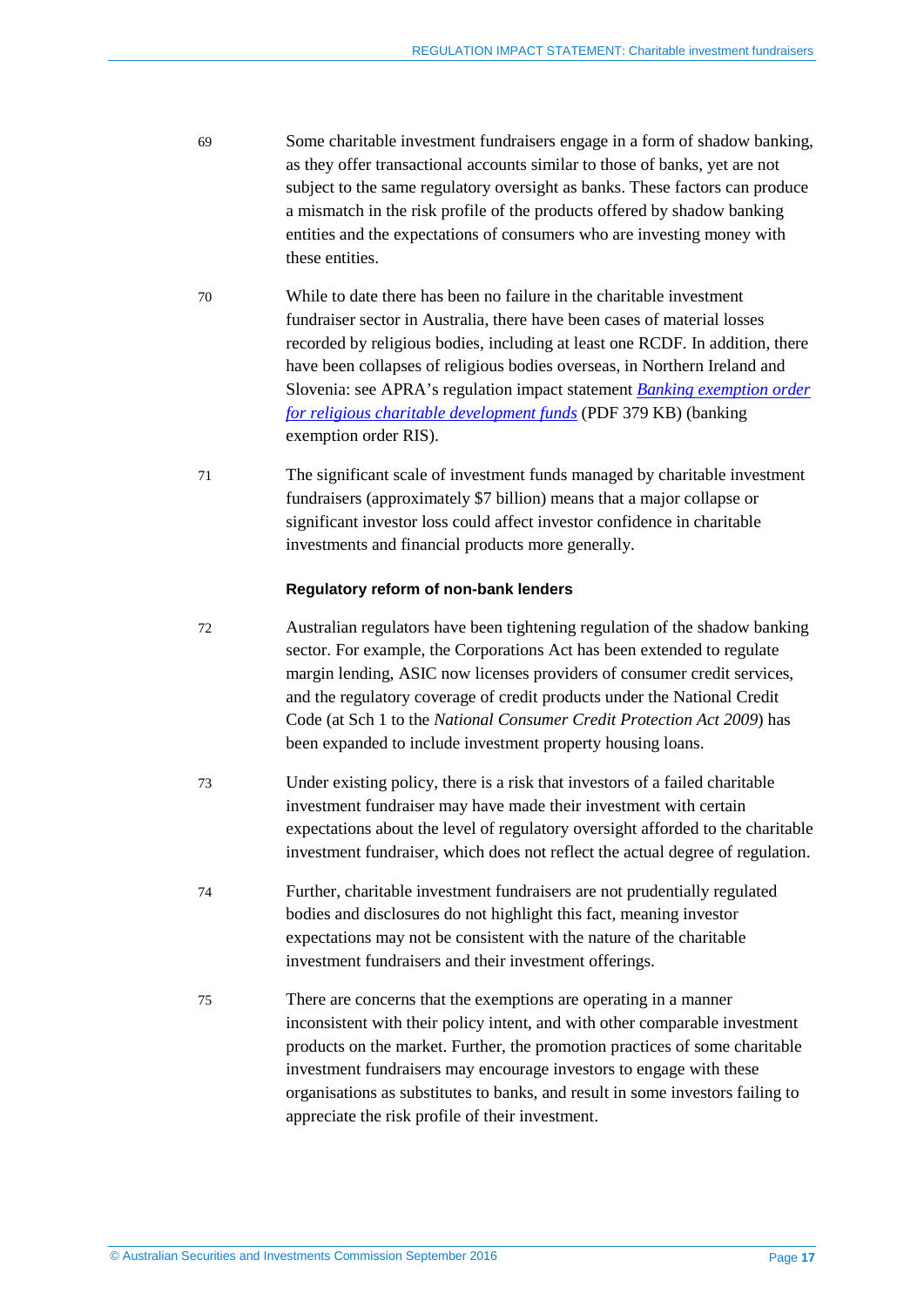#### **Reform of the not-for-profit sector**

76 In the 2011–12 federal budget, the Government committed to establishing the ACNC. It also committed to improving accountability, governance and transparency, and streamlining reporting obligations for the not-for-profit sector. The ACNC commenced operation on 3 December 2012 under the *Australian Charities and Not-for-profits Commission Act 2012* (ACNC Act).

- 77 The objects of the ACNC Act are to:
	- (a) maintain, protect and enhance public trust and confidence in the not-forprofit sector;
	- (b) support and sustain a robust, vibrant, independent and innovative notfor-profit sector; and
	- (c) promote the reduction of unnecessary regulatory obligations on the sector.

The ACNC currently only regulates charities.

- 78 Registration under the ACNC Act is voluntary. A registered entity must meet minimum governance standards, comply with record keeping and reporting responsibilities and must notify the ACNC of certain changes. Relevantly, for each financial year, a registered entity must give the ACNC an 'annual information statement'. In addition, a registered entity with revenue of greater than \$250,000 must prepare a financial report for each financial year, reviewed in accordance with the ACNC Act, and provide that report and reviewer's report to the Commissioner. The financial report must be audited if the entity's revenue exceeds \$1 million, and the entity must provide the Commissioner with the auditor's report.
- 79 The ACNC's role also involves providing information, guidance and advice to charities and the public.
- 80 The Government also introduced the *Charities Act 2013* (Charities Act), which commenced on 1 January 2014. The Charities Act provides a definition of 'charity' and 'charitable purpose', which is to be used by all Commonwealth legislation. It provides the industry and public with certainty regarding the charitable status and charitable purpose of charitable investment fundraisers.
- 81 As the Government has been reviewing the operation of the not-for-profit sector, it is an appropriate time for ASIC to consider the operation of our existing relief for charitable investment fundraisers.

#### **ASIC's current regulatory regime**

82 There are two broad group exemptions available for charitable investment fundraisers under ASIC's regime: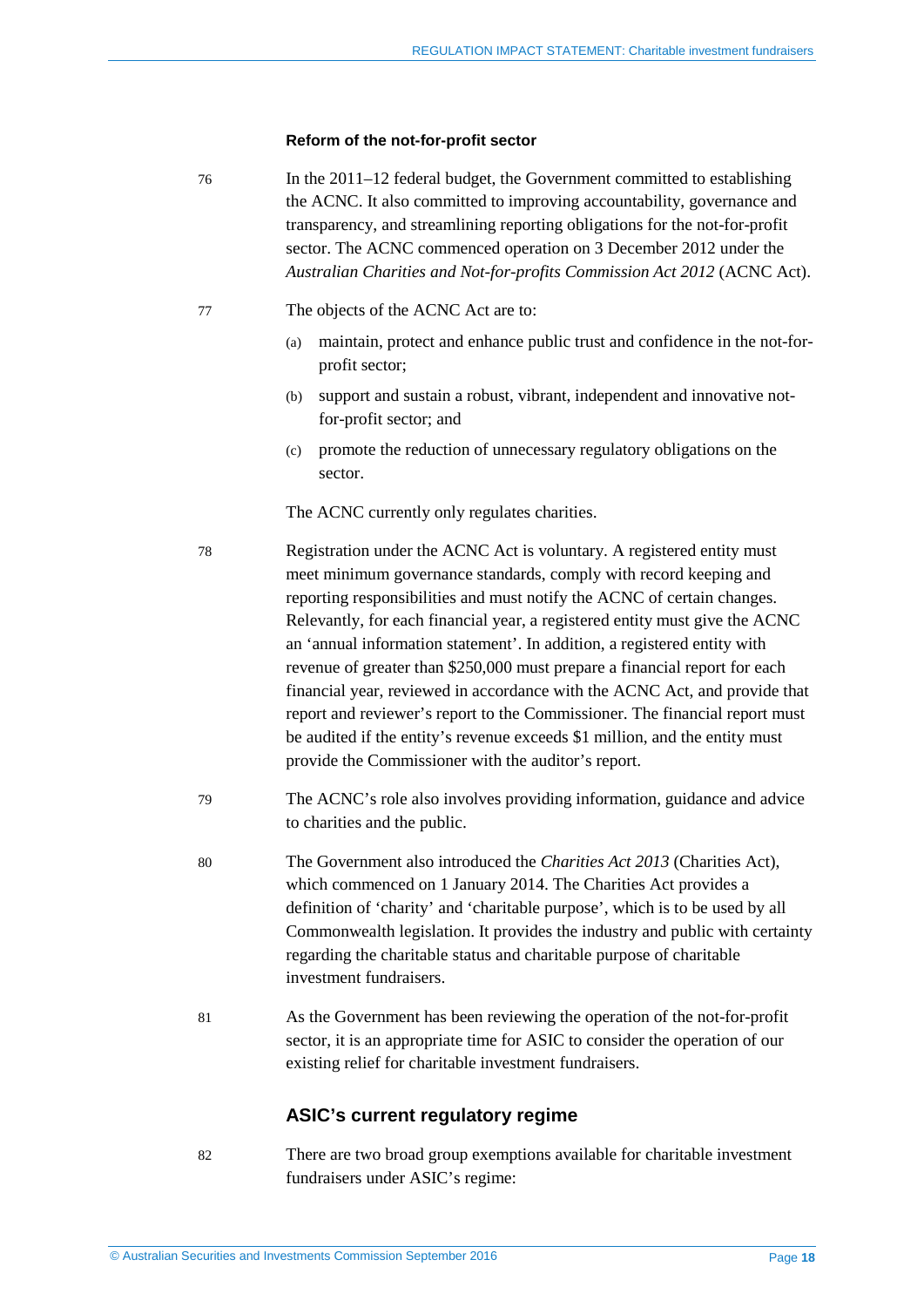- (a) the 'individual charities' exemption; and
- (b) the 'group charities' exemption.
- 83 A number of charitable investment fundraisers relying on ASIC's exemptions set out below are also RCDFs.

#### **'Individual charities' exemption**

- 84 Charitable investment fundraisers that fundraise by issuing debentures or interests in charitable schemes have relief from the fundraising, managed investment, debenture and AFS licensing provisions of the Corporations Act under [CO 02/184], if the charitable investment fundraiser:
	- (a) registers an identification statement with ASIC that contains the prescribed content;
	- (b) lodges financial information with ASIC on an annual basis; and
	- (c) satisfies certain disclosure requirements in its offer documents.

#### **'Group charities' exemption**

- 85 A group of charities that have common or related charitable objectives may also be exempted from the fundraising, managed investment, debenture and AFS licensing provisions of the Corporations Act if they are sponsored by an organisation approved by ASIC (the sponsor). Under this type of exemption, the sponsor is obliged under a deed poll to indemnify each sponsored charity against claims by investors in that entity, although such liability may be limited to the amount of money subscribed by investors plus interest accrued.
- 86 Guidance on the current individual charities exemption and the group charities exemption is contained in RG 87.
- 87 In addition, one related class order—[CO 02/151]—gives class exemption from certain fundraising, managed investment, debenture and licensing requirements of the Corporations Act for school enrolment deposits.

### <span id="page-18-0"></span>**Why is ASIC action needed?**

88 Our role includes investor protection, primarily to ensure that investors are confident and informed. It is our view that investors in charitable investment fundraisers may not be fully aware of the nature of the product or the status of the charitable investment fundraiser. We cannot assess whether disclosure influences investor behaviour in the charitable investment sector—for example, whether investors would invest less or not at all if they were made aware of the regulatory status of the fundraiser and the product offering given that investors may invest primarily to facilitate the charitable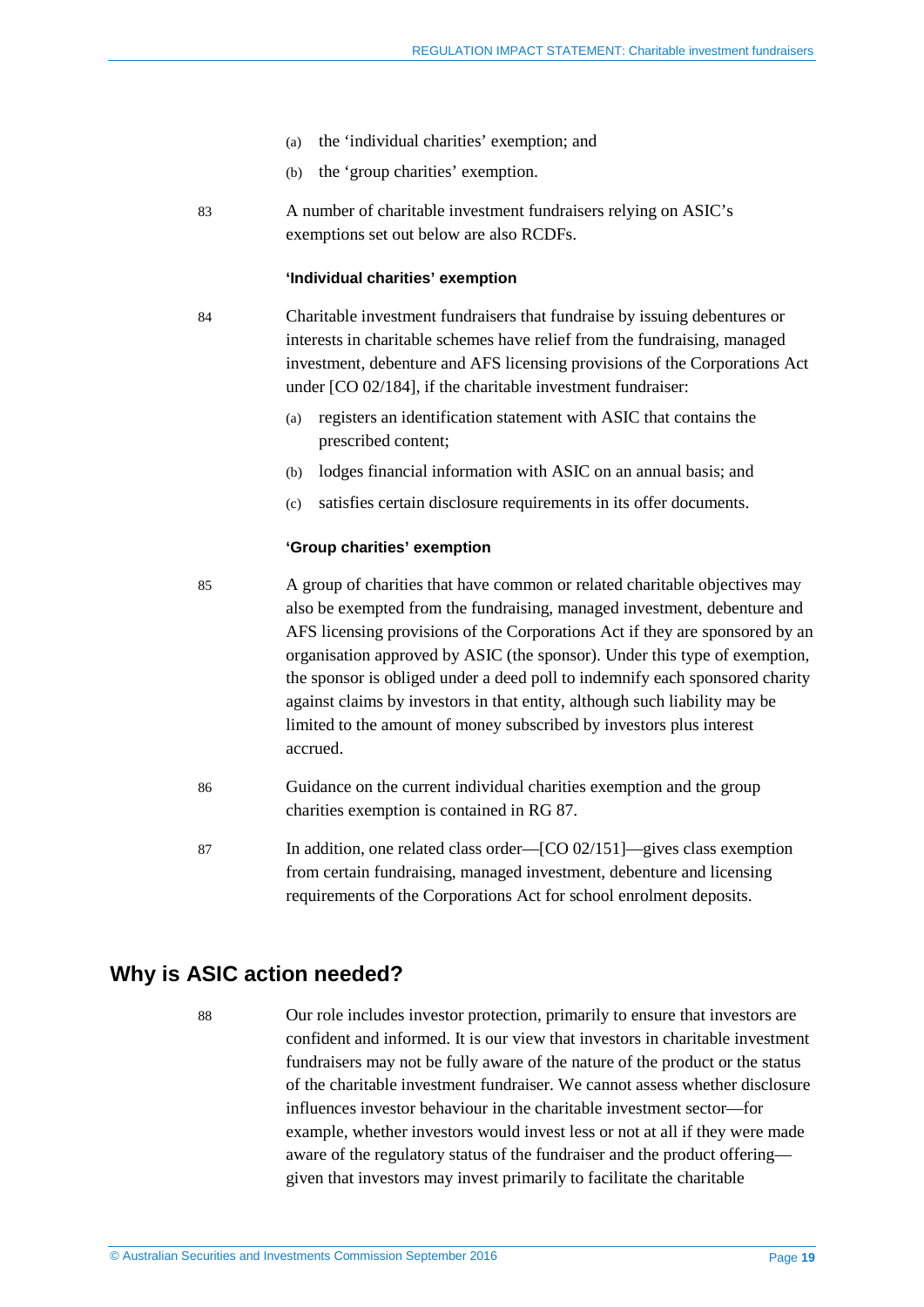objectives. Nonetheless, we think it is desirable to enhance transparency around the matter. We are not proposing that the charitable investment fundraiser provides a fully compliant Product Disclosure Statement (PDS) or prospectus—as they would have to if not for [CO 02/184]. Rather, we are proposing to require the charitable investment fundraiser to make some relatively minor additional disclosures: see paragraph [123.](#page-27-0)

- 89 In addition to the reasons discussed at paragraphs [16](#page-5-1)[–30,](#page-8-1) we make the following observations.
- 90 Charitable bodies engaged in investment fundraising, particularly those that raise money by issuing debentures or interests in charitable schemes with short withdrawal promises and providing finance to others or investing in illiquid assets, may be regarded as 'shadow banks' or entities that have some risks associated with shadow banks. This applies to the extent that those organisations absorb credit risk or engage in maturity transformation in that they provide investors with an opportunity to realise their investment before the underlying investments would ordinarily be realised.
- 91 Accordingly, the key aims of our proposals include ensuring:
	- (a) investors with charitable investment fundraisers (other than investors who are associates of the fundraiser) are confident and informed by:
		- (i) facilitating investor awareness of the risks associated with investment in an unregulated entity, including about the level of regulatory protection afforded to this type of investment; and
		- (ii) ensuring organisations relying on ASIC's exemptions for charitable investment fundraisers structure and promote their products in a way that is most likely to attract investors whose primary purpose for investment is to support the charitable purpose of the organisation rather than obtaining an attractive return; and
	- (b) competitive neutrality objectives are maintained by requiring charitable investment fundraisers that attract investors whose primary investment objective is to obtain repayment of their investment or achieve financial returns, rather than a charitable purpose, to comply with the regulatory regime applicable to commercial fundraisers.
- 92 We have observed that a number of charitable investment fundraisers relying on ASIC's exemptions market their products primarily on the basis of the product's commercial features rather than the charitable purpose. For example, the promotional materials of some charitable investment products are focused on highlighting the product's attractive returns or low fees.
- 93 Some charitable investment fundraisers relying on ASIC's exemptions may also appear bank-like to some investors—for example, organisations that:
	- (a) offer a variety of banking and investment products;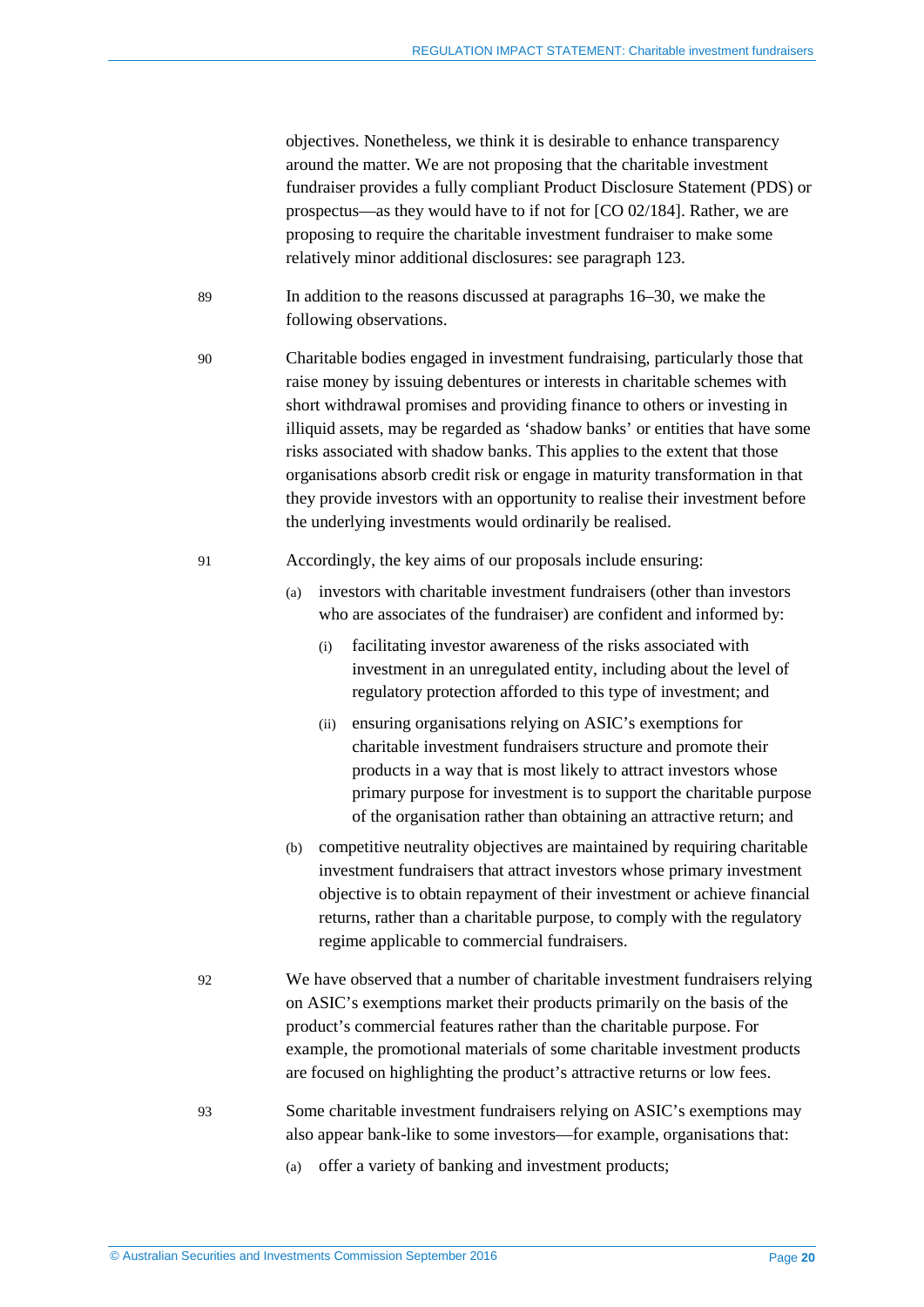- (b) regularly update investors regarding their product's financial performance without providing corresponding information about their charitable operations;
- (c) have websites that appear to be like the websites of commercial operators; or
- (d) compare their investment products directly with products issued by commercial fundraisers.
- 94 We consider that the structuring of charitable fundraising as an investment, coupled with the significant amount of funds raised through charitable investment fundraising and the focus on the financial performance of some charitable investment products, suggest that more significant investment protections are warranted.
- 95 Further, we consider that it is timely to review our policy on charitable investment fundraisers given the significant scale of investment funds raised in reliance on the existing exemptions and the fact that this policy has not been revisited for some time. Our proposals do not affect fundraising by way of donations.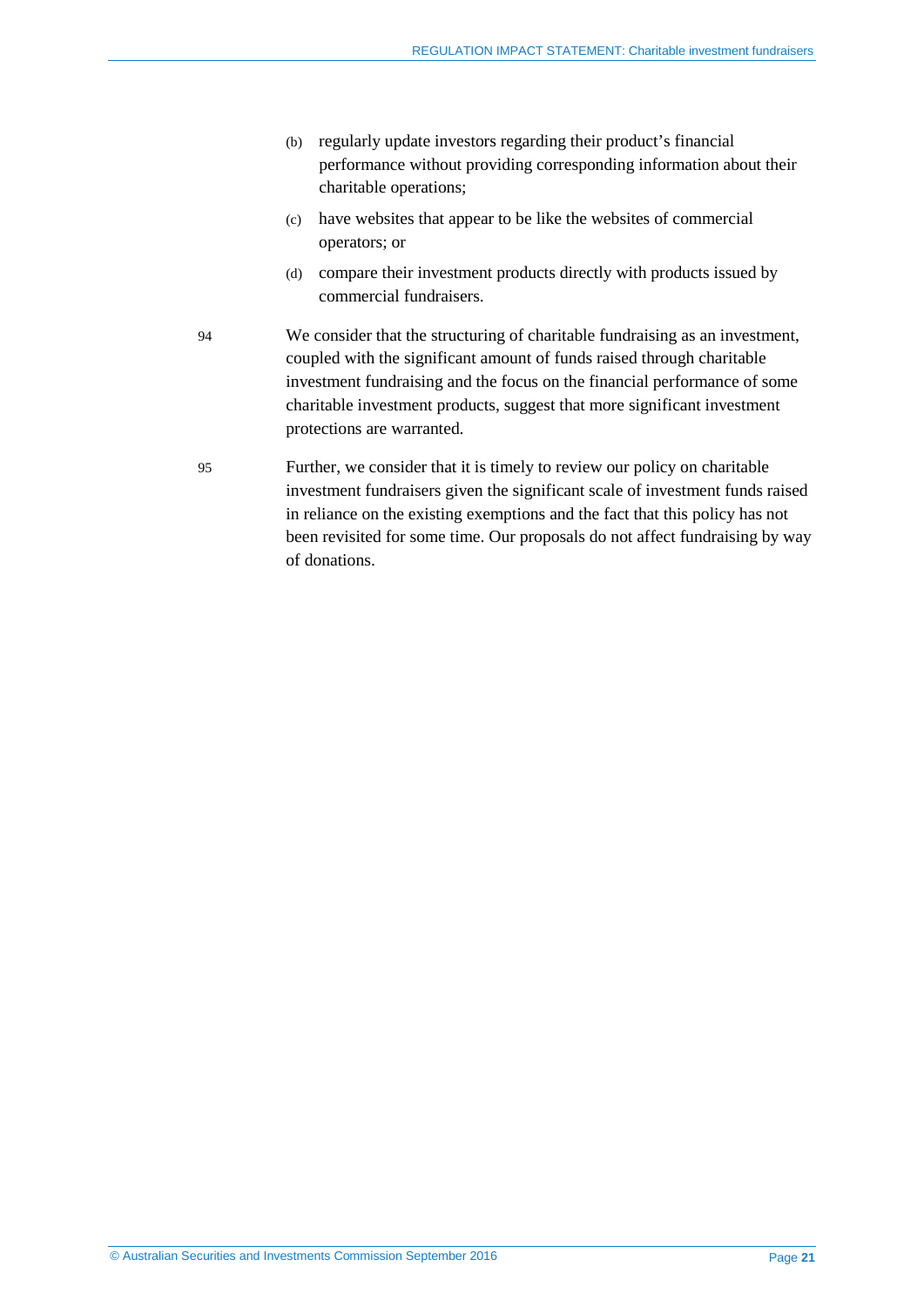## <span id="page-21-0"></span>**C Options and impact analysis**

- 96 We also consider that it is important to highlight risks that are associated with investments in charitable investment fundraisers by clearly differentiating these organisations from other fundraisers that are subject to APRA's prudential framework (such as ADIs) and, if charitable investment fundraisers continue to rely on ASIC's exemptions, to also differentiate their offerings from those made under the regulatory regime contained in the Corporations Act applying to fundraisers generally.
- 97 We consider that the options available to ASIC are:
	- (a) *Option 1—*Retain all existing exemptions, other than exemptions from the AFS licensing requirements of the Corporations Act for fundraisers that raise investment funds from retail clients, but impose a number of new conditions;
	- (b) *Option 2*—Allow the relief to lapse, except exemptions from the AFS licensing requirements of the Corporations Act for fundraisers that only raise investment funds from associates. This would remove all existing exemptions for new investment fundraising; and
	- (c) *Option 3*—Maintain the status quo. This would entail renewing the relevant class orders in their current form, without amendment, prior to the first sunset date of 1 October 2016.
- 98 After receiving industry feedback, our preferred option is a modification of the proposal set out in Option 1 above.

## <span id="page-21-1"></span>**Option 1: Modification to the existing exemptions (preferred option)**

99 Option 1 entails continuing the existing exemptions, other than the AFS licensing exemption if funds are raised from retail clients, while imposing a number of additional conditions.

### **Existing conditions**

100 Currently, charitable investment fundraisers relying on the relief provided under [CO 02/184] must comply with three conditions, as outlined in paragraphs [101](#page-21-2)[–106.](#page-22-0)

#### **Disclosure requirements**

<span id="page-21-2"></span>101 This condition requires that all offer documents issued by charitable investment fundraisers include a statement to the effect that: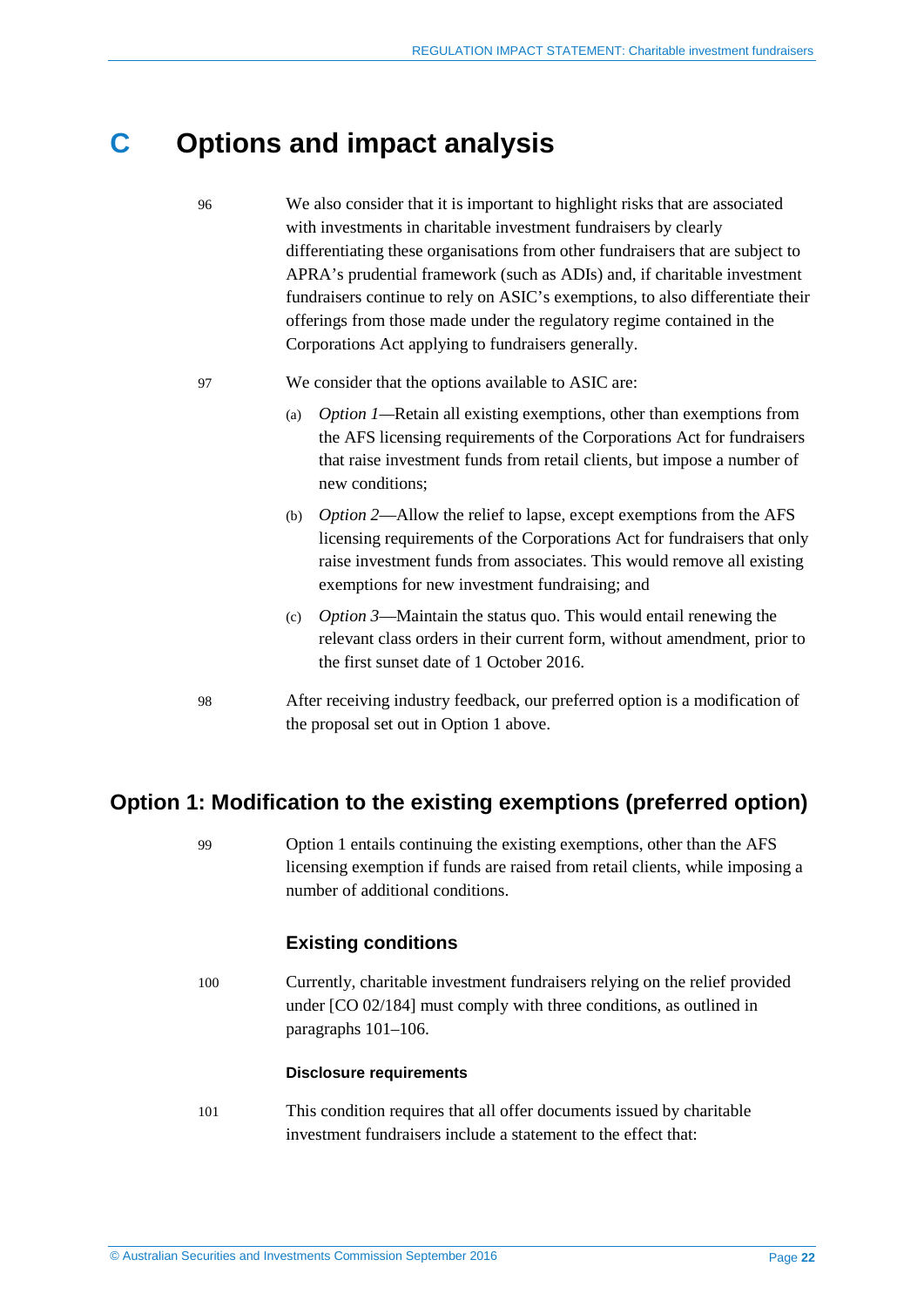- (a) investors should be aware that the charitable scheme is not subject to the normal requirement to have a disclosure document or PDS and be registered or have a trust deed under the Corporations Act;
- (b) the scheme has not been examined or approved by ASIC; and
- (c) the investment is designed for investors who wish to promote the charitable purpose of the relevant charity and for whom the considerations of profit are not of primary relevance in the investment decision.
- 102 Further, all promotional materials in respect of the charitable investment fundraiser must not state that the investment has been approved or examined by ASIC.

#### **Lodgement of financial statements**

- 103 This condition requires that a charitable investment fundraiser lodge certain financial information with ASIC within six months of the end of each financial year. Organisations that prepare audited financial statements must give a copy of the audited financial statements and the audit report to ASIC.
- 104 However, charities that are not otherwise required to prepare audited financial statements may lodge financial information in the form of a statement that sets out the funds outstanding under debentures or amount subscribed in relation to interests issued by it at the end of the financial year.

#### **Lodgement of identification statement**

105 This conditions requires that a charitable investment fundraiser lodge with ASIC an identification statement for the organisation, which outlines the following:

- (a) the identity of the charity;
- (b) the Australian Company Number, if applicable, or an Australian Business Number if one is held;
- (c) details of incorporation, if the charity is an incorporated body other than a company;
- (d) the names and addresses of all members, if the charity is an unincorporated body;
- (e) a brief description of the scheme and its intended purpose; and
- (f) the guarantees or promises, if any, made to or proposed to be made to holders of interests or debentures in the scheme.
- <span id="page-22-0"></span>106 In describing the scheme, charitable investment fundraisers should also include information on: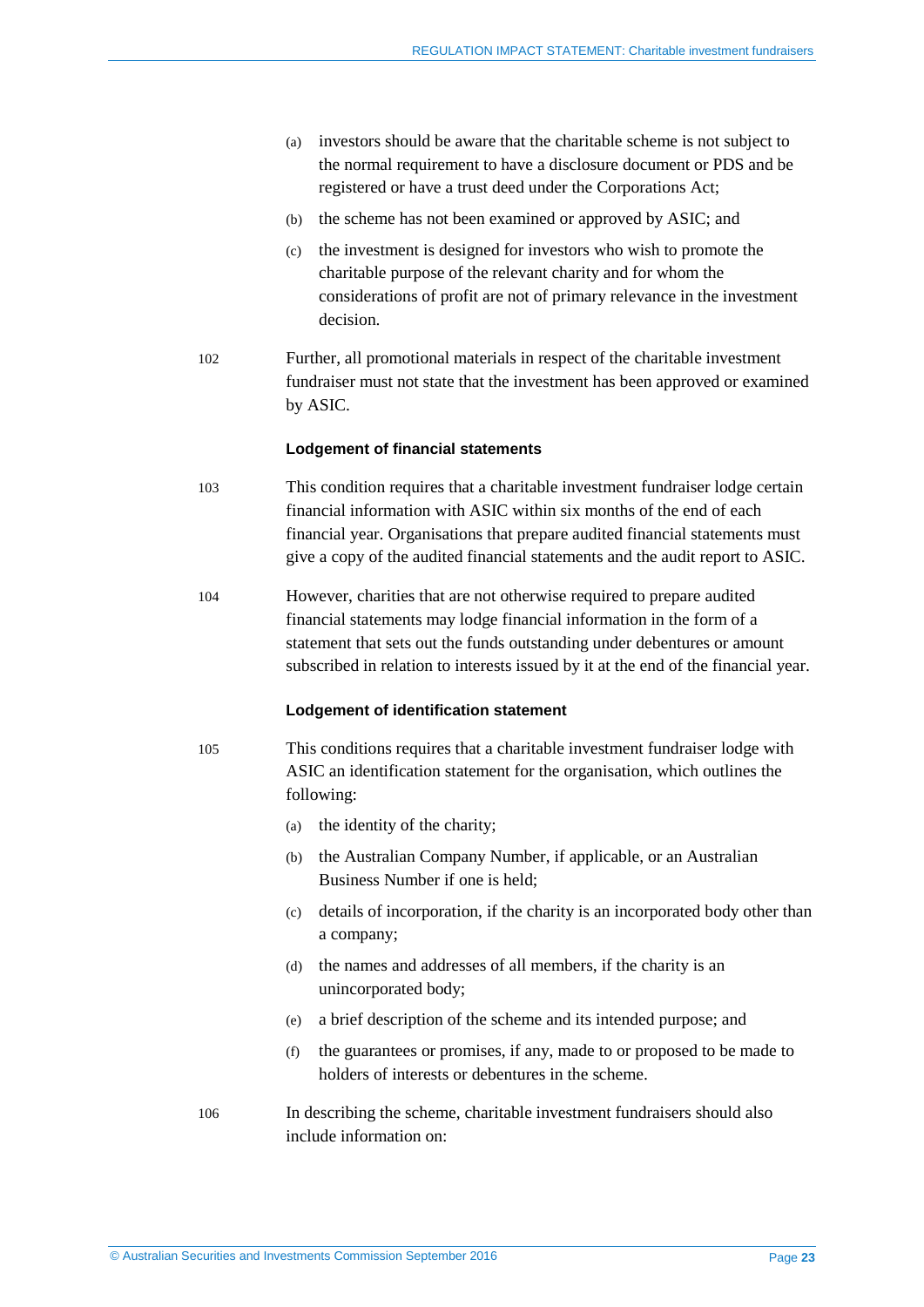- (a) what types of assets the scheme will invest in or, for a debenture issue, that the charity will hold to enable it to satisfy any liability;
- (b) what countries those assets will be located in; and
- (c) how compliance with the conditions attached to [CO 02/184] will be ensured.

#### **New conditions**

<span id="page-23-1"></span>107 Under Option 1, the additional conditions to be imposed on charitable investment fundraisers are as follows:

- (a) *Condition 1*—Charitable investment fundraisers that issue investments to non-associated retail clients from 1 January 2017 must have an AFS licence;
- <span id="page-23-0"></span>(b) *Condition 2*—Charitable investment fundraisers are:
	- from 1 January 2017, prohibited from issuing at-call or short-term investments and providing traditional banking products to nonassociated retail clients; and
	- (ii) from 1 January 2018, permitted to issue at-call or short-term investments and provide traditional banking products to wholesale investors and associated retail clients, unless paragraph [107\(b\)\(iii\)](#page-23-0) applies; and
	- (iii) from 1 January 2018, where the charitable investment fundraiser issues an interest to at least one non-associated retail client, the charitable investment fundraiser is permitted to issue at-call or short-term investments and provide traditional banking products to wholesale investors and associated retail clients but, at the time of facilitating any repayment or redemption, it must not have reason to believe that allowing repayments of those at-call and short-term investments would materially increase the risk of the charitable investment fundraiser being unable to meet investors' repayment rights or on a winding up. That is, the obligation to facilitate repayment of at-call and short-term investments to wholesale clients and associated retail clients is subject to a liquidity overlay, where the charitable investment fundraiser must be certain it can facilitate all repayments in accordance with the relevant terms;
- (c) *Condition 3*—Charitable investment fundraisers cannot use certain restricted terminology that might cause confusion with traditional banking products;
- (d) *Condition 4*—Charitable investment fundraisers must obtain investor acknowledgement statements from non-associated retail clients;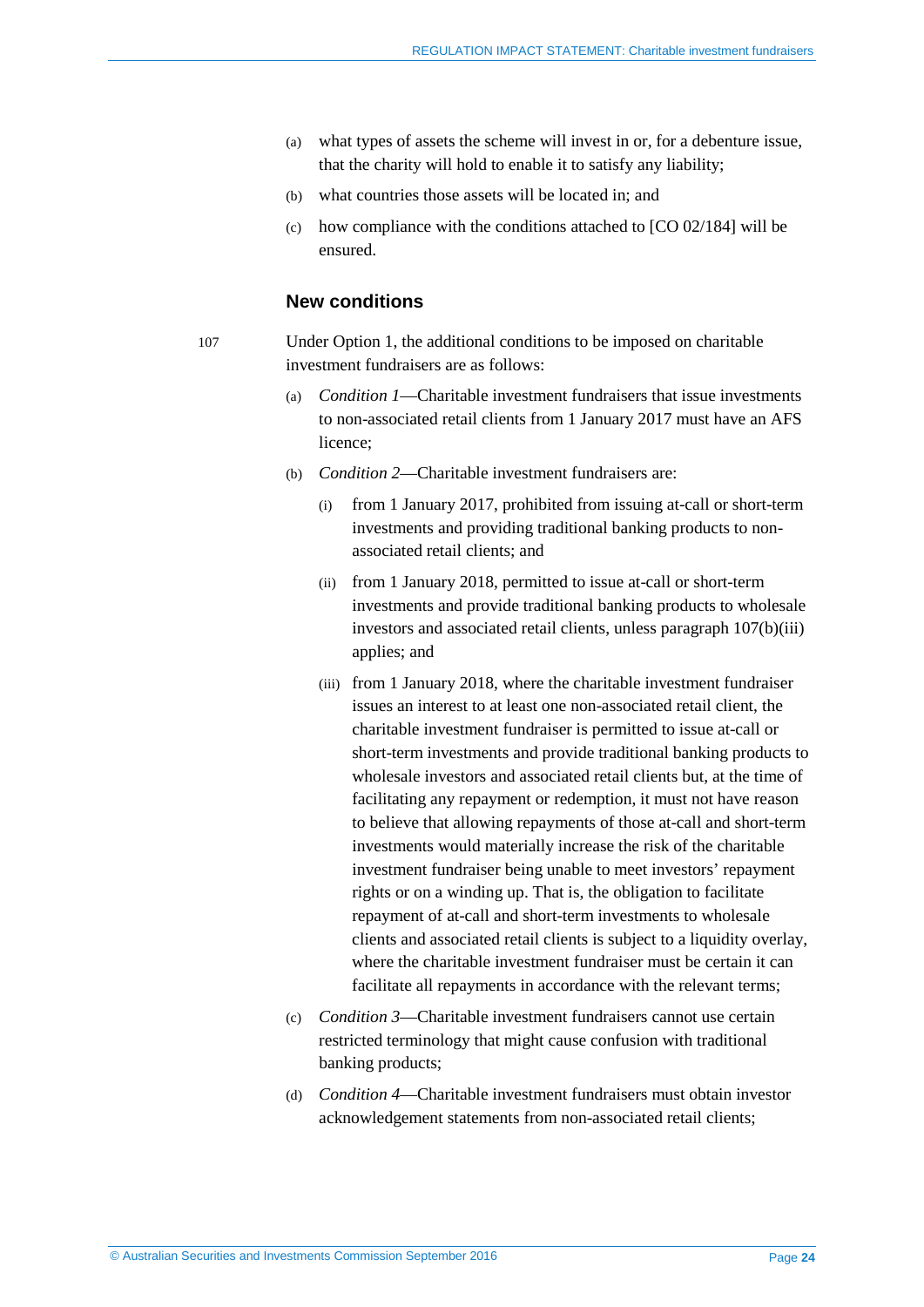| (e) <i>Condition 5</i> —Charitable investment fundraisers must make certain |
|-----------------------------------------------------------------------------|
| disclosures to all investors and additional disclosures to non-associated   |
| retail clients:                                                             |

- (f) *Condition 6*—Charitable investment fundraisers must prepare and lodge financial statements with the ACNC or ASIC;
- (g) *Condition 7*—Charitable investment fundraisers must lodge identification statements with new content requirements; and
- (h) *Condition 8*—Charitable investment fundraisers must comply with breach reporting requirements, in relation to the matters set out in paragraphs [126](#page-28-0)[–127.](#page-28-1)
- 108 The conditions would only apply to those entities contemplating new product offerings. Further, charitable investment fundraisers will be subject to a transitional period of approximately 18 months for the majority of new conditions, ending on 1 January 2018.
- 109 A description of each proposed condition is provided at paragraphs [110](#page-24-0)[–127.](#page-28-1)

#### **Condition 1: AFS licensing requirement**

- <span id="page-24-0"></span>110 Under this proposed condition, issuers of interests in charitable schemes would have to hold an AFS licence and comply with the duties and obligations applicable to AFS licensees if they raise investment funds from any non-associated retail clients.
- 111 Charitable debenture issuers that would be required to hold an AFS licence under the Corporations Act, but for the existing exemptions under [CO 02/184], will also be required to hold an AFS licence if they raise investment funds from non-associated retail clients.
- 112 This proposed condition will not affect all charitable debenture issuers that fundraise from retail clients. Some debenture issuers are not required to hold an AFS licence to issue debentures. For more information, see [Is there a](http://asic.gov.au/for-finance-professionals/afs-licensees/do-you-need-an-afs-licence/is-there-a-licensing-exemption-available-for-the-issue-of-debentures/)  [licensing exemption available for the issue of debentures?](http://asic.gov.au/for-finance-professionals/afs-licensees/do-you-need-an-afs-licence/is-there-a-licensing-exemption-available-for-the-issue-of-debentures/) on our website.
- 113 Further, this condition will not affect charitable investment fundraisers that:
	- (a) raise investment funds from wholesale investors only; or
	- (b) have only associated retail clients.
- 114 Charitable investment fundraisers that must hold an AFS licence are subject to additional regulation under the Corporations Act. This includes:
	- (a) general duties applicable to licensees;
	- (b) financial reporting obligations of licensees, including reporting on applicable financial requirements;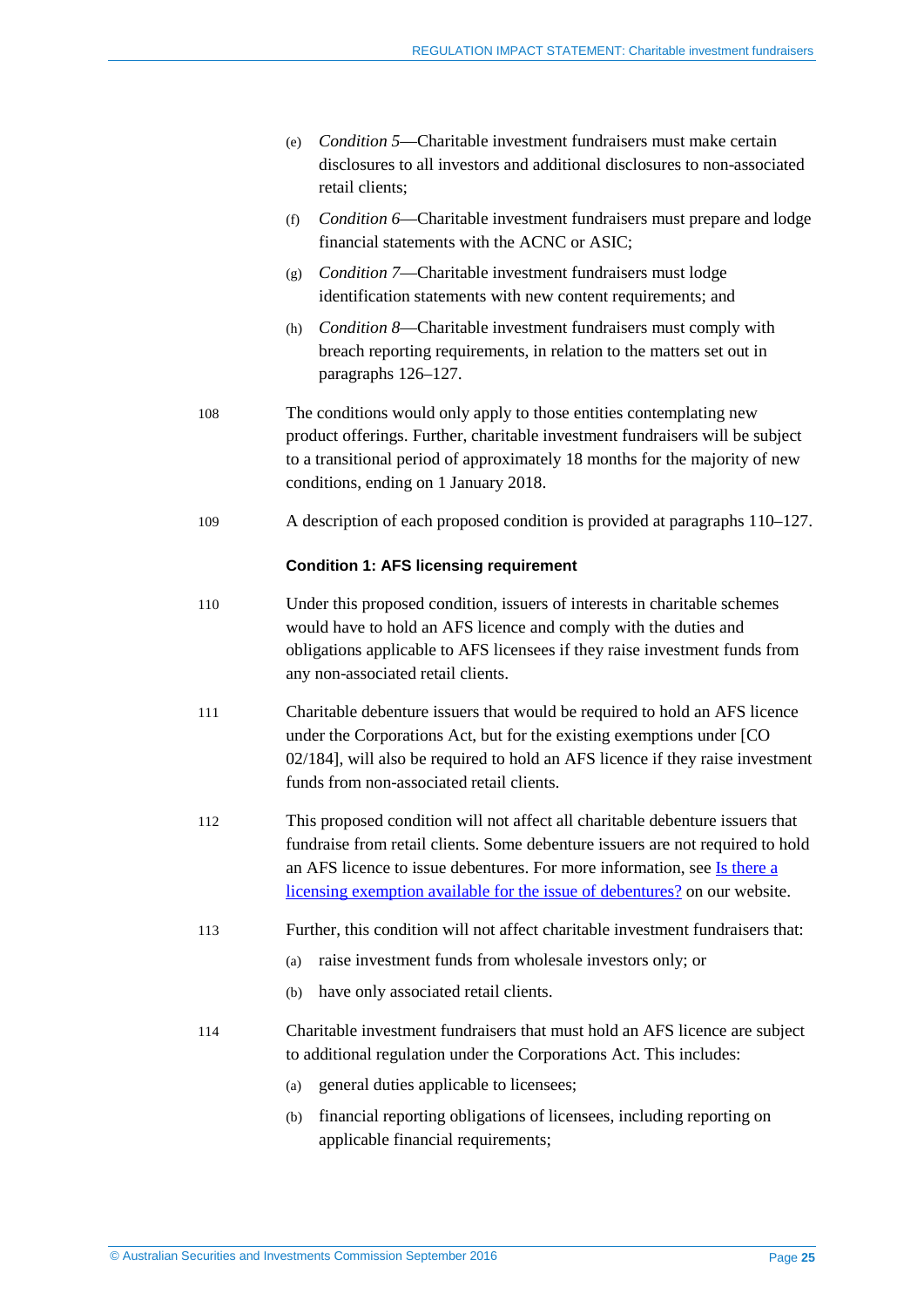- (c) a requirement to have a dispute resolution system for dealing with retail clients that satisfies the requirements of the Corporations Act; and
- (d) a requirement to have adequate compensation arrangements for retail clients, which is generally met through professional indemnity insurance for the financial services business.
- 115 AFS licensees must also satisfy financial resource requirements. While specific financial resource requirements generally apply to responsible entities, because charitable investment fundraisers issuing interests in schemes will not be required to register the scheme under Ch 5C of the Corporations Act, the particular financial requirements applying to responsible entities will not apply.

#### **Condition 2: Prohibition on issue of at-call or short-term investments and provision of traditional banking products**

- 116 Earlier surveillances of the charitable investment fundraiser industry have identified a risk that some retail clients may use products offered by charitable investment fundraisers as transactional facilities, where they make regular payments into the account (e.g. salary payments) and then withdraw this money to meet daily expenses. These arrangements, along with products requiring repayment within 31 days, represent at-call or short-term investments, and may place certain investors at greater risk due to their misunderstanding of the risk profile of the charitable investment fundraiser, and the fact that it is not an ADI-equivalent entity.
- <span id="page-25-1"></span><span id="page-25-0"></span>117 Option 1 modifies our original proposal on this issue (as set out in CP 207) such that:
	- (a) charitable investment fundraisers cannot issue at-call or short-term investments to non-associated retail clients (i.e. fixed term deposits of 31 days or more are permissible);
	- (b) subject to paragraph [117\(c\),](#page-25-0) charitable investment fundraisers can issue at-call or short-term investments to wholesale investors and associated retail clients;
	- (c) where there is at least one non-associated retail client in the scheme, the charitable investment fundraiser can issue at-call or short-term investments to wholesale clients and associated retail clients but must not facilitate redemptions or repayments of these investments if they have reason to believe that allowing repayments of those investments would materially increase the risk of the charitable investment fundraiser being unable to meet investors' repayment rights or expectations or on a winding up. That is, the obligation to facilitate repayment of at-call and short-term investments to wholesale clients and associated retail clients is subject to a liquidity overlay where the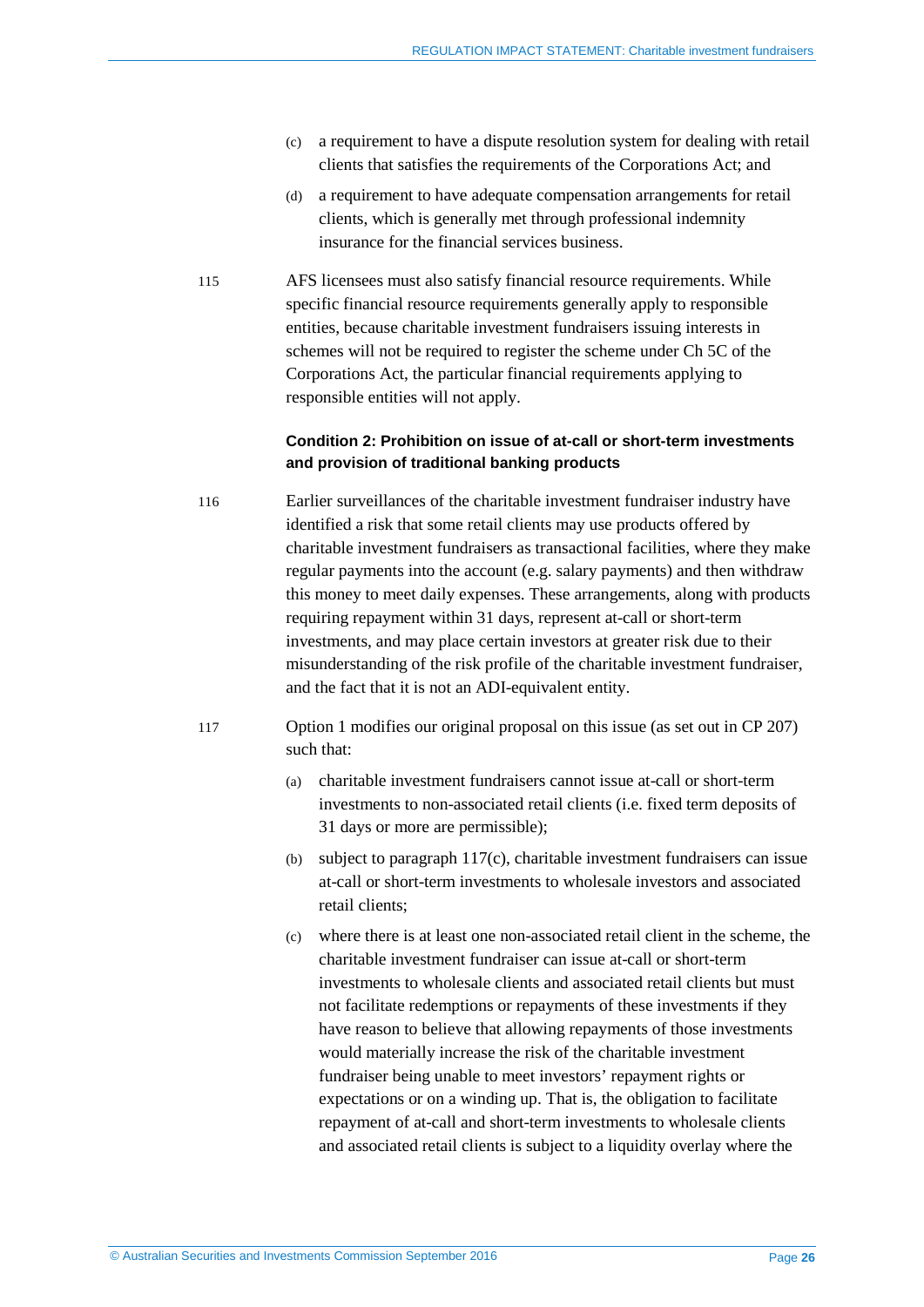charitable investment fundraiser must be certain it can facilitate all repayments, in accordance with the relevant terms.

- 118 Option 1 also proposes to restrict the provision of traditional banking products and transactional facilities—such as cheques, automatic teller machine (ATM), electronic funds transfer at point of sale (EFTPOS) or BPAY facilities—consistent with the restriction of at-call and short-term investments, unless the charitable investment fundraiser has only wholesale clients or associated retail clients.
- 119 This condition seeks to address the shadow banking risks of charitable investment fundraiser activities by reducing the extent of liquidity mismatch. It also aims to prevent investors from using their charitable investment fundraiser investment as a transactional facility. We envisage that it will be the charitable investment fundraiser's responsibility to monitor liquidity and manage redemption requests appropriately.
- 120 In our follow-up consultation, we did consider whether we should revise our proposals to be consistent with APRA's current proposal—that is, to permit the issue of short-term and at-call investments to wholesale investors and associated retail clients without any restriction on repayment. However, we considered that this would give rise to a situation where a charitable investment fundraiser could be obliged to meet short-term withdrawal requests from wholesale investors or associated retail clients but be prevented from preserving the asset pool to ensure retail investments can be repaid. Therefore, we consider it appropriate to adopt a slightly different position from APRA.

#### **Condition 3: Restricted terms**

121 No charitable investment fundraiser may describe their product using the terms 'at call', 'deposit', or derivatives of these terms where this is not the case. This is because such terms would be misleading and possibly result in retail clients confusing products offered by charitable investment fundraisers with traditional banking products.

#### **Condition 4: Investor acknowledgement requirement**

122 Charitable investment fundraisers would not be able to issue investment products to a non-associated retail client until it receives a written statement indicating that the investor acknowledges the prescribed disclosures and understands they may be unable to withdraw their investment when expected or get some or all of their money back. Currently, there is no requirement for investors outside the charitable investment sector to provide such a statement. By contrast, however, issuers of interests in registered managed investment schemes and debentures must provide a compliant disclosure document which contains the disclosures required by the relevant provisions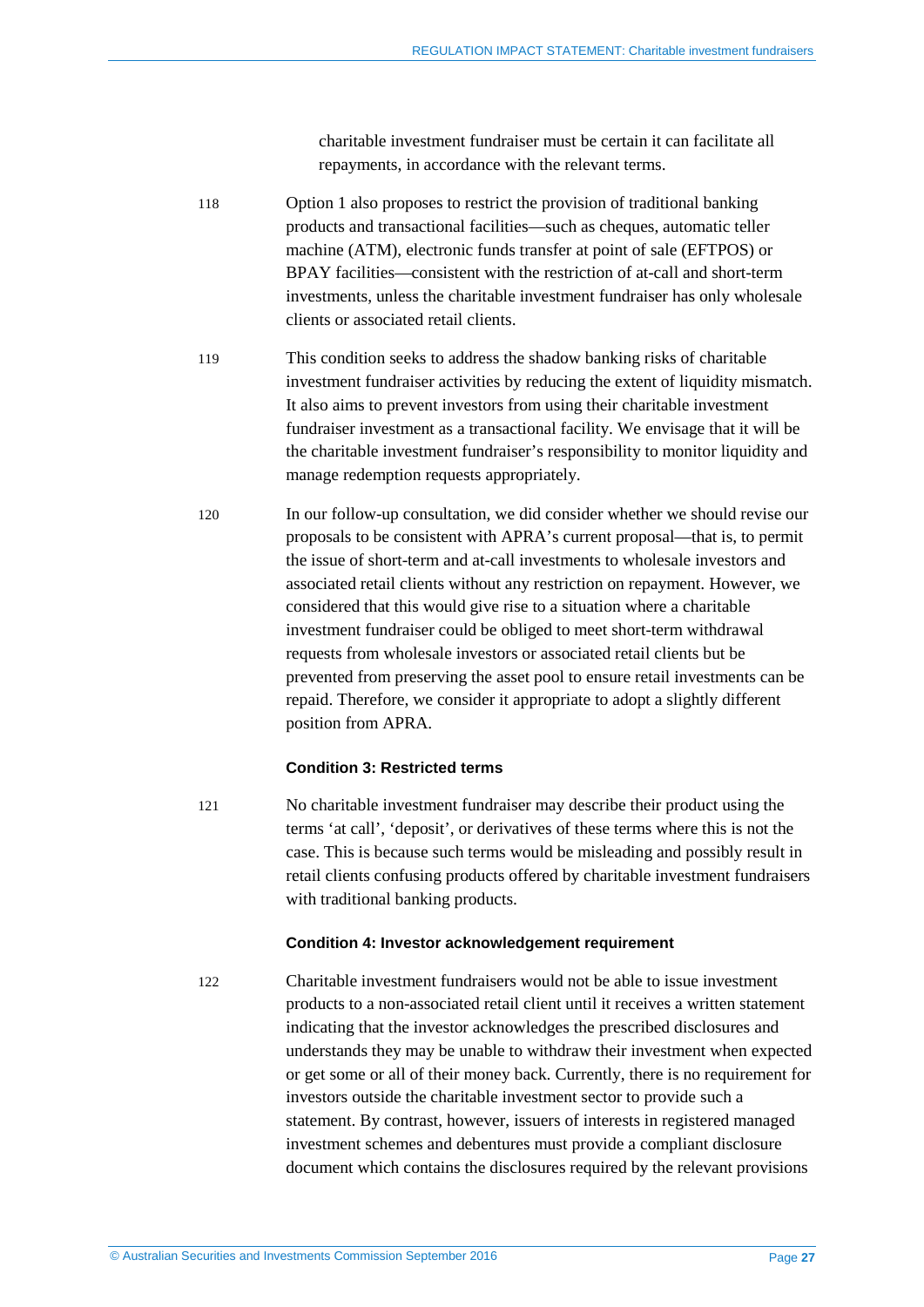of the Corporations Act. As there is no requirement for a charitable investment fundraisers to provide any disclosure, other than that proposed in Condition 5, we consider that this is a necessary investor protection measure to ensure that the investor is aware of the terms on which they invest, in the absence of any formal disclosure document.

#### **Condition 5: Additional disclosure requirements**

<span id="page-27-0"></span>123 All charitable investment fundraisers would be required to make prominent and additional disclosure to all investors (not limited to retail clients) regarding the risks of the investment in offer documents and promotional materials. Further, charitable investment fundraisers would be required to clearly disclose how investment funds are used to support the organisation's charitable purpose (e.g. it may be that it is not the investment, but rather the yield on investment, less the interest payable to investors, that is directed towards promoting the organisation's charitable purpose).

#### **Condition 6: Financial reporting**

124 Charitable investment fundraisers that accept new investment fundraising from non-associated retail clients would be required to prepare audited financial statements. Charitable investment fundraisers that issue interests in charitable schemes would also be required to prepare audited financial statements for the scheme. Financial statements and audit reports would need to be lodged with the ACNC or, if the ACNC framework does not require lodgement, with ASIC.

#### **Condition 7: Identification statements**

125 All charitable investment fundraisers, except those under the 'group charities' exemption under existing policy, would be required to lodge an identification statement with enhanced disclosures. As a condition of relying on ASIC's exemptions, a charitable investment fundraiser would need to:

- (a) continue to meet the existing requirements in [CO 02/184] to lodge:
	- (i) an identification statement with ASIC; and
	- (ii) a supplementary or replacement identification statement when an identification statement needs correcting or updating;
- (b) in addition to meeting the existing content requirements for identification statements under [CO 02/184], set out the following:
	- (i) the charitable purpose of the organisation that will be disclosed to investors;
	- (ii) whether investment funds will be raised by issue of debentures or interests in a charitable scheme and, if the latter, a clear identification of the scheme;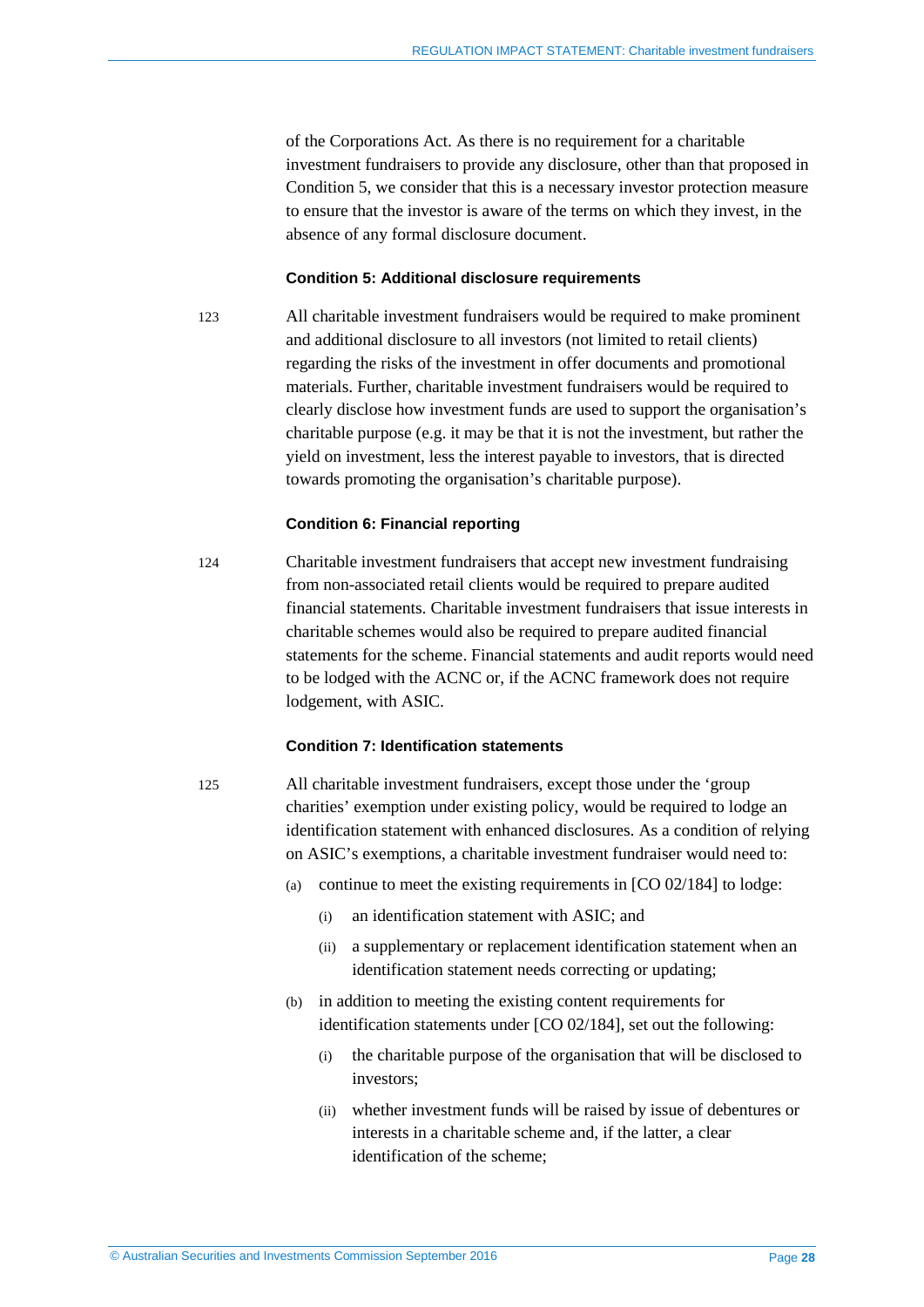- (iii) whether the charitable investment fundraiser is required to hold an AFS licence and, if so, the AFS licence number of the organisation;
- (iv) whether the charitable investment fundraiser will be required to lodge audited financial statements with the ACNC and, for issuers of interests in a charitable scheme, whether it will be required to lodge the scheme's audited financial statements with the ACNC; and
- (v) the financial year of the charitable investment fundraiser and, for issuers of interests in a charitable scheme, the financial year of the scheme; and
- (c) provide information about its affairs if requested by ASIC and assist ASIC in checking on its compliance.

#### **Condition 8: Breach reporting**

- <span id="page-28-0"></span>126 All charitable investment fundraisers would be required to report to ASIC in writing when a significant breach, or a likely significant breach, of a condition of relief occurs.
- <span id="page-28-1"></span>127 This would apply in addition to the breach reporting requirement of those charitable investment fundraisers which hold an AFS licence for retail offerings.

### **Cumulative impact of Option 1**

#### **Impact on industry**

128 We acknowledge that the implementation of Option 1 may impact industry financially and administratively. Ultimately, this may reduce the returns payable to investors (because of the increased compliance costs of the charity) and reduce the volume and scope of the charitable work undertaken by those charitable fundraisers. We have discussed the increased costs to industry in paragraphs [131](#page-29-0)[–134](#page-29-1) and Section [G.](#page-50-0) However, we consider that this impact is offset by the increased transparency, financial stability and consumer confidence that will be achieved by returning charitable investment fundraisers to a more appropriately regulated environment.

- 129 Except for Condition 2 (prohibiting at-call and short-term investments to non-associated retail clients), the proposed reforms will only affect charities that undertake new investment fundraising on or after the commencement date of the adopted reforms, which is proposed to be a period of over 12 months after the announcement of our updated policy.
- 130 We acknowledge that prohibiting the issue at-call and short-term investments to retail clients may have a significant negative impact on the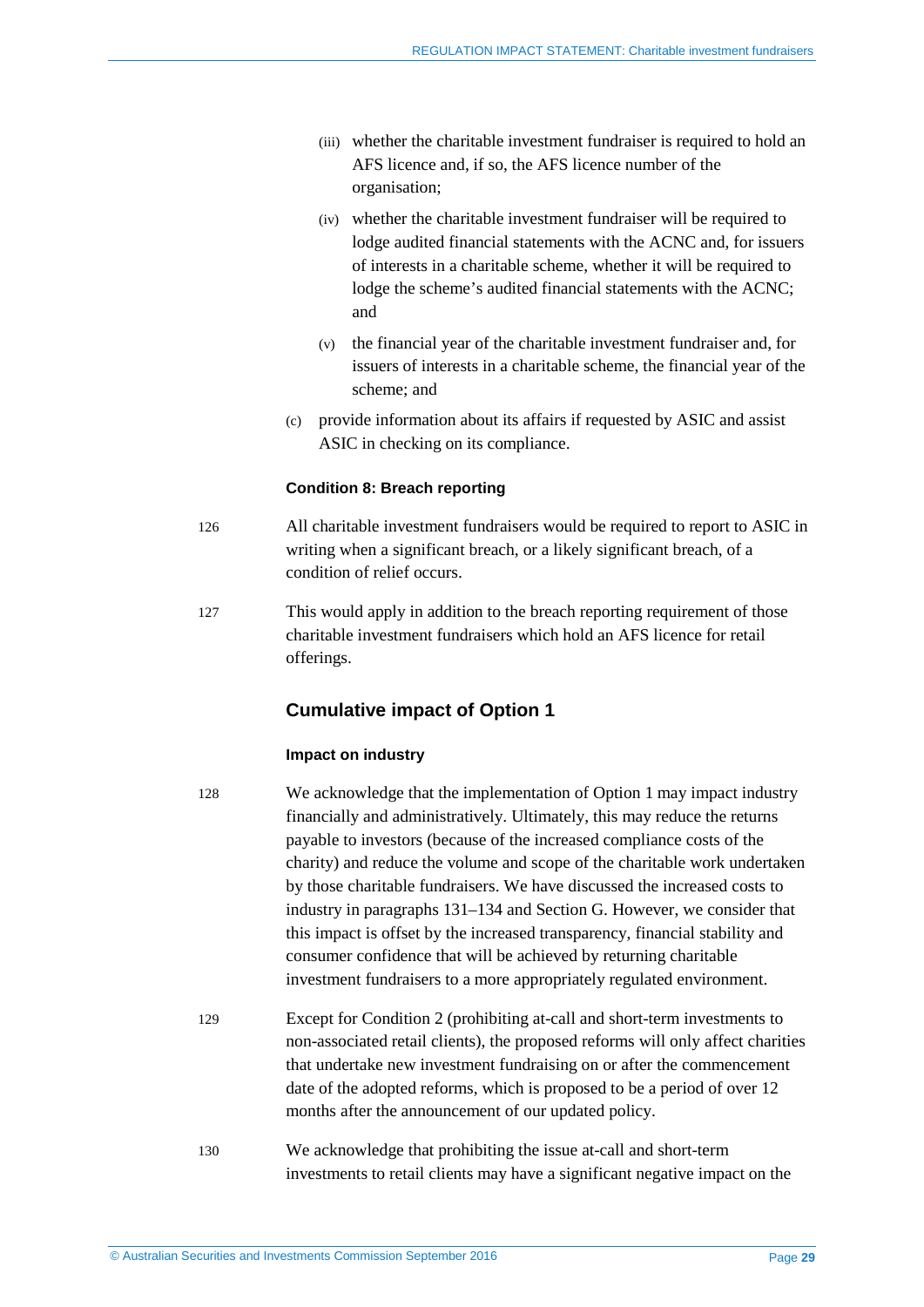business. The size of the impact of ASIC's proposal is dependent on the extent of the retail funding by those non-RCDF charitable investment fundraisers, relative to the size of the total funding as a whole.

<span id="page-29-0"></span>131 Based on APRA's data from 2013, retail funding constituted approximately 17% of total funding of RCDFs and approximately 55% of that figure appeared to be invested in at-call investments: see APRA's banking exemption order RIS. We have assumed that:

- (a) for the purposes of our estimates, retail funding for non-RCDF charitable investment fundraisers also makes up approximately 17% of total funding; and
- (b) based on our total estimate of \$7 billion in funds under management by charitable investment fundraisers (including RCDFs), we have assumed that a significantly lower portion (say 10% of the \$7 billion) is managed by non-RCDF charitable investment fundraisers and is therefore not subject to APRA's banking exemption order.
- <span id="page-29-2"></span>132 From our conversations with APRA and industry, it appears that the RCDFs do raise a substantial majority of the total funds raised. Based on our calculations, we estimate \$65.45 million in funding could be lost.

Note: We multiplied 17% (retail funding) by 10% (funds managed by non-RCDF charitable investment fundraisers) and 55% (at-call investments) by \$7 billion (total funds under management).

- <span id="page-29-3"></span>133 Assuming there are 45 non-RCDF charitable investment fundraisers that rely on our exemptions, this represents an average loss of \$1.45 million in funding per fundraiser. In practice, the impact of this cost will not be uniform.
- <span id="page-29-1"></span>134 If our assumption is not correct, and non-RCDFs contribute to a greater percentage than 10% of the total amount raised, it follows that a proportionally greater amount of funding would be lost. For example, if non-RCDF charitable investment fundraisers raised 20% of the total funds under management, applying the calculation in paragraph [132,](#page-29-2) \$130.9 million in funding could be lost;
- 135 Conversely, if the non-RCDF charitable investment fundraisers raise less than 10% of the total funds under management, less funding will be lost. For example, if these fundraisers raise 5% of the total funds under management, applying the calculation in paragraph [132,](#page-29-2) \$32.73 million in funding could be lost.
- 136 Of course, the amounts raised by all charitable investment fundraisers will vary year to year and may depend on many variables, including the particular projects that the fundraisers propose to undertake. Several major organisations have noted that various loans may need to be refinanced, resulting in increased funding costs to the charitable investment fundraisers.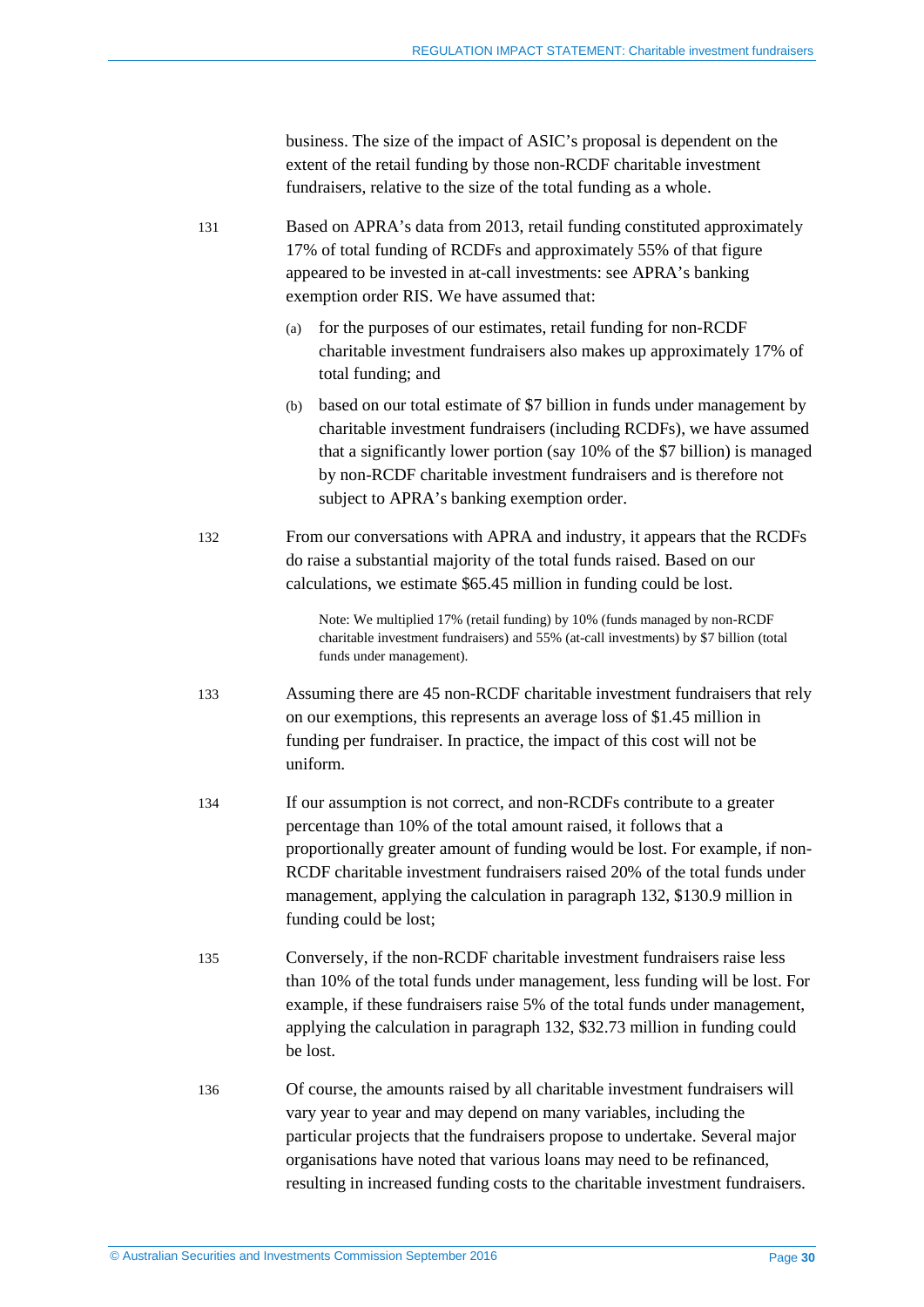This would potentially affect the amount of resources available to achieve charitable objectives. Several funds and loan offset accounts may need to be closed. Others noted that they would need to look for sources of funding other than retail clients. Several respondents noted that, although retail clients could convert their at-call investments to 31-day notice accounts, many may not be willing to do so as they have comfort that they will be repaid without constraints. This could result in the loss of those and related accounts. Ultimately, this could reduce the amount of funds available to the charitable investment fundraisers to achieve their charitable objectives.

- 137 Further, charitable investment fundraisers constitute only a small portion of the Australian charities population. Organisations that fundraise through donations only do not raise investment funds and are not affected by our proposals.
- 138 As such, the primary costs to a charitable investment fundraiser that proposes to continue in operation will be in relation to:
	- (a) the increased compliance and disclosure requirements; and
	- (b) any loss of or change to the short-term retail banking business.
- 139 Under Condition 1 (AFS licensing requirement), those charitable investment fundraisers that propose to offer or continue to offer interests to retail clients will need to obtaining and maintain an AFS licence to deal in relevant financial products. Depending on the number of offerings and the level of complexity, this may involve retaining a compliance professional, possibly on a part time or ad-hoc basis and the engagement of an auditor. For most participants in the financial services industry, we would not expect the cost of this to be more than \$25,000 per entity in the first year and minimal costs of approximately \$15,000 per year for subsequent years.
- <span id="page-30-0"></span>140 Of those 12 charitable investment fundraisers that provided a submission to our follow-up consultation in 2016, three proposed to apply for a retail AFS licence (25% of the total number of respondents), three already held an AFS licence and consider it is good governance to do so, and three will restructure their business so that they no longer offer investment products to retail clients. The remaining respondents did not comment on this issue.
- 141 Cost estimates provided by respondents ranged from an initial cost of \$55,000 to obtain an AFS licence (with ongoing costs of \$20,000 per year) to \$300,000 initially (with \$80,000 per year thereafter). This represents a 30% increase in compliance costs.
- 142 Figures submitted to Treasury for the regulation stocktake in 2014, which measured the costs of regulation for the financial advice industry, suggest that the cost of obtaining an AFS licence is approximately \$21,600 initially with annual costs thereafter of approximately \$15,000 per year. On the basis of these figures, the estimated cost of holding an AFS licence across a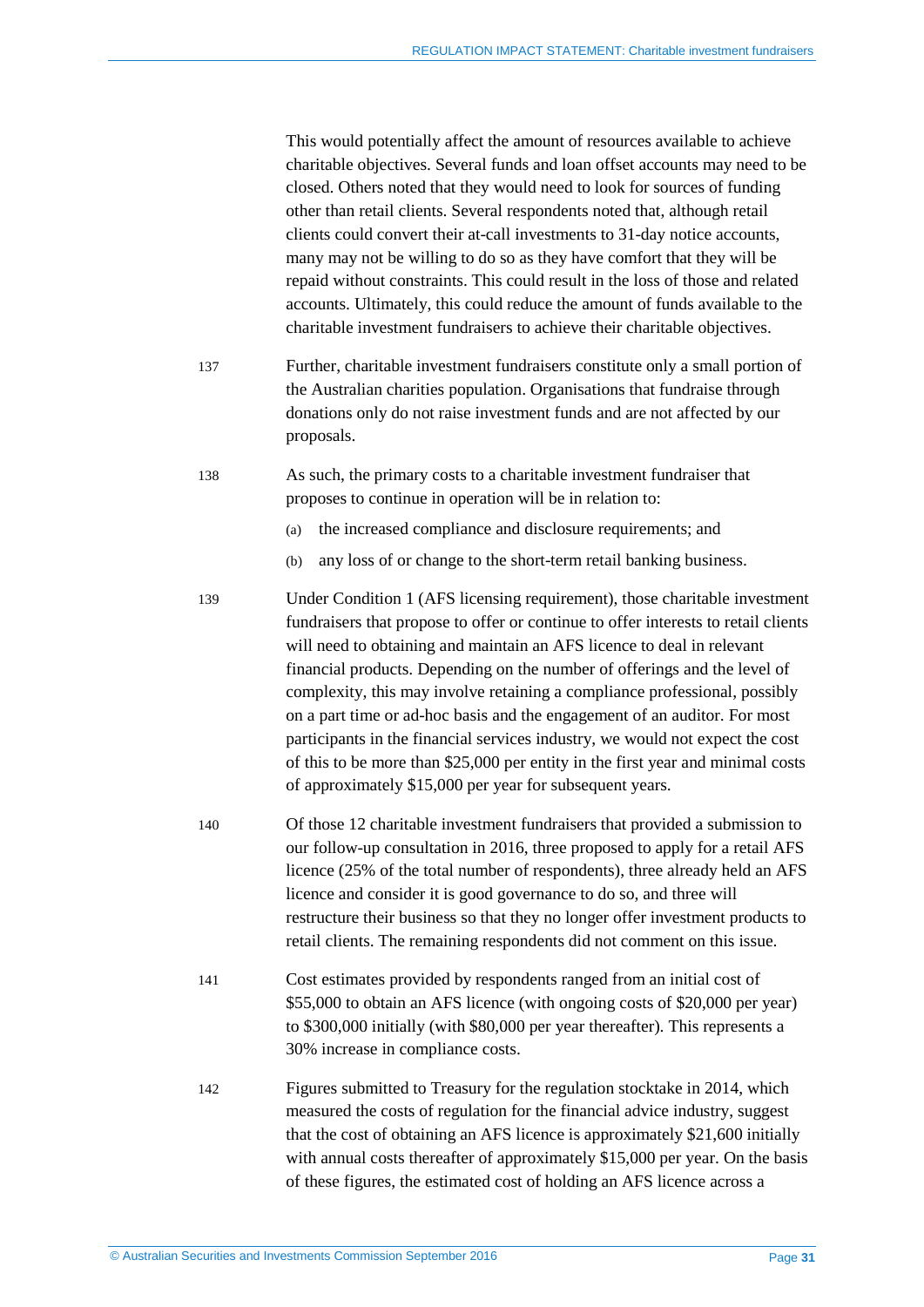10-year period would be approximately \$156,600. These costs contemplate an AFS licence with authorisations to permit dealing only, and not authorisations to act as a responsible entity.

- 143 We have considered the submissions of respondents about estimated costs and notes that there is considerable divergence from the figures submitted to Treasury for the regulation stocktake. While the cost estimates for the regulation stocktake were provided in the context of the financial advice industry, we consider that the charitable investment fundraising industry is not so complex to explain the costs estimated by respondents or to justify such radical departure from figures that have been used as a basis for AFS licence costings since 2014.
- 144 We have applied an estimate of \$25,000 for charitable investment fundraisers to obtain the AFS licence (an increase on the cost estimates used in the financial advice industry to reflect potential complexities associated with licensing of charitable investment fundraisers) and ongoing compliance costs of \$15,000 per year. On the basis of these figures, the estimated cost for charitable investment fundraisers of holding an AFS licence across a 10 year period would be approximately \$160,000.
- <span id="page-31-0"></span>145 On the basis of the figures obtained during consultation, we estimate that only 16% of the 90 charitable investment fundraisers (i.e. 15 entities) are likely to apply for an AFS licence. As set out in paragrap[h 140,](#page-30-0) we would expect that the remainder either:
	- (a) already hold an AFS licence;
	- (b) only have wholesale clients and/or associated retail clients;
	- (c) may consolidate their activities to offer through one AFS licensee acting for multiple associated charities; or
	- (d) may restructure their business to only provide financial services to wholesale clients.
- 146 These AFS licensees will also be required to meet base level financial requirements associated with holding an AFS licence. We consider that these requirements are appropriate, given the protections they provide to retail clients, and that these requirements match those provided to investors in many other investment classes.
- 147 However, we stress that the requirement to obtain an AFS licence is not a new requirement. Rather, this is required by the Corporations Act and, but for the existing exemption in [CO 02/184], all charitable investment fundraisers would currently be required to hold an AFS licence either to deal in the investments or to operate a registered managed investment scheme.
- 148 Condition 2 (prohibition on issue of at-call or short-term investments, and provision of traditional banking products, to retail clients) is likely to impact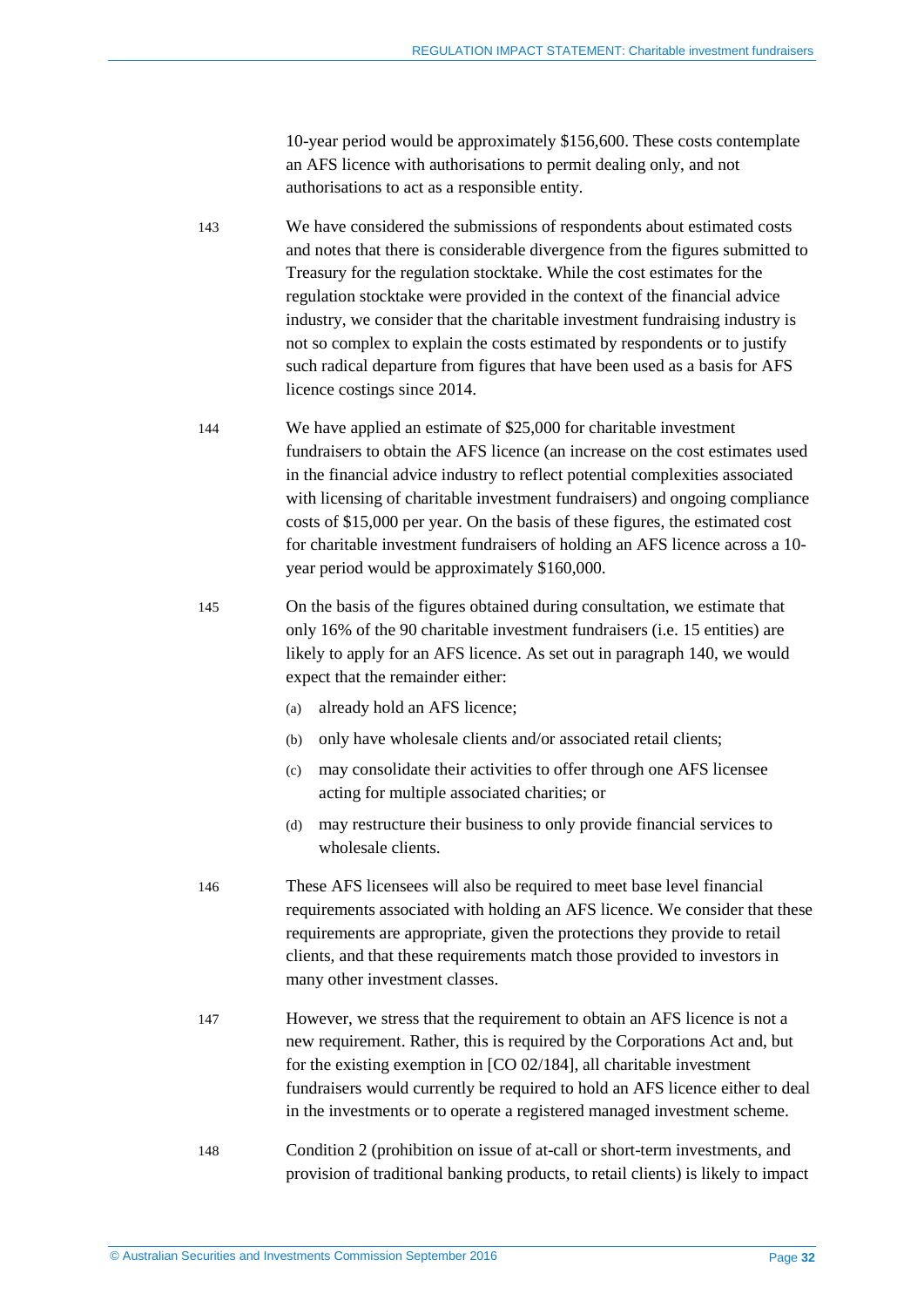the type of investments that charities can offer to retail clients, and may result in the need to restructure and even close investment funds, the possibility of refinancing loans and a consequent loss of profit.

149 This condition will also ensure that retail clients are not using these charitable investment fundraisers as transactional facilities, and will better align their investment objectives with the risk profile of the investment. It is not possible for us to estimate the ultimate cost of this condition, given that the size, investment type and source of funding of each charitable scheme is different. We note that it is open to a charitable investment fundraiser to restructure its funds as entirely non-retail where this is viable.

150 Our proposal is consistent with APRA's proposals to prohibit RCDFs from issuing investments with a term of less than 31 days to retail clients and to greatly restrict the provision of traditional banking products. However, unlike APRA, we have taken the view that a charitable investment fundraiser with any non-associate retail clients can only issue investments with a term of less than 31 days to wholesale investors and associated retail clients provided the charitable investment fundraiser does not have reason to believe that allowing repayments would materially increase the risk of the charitable investment fundraiser being unable to meet investors' repayment rights on a winding up. That is, the obligation to facilitate repayment of atcall and short-term investments to wholesale clients and associated retail clients is subject to a liquidity overlay, where the charitable investment fundraiser must be certain it can facilitate all repayments, in accordance with the relevant terms. For a further discussion, please see paragraph [117.](#page-25-1)

151 Conditions 3–8 impose additional disclosure obligations on charitable investment fundraisers. However, we consider that these conditions are likely to impose minimal costs on charitable investment fundraisers—we estimate a collective impact of approximately \$10,000 per entity per year for all conditions. These conditions will largely impose minor administrative requirements on charitable investment fundraisers, and will not require extensive resources to achieve and maintain compliance. For Condition 6, we acknowledge that this will impose more onerous financial reporting obligations on charitable investment fundraisers, particularly those with annual revenues of less than \$1 million. For Condition 8, the reporting of breaches will be a zero cost item, assuming the charitable investment fundraiser is compliant. Where a breach does occur, the charitable investment fundraiser is likely to incur minimal compliance and management costs in identifying, rectifying and reporting the breach.

152 We consider that the increased administration burden and costs for Conditions 3–8 are justified by the fact that charitable investment fundraisers are permitted to accept investments from the public without complying with the applicable regulatory regimes. The promise of repayment or holding of assets for the investors benefits creates a need for more accountability.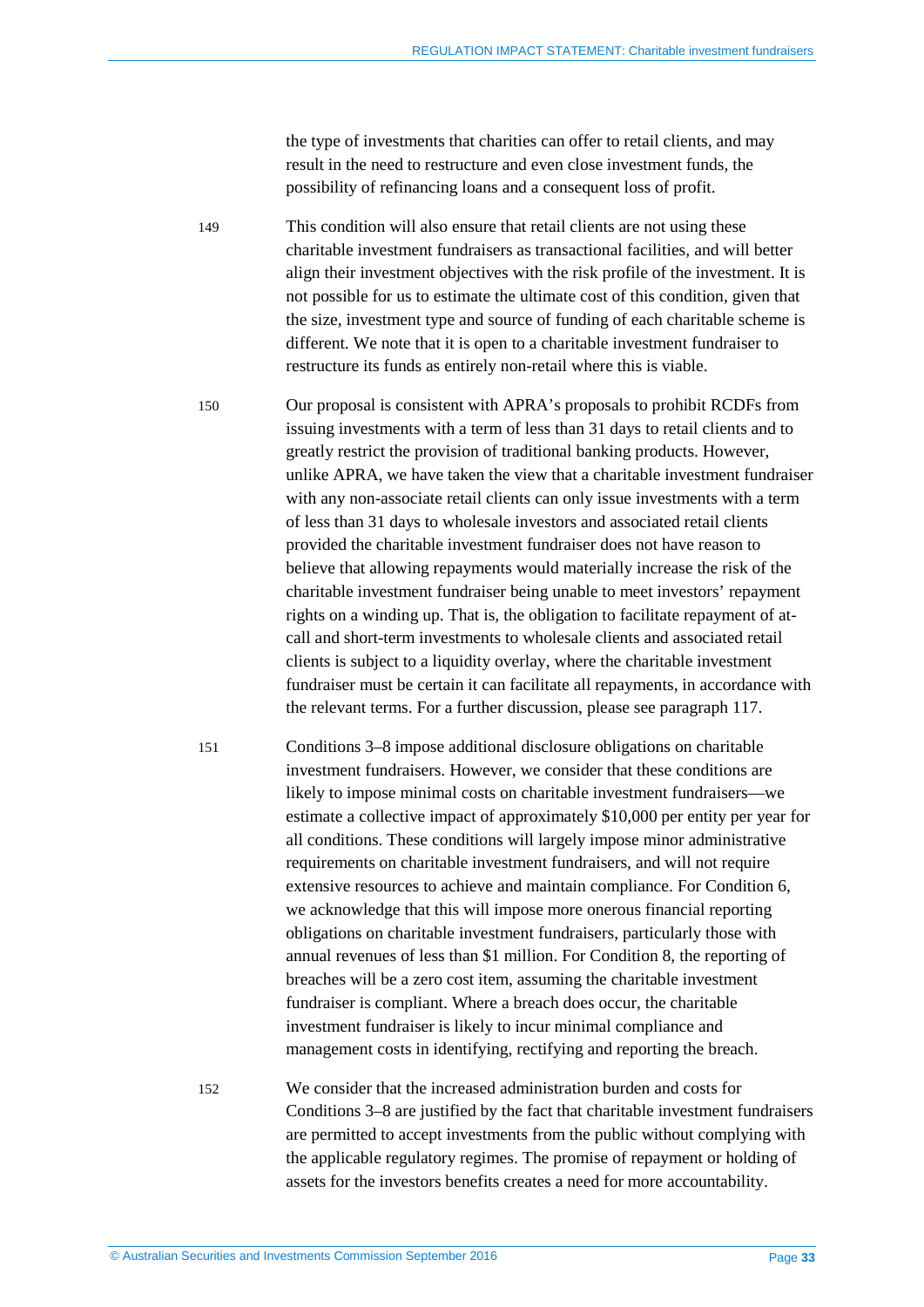#### **Impact on consumers**

- 153 We reiterate that we conducted a public consultation in 2013 and it was open to investors to comment directly on the proposals, although none did so. It was also open to respondents during the first and follow-up consultation to obtain consumer feedback and, indeed, several submissions have noted both the positive and negative impacts on investors.
- 154 On balance, we consider that consumers will benefit from Option 1 through the more stable and transparent regulatory environment in which charitable investment fundraisers will operate.
- 155 We consider that consumers will also benefit from Option 1 through increased disclosure provided by the additional disclosure requirement and investor acknowledgement requirement. These requirements will ensure that investors are aware of the regulatory environment in which charitable investment fundraisers operate, provide greater information about the charitable investment fundraiser's charitable purpose, and ensure that investors understand the risks of their investment. We cannot predict whether the disclosures will influence investor behaviour—whether investors will be deterred from investing in the charitable investment fund, not influenced at all or more willing to invest. We would expect that, as investors are largely driven by the desire to contribute to the charitable objectives of the fundraiser, such disclosure is unlikely to have a negative influence on the prospective investor. Rather, there will be increased transparency around the regulatory and prudential status of the charitable investment fundraiser and the offer, which in and of itself is a desirable outcome.
- 156 It is likely that the prohibition on the issue of at-call or short-term investments will most significantly impact investors, as this will limit the type of investments that charitable investment fundraisers can offer to retail clients. In particular, this prohibition will remove the ability of retail clients to use products offered by charitable investment fundraisers as a substitute for traditional banking services. Nonetheless, we consider this would have a positive outcome for consumers as it may achieve differentiation between charitable investment fundraisers and banks in the minds of retail clients, and thus reduce the potential impact of a charitable investment fundraiser failing.

#### **Impact on government**

- 157 The implementation of Option 1 will result in a higher regulatory burden for ASIC in monitoring the activities and compliance of charitable investment fundraisers.
- 158 In particular, while it is likely that relatively few charitable investment fundraisers will require an AFS licence, this will impose additional licensing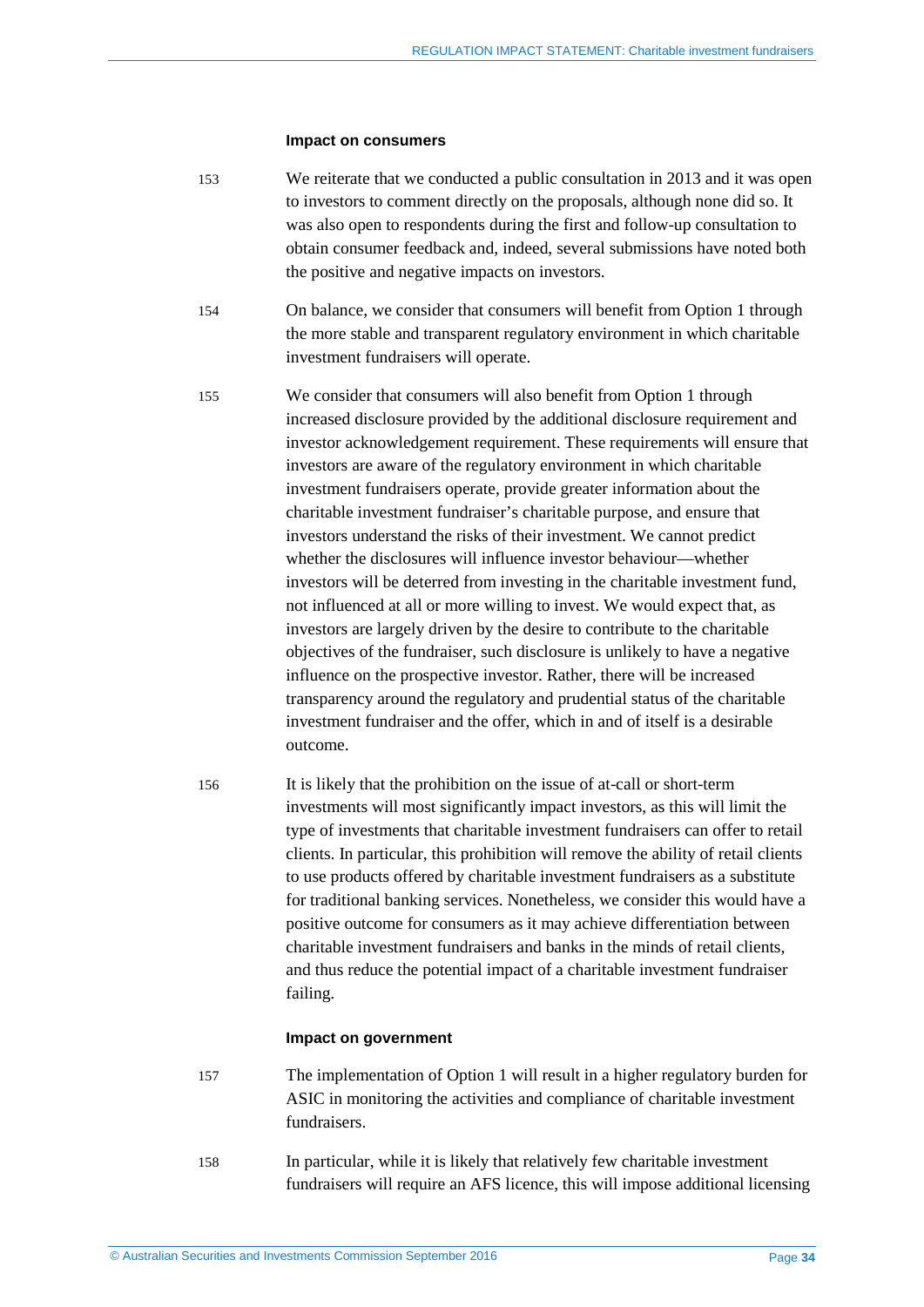and ongoing monitoring responsibilities on ASIC. Further, in order to monitor broader compliance with the additional disclosure requirements, investor acknowledgement requirements and the restriction on the use of certain terms, ASIC will have to engage in surveillance activities of charitable investment fundraisers.

- 159 While the requirements of Option 1 will impose additional costs on ASIC and the government, it is not anticipated that these costs would be significant in light of the relatively small number of charitable investment fundraisers currently operating. It is considered that these costs are offset by the increased financial stability and consumer confidence that will be achieved by bringing charitable investment fundraisers into a more regulated environment.
- 160 In contrast to continuing relief in [CO 02/184], Option 1 would reduce to some degree the risk of failures of charitable investment fundraisers or their managed investment schemes. A failure would require additional regulatory resources and may lead to calls for the Government to compensate individuals who have lost their life savings.

#### **Other impacts**

- 161 We consider that Option 1 will cumulatively create a more transparent and effectively regulated environment for charitable investment fundraisers to operate in.
- 162 These measures will ensure that investors are provided with sufficient information to make well-informed decisions about the risks and the nature of their investments. In particular, limiting the use of charitable investment fundraisers as transactional accounts will ensure that investors are not using charitable investment fundraisers as a substitute to traditional banking services and, in doing so, potentially adding to financial instability due to liquidity mismatches.
- 163 Further, these amendments will ensure that ASIC can adequately monitor charitable investment fundraisers to ensure ongoing compliance with the law, and minimise the risk of financial instability arising out of shadow banking activities and failures in the industry.

## <span id="page-34-0"></span>**Option 2: Remove all existing exemptions, except in some limited circumstances**

164 In Option 2, we propose to remove all existing exemptions in [CO 02/184] for new investment fundraising, except exemptions from the AFS licensing requirements of the Corporations Act for charitable investment fundraisers that only raise investment funds from associates.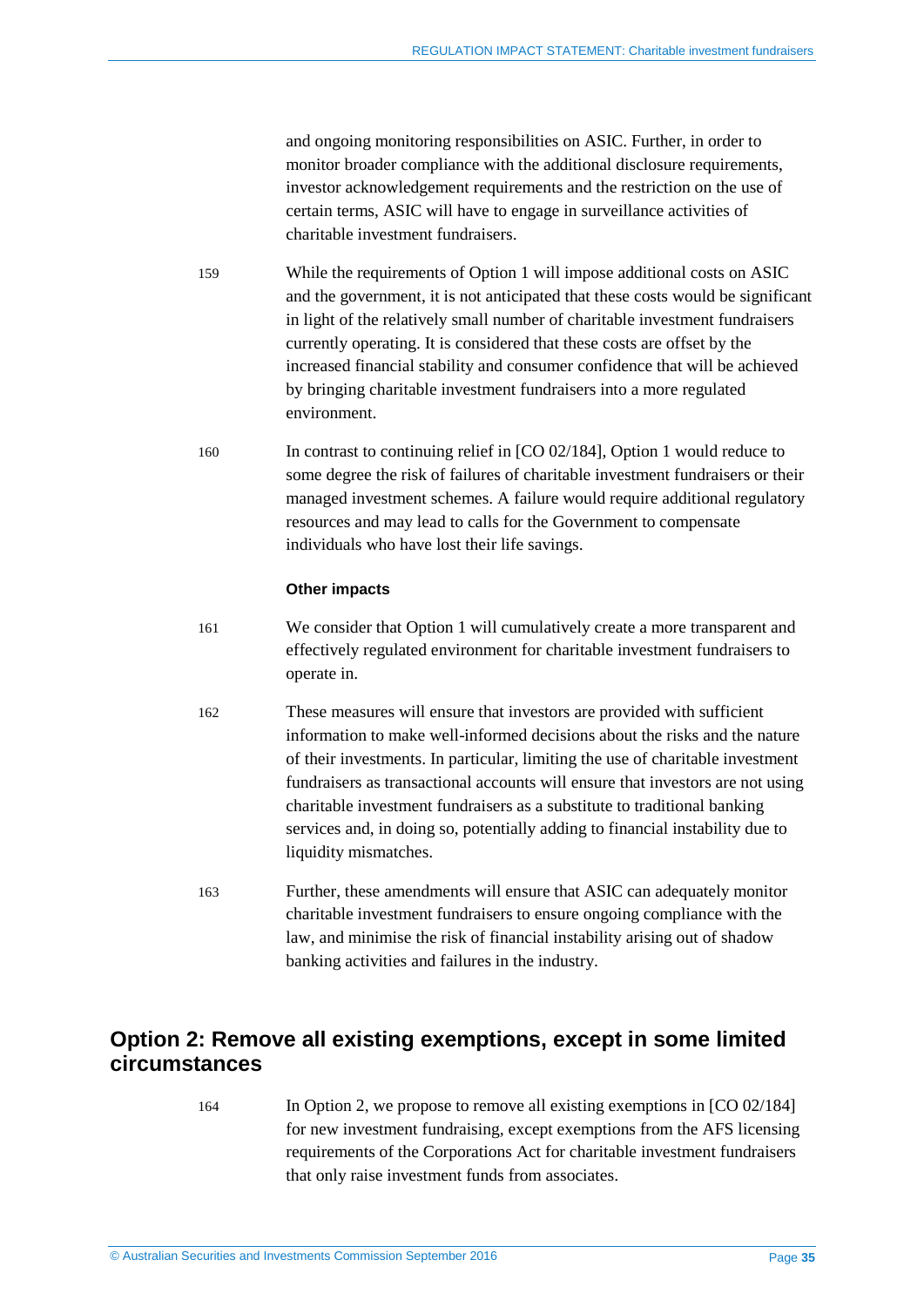#### **Impact on industry**

165 For charitable investment fundraisers who remain in the industry, there would be significant increase in compliance costs for those fundraisers who would currently be entitled to rely on the exemptions in [CO 02/184]. These charitable investment fundraisers would incur the following costs associated with operating their business.

166 Where charitable investment fundraisers issue interests in a managed investment scheme, the charitable investment fundraisers will incur costs associated with:

- (a) obtaining an AFS licence authorising it to operate as a responsible entity;
- (b) engaging a custodian unless the charitable investment fundraiser has net tangible assets of at least \$10 million;
- (c) registering each scheme as a managed investment scheme;
- (d) ensuring that the responsible entity and its officers comply with their duties under Ch 5C;
- (e) preparing a constitution and compliance plan that meets requirements under Ch 5C;
- (f) where less than half of the directors of the responsible entity are external directors, forming a compliance committee and engaging members (the majority of which must be external) for appointment to this committee;
- (g) preparing and issuing PDSs and ongoing disclosure that meet the requirements of Pt 7.9 of the Corporations Act.
- 167 Where a charitable investment fundraiser issues debentures, the charitable investment fundraiser would also need to:
	- (a) obtain an AFS licence authorising it to deal in debentures, unless the 'self-dealing' exemption applies;
	- (b) enter into a trust deed and appoint an external debenture trustee under Pt 2L.1. It must also comply with ongoing duties and reporting requirements under Pt 2L.1; and
	- (c) prepare and issue a prospectus under Ch 6D and comply with continuous disclosure obligations under s675.
- 168 Some charitable investment fundraisers may determine that the costs involved in regularising their operations are too high to continue offering to retail clients.
- 169 In essence, all of the costs and impacts outlined in Option 1 would be amplified under this option, with all charitable investment fundraisers having to meet extensive and costly regulatory requirements. For the purposes of the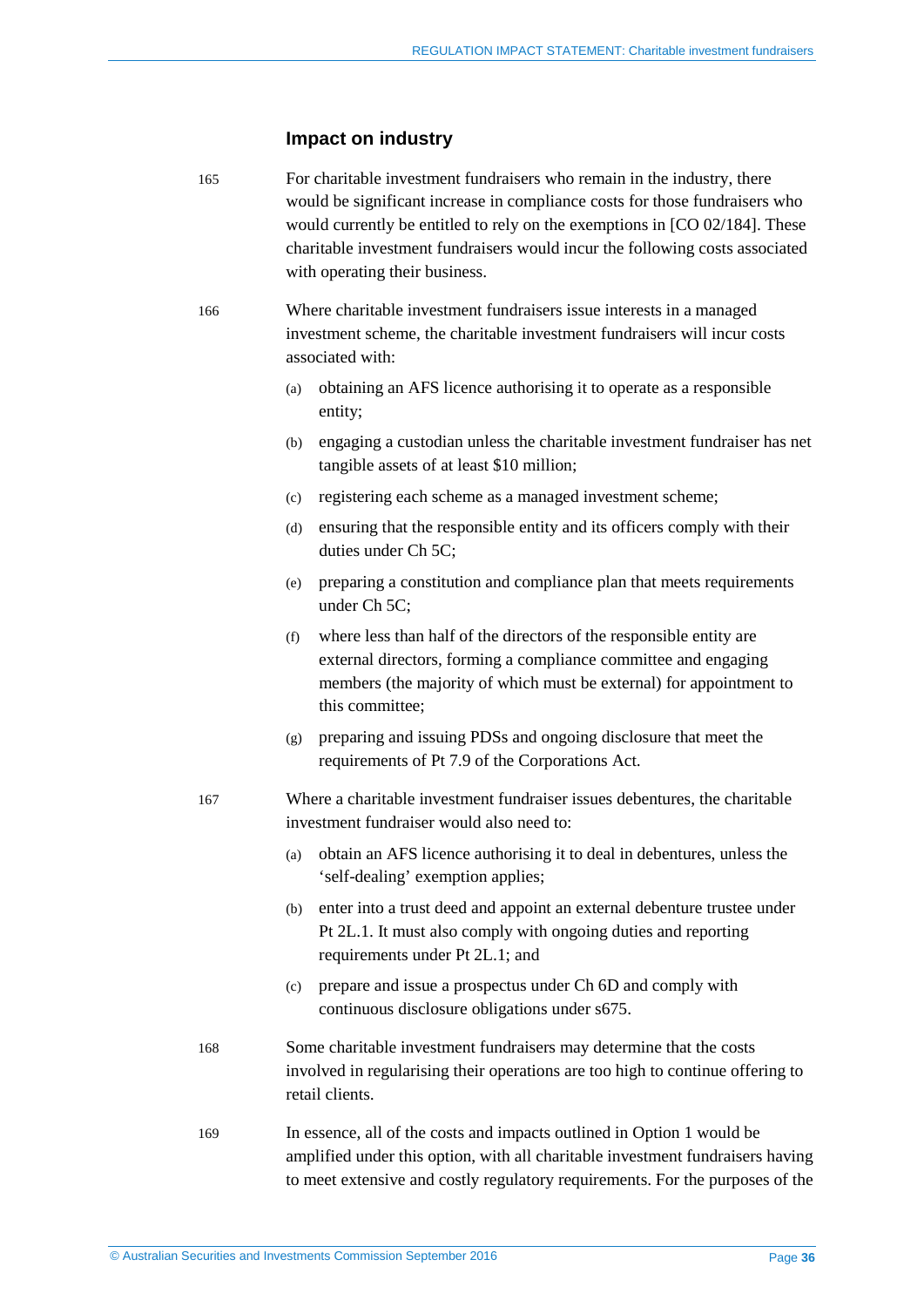cost estimates in Section [G,](#page-50-0) we have assumed the cost of Option 2 will be at least double that of Option1. However. Conditions 2–6 of Option 1 would not take effect in Option 2, as these are conditions that fall outside the traditional AFS licensing regime. This would have little impact practically for charitable investment fundraisers as these requirements would be replaced by more burdensome AFS licensing requirements.

- 170 It is acknowledged that this option would not restrict the investment options available to charitable investment fundraisers—unlike that proposed in Option 1, where at-call and short-term investments would be prohibited. This benefit is likely to be outweighed by the significant increase in costs associated with this option, and the resulting loss of investment funds.
- 171 Overall, we would anticipate the number of charitable investment fundraisers operating in this environment would reduce drastically as compared to Option 1 or 3 and, in conjunction with this, the pool of money invested in charitable investment fundraisers would fall significantly.

#### **Impact on consumers**

- 172 Where charitable investment fundraisers continue to remain in business and comply with all legal requirements, there will be an associated cost which is likely to be passed onto consumers, thereby affecting returns.
- 173 Where charitable investment fundraisers cease operating and commence winding up, consumers will no longer be able to invest in that charitable investment fundraiser or support those charitable purposes. Consumers may experience delays realising their investment or suffer shortfalls as a result of this winding up, especially where this is effected quickly.

### **Impact on government**

174 There will be an increase in the assessment of licensing and compliance documentation lodged by charitable investment fundraiser who seek to regularise their operations. There will also be an increase in surveillance and enforcement work for non-compliant charitable investment fundraisers, possibly resulting in enforced winding up and fire sale of assets.

### **Other impacts**

175 Arguably, this would create a more level playing field with non-charitable investment funds and structures. However, it may also remove charitable investment fundraisers from the market, and therefore reduce the opportunities for investors to participate in legitimately charitable purposes.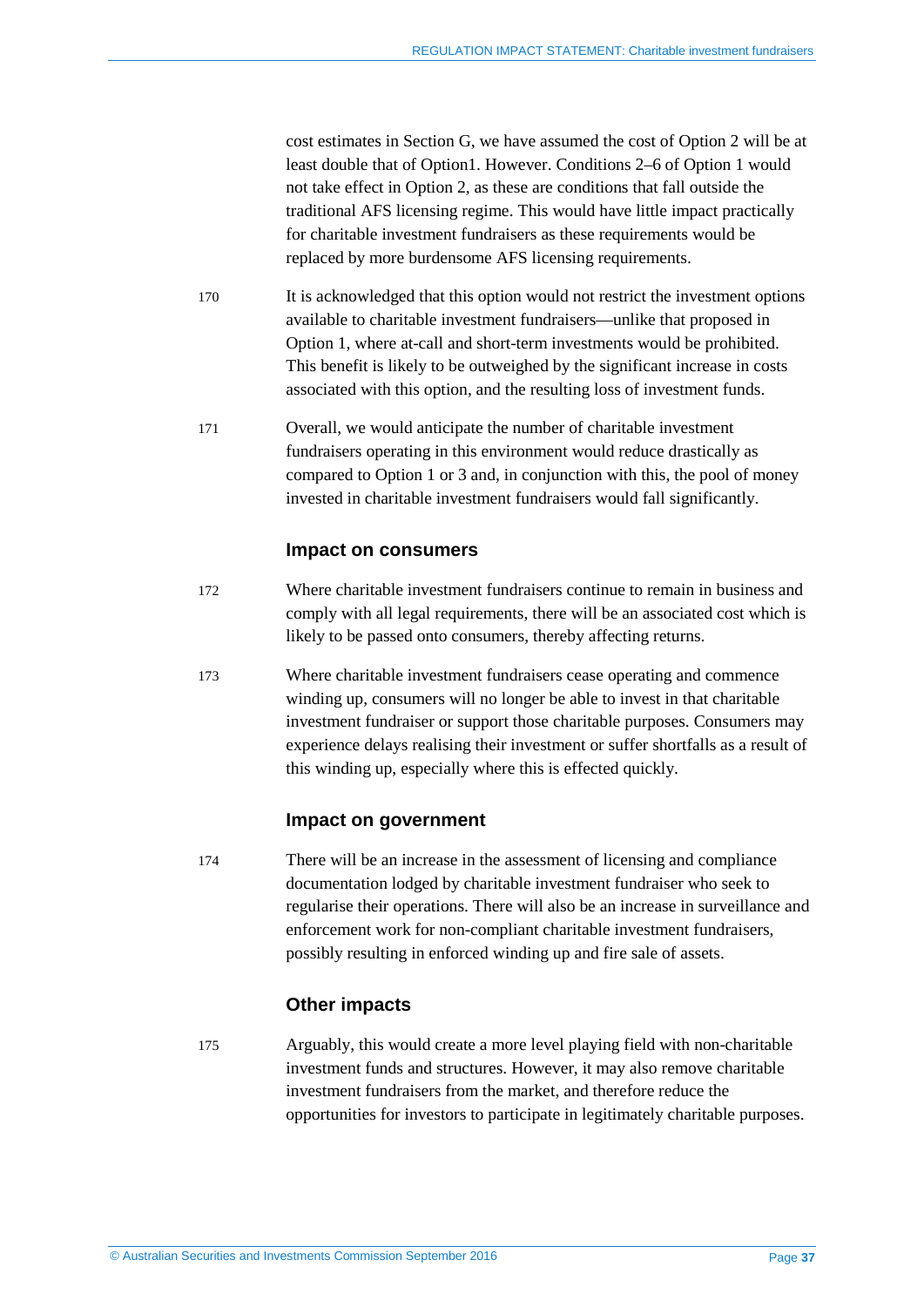## <span id="page-37-0"></span>**Option 3: Make no substantive change to the current policy (status quo)**

176 Option 3 entails making no substantive changes to the current policy set out in RG 87 or [CO 02/184]. We would remake [CO 02/184] as an ASIC instrument before the sunsetting date of 1 October 2016.

### **Impact on industry**

- 177 Since the regulatory framework will not be affected, we would expect that there would be no significant impact on affected charitable bodies. This option is likely to be welcomed since it provides industry with certainty without changing the status quo and necessitating an increase in compliance costs.
- 178 In particular, industry would avoid incurring a number of administrative and financial burdens. The primary cost to a charitable investment fundraiser that would not be incurred as compared to Option 1 is the need to obtain and maintain an AFS licence, as well as the need to cease issuing at-call or shortterm investments to retail clients. We estimate that not implementing an AFS licensing requirement could save a charitable investment fundraiser:
	- (a) up to \$25,000 in the first year; and
	- (b) up to \$160,000 across a 10-year period.
- 179 Not having to place restrictions on the provision of at-call or short-term investments would likely allow industry to maintain their current investment profiles and, in doing so, maintain the profits and structure that they would lose under Option 1. However, the charitable investment fundraiser will be required to restrict any issue of at-call or short-term investment to retail clients under the proposed APRA requirement, where that charitable investment fundraiser is also an RCDF. APRA has stated that, of 57 RCDFs, 55 are also charitable investment fundraisers.
- 180 Conditions 3–8 of Option 1, while not highly burdensome, would have cost charitable investment fundraisers approximately \$10,000 per entity collectively. Further to these costs would be the minor administrative requirements associated with their compliance. Under Option 3, none of the requirements would apply, thus saving charitable investment fundraisers approximately \$10,000 per entity.
- 181 Under this option, certain charitable investment fundraisers would continue to have to produce audited financial reports for the ACNC. However, charitable investment fundraisers with smaller revenues or that meet the definition of a basic religious charity would continue to be exempted from this requirement. This continued exemption would allow these charitable investment fundraisers to save additional costs compared to the requirements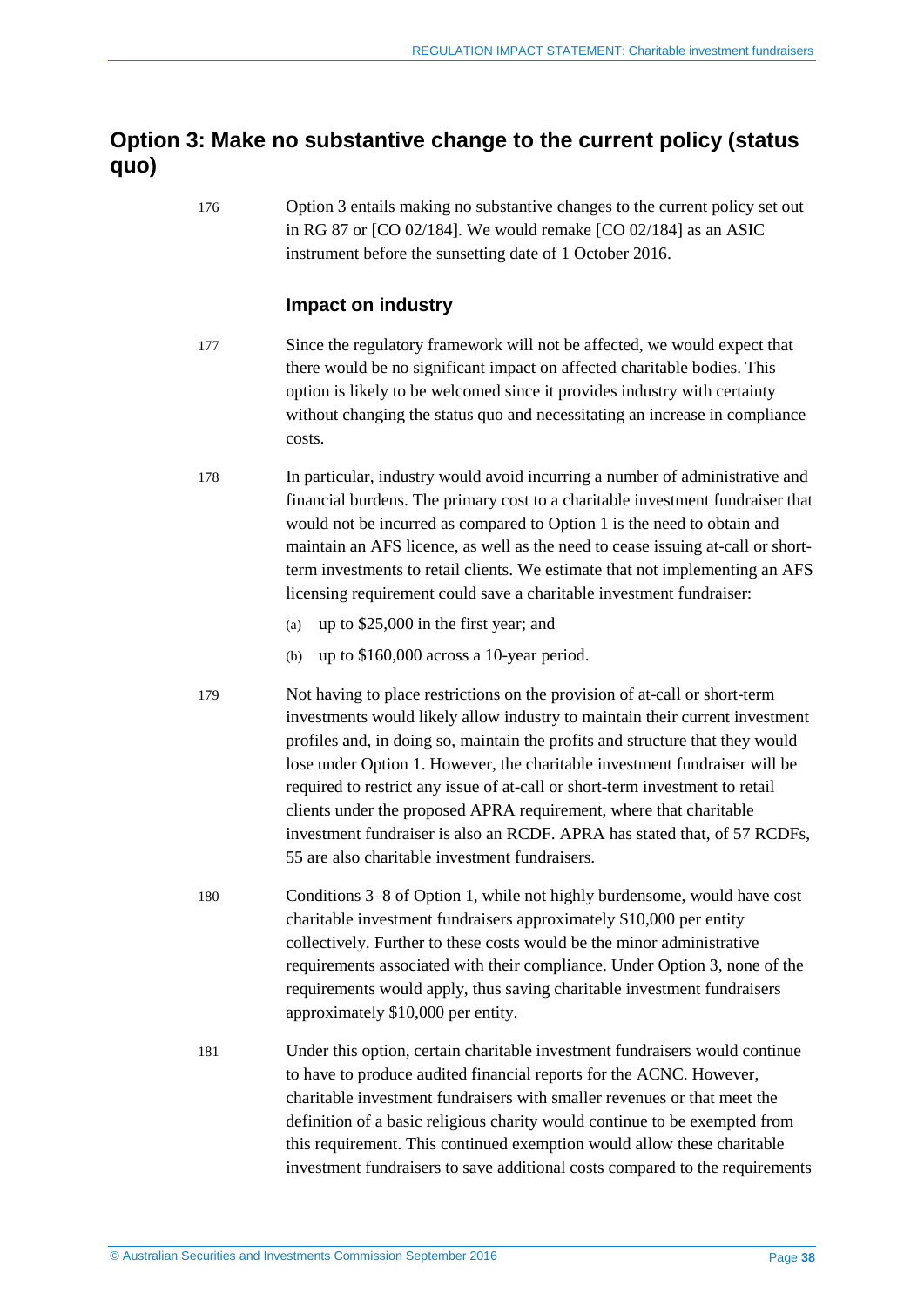of Option 1, which is a significant sum of money for a smaller charitable investment fundraiser with minimal revenue.

182 While Condition 8 in Option 1 is not likely to impose any costs on most charitable investment fundraisers, where a charitable investment fundraiser is in breach this would require minimal costs on the part of the charitable investment fundraiser to report the breach, since the cost of rectifying the breach exist regardless of the obligation to report it.

#### **Impact on consumers**

- 183 As above, this option would not change the current position. However, it would therefore not address some of the investor protection issues that we have identified during our review of the regulatory framework affecting charitable investment fundraisers.
- 184 We consider that this would not address a number of risks that currently face investors in this investment class. In particular, maintaining the status quo would not address the fact that many investors treat charitable investment fundraisers as transactional accounts in lieu of traditional banking products, and in doing so fail to understand the risks of charitable investment fundraisers. Further, consumers will not benefit from the protections afforded to them under a more heavily regulated regime, and the associated increase in transparency and stability.

#### **Impact on government**

185 As above, we expect that there would be no significant impact in the shortterm. In the longer term, Option 3 would increase to some degree the risk of failures of charitable investment fundraisers compared to other options. A failure would require additional regulatory resources and may lead to calls for the Government to compensate individuals who have lost their life savings.

#### **Other impacts**

186 This would not address some of the financial stability and investor protection issues about which we have concerns and which may result in market and consumer detriment in the longer term if not appropriately addressed.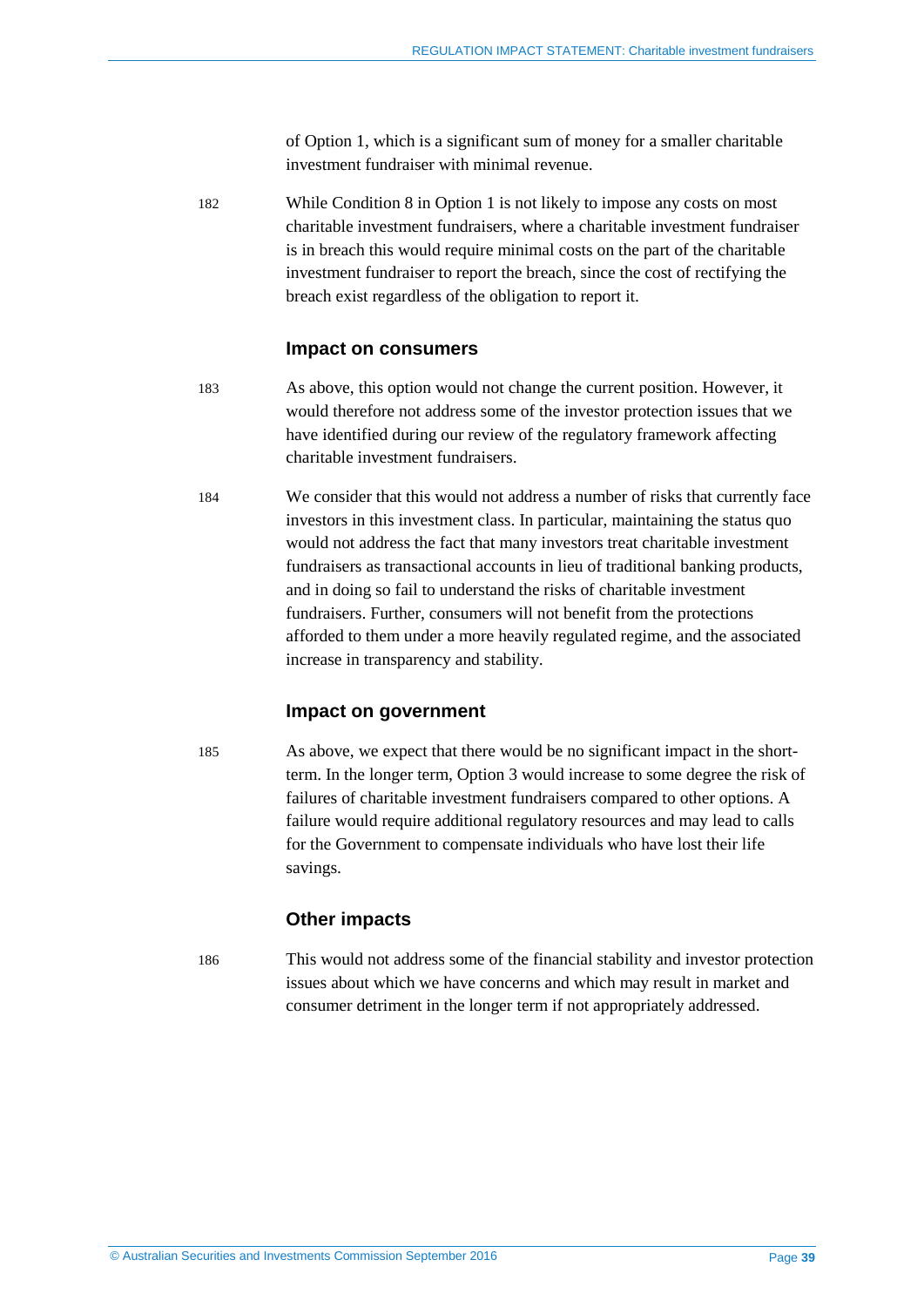## <span id="page-39-0"></span>**D Consultation**

## <span id="page-39-2"></span><span id="page-39-1"></span>**First consultation—May 2013**

<span id="page-39-3"></span>

| 187 | On 20 May 2013, ASIC released CP 207 outlining two options for amending<br>exemptions currently available to charitable investment fundraisers under<br>RG 87.                                                                                                                                                                                                                                                                              |  |  |
|-----|---------------------------------------------------------------------------------------------------------------------------------------------------------------------------------------------------------------------------------------------------------------------------------------------------------------------------------------------------------------------------------------------------------------------------------------------|--|--|
| 188 | In CP 207 we consulted on our review of the exemptions that apply to<br>charitable investment fundraisers to assess whether they align with our<br>regulatory objectives of facilitating confident and informed investors and<br>maintaining fair and efficient financial markets.                                                                                                                                                          |  |  |
| 189 | The fundraising activities of charitable investment fundraisers are already<br>regulated under the Corporations Act, and ASIC has a robust regulatory<br>regime for these entities already in place. In our review, we considered<br>options to amend the exemptions already in place, and how those<br>exemptions might be amended in the context of the Government's broader<br>steps in both the fundraising and not-for-profit sectors. |  |  |
| 190 | Although our framework provides some regulatory oversight of charitable<br>investment fundraisers, they remain at heart a charitable and market<br>mechanism. We have not sought to change that.                                                                                                                                                                                                                                            |  |  |
| 191 | Under the previous requirements, we were not required to prepare a RIS at<br>this stage of the process. We presented our proposed changes in CP 207 for<br>public comment. These were:                                                                                                                                                                                                                                                      |  |  |
|     | a proposal to retain all existing exemptions (with some modification)<br>(a)<br>for new investment fundraising but on the basis that they are only<br>available if existing conditions and a number of new conditions are<br>satisfied (Option 2 of CP 207); and                                                                                                                                                                            |  |  |
|     | a proposal to remove all existing exemptions for new investment<br>(b)<br>fundraising, except exemptions from the AFS licensing requirements of<br>the Corporations Act for fundraisers that only raise investment funds<br>from associates (Option 1 of CP 207).                                                                                                                                                                           |  |  |
| 192 | In this RIS, we also consider that there is a third option, Option 3, which is<br>to maintain the status quo and make no substantive changes to the existing<br>policy position. This was not raised in CP 207 but is discussed in this<br>document as Option 3.                                                                                                                                                                            |  |  |
| 193 | We received 22 submissions in response to CP 207, of which 16 were from<br>RCDFs. Although a majority of the submissions were from church-affiliated<br>charitable investment fundraisers, and we also received submissions from<br>non-religious charitable investment fundraisers, an industry body and a                                                                                                                                 |  |  |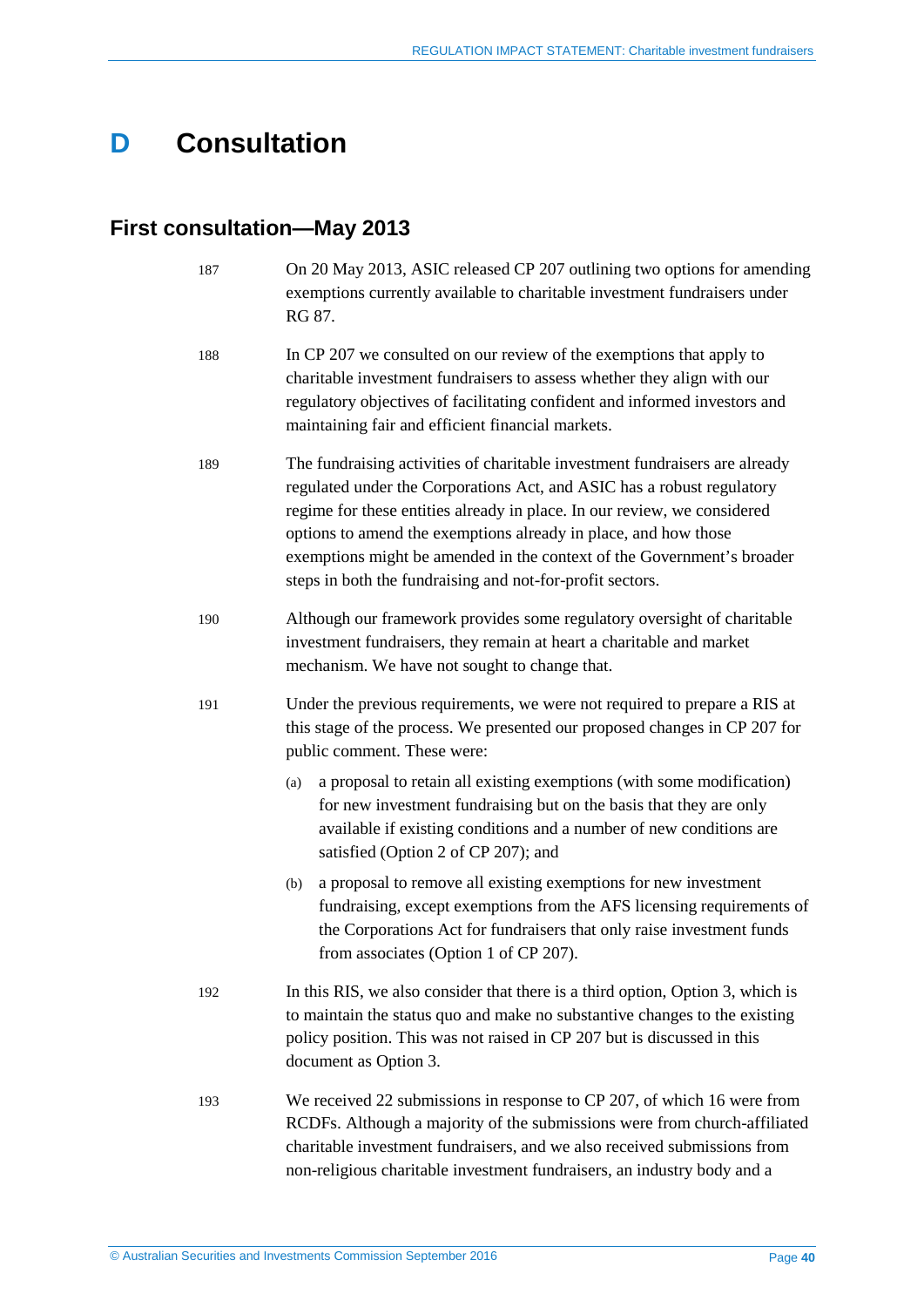professional services provider. However, despite being a public consultation, we did not receive any response from individual investors in the funds. As investors did not raise any objections in submissions, this suggests they are generally supportive of our consultation proposals.

194 There was some support for the proposed requirements, but many submissions opposed the imposition of any additional requirements on charitable investment fundraisers because the adoption of either of the proposals could significantly impact resources that could be directed towards achieving the organisation's charitable objectives. Respondents were generally supportive of proposed conditions that they could easily individually satisfy.

195 In particular, there was little support for the proposed licensing provisions. Respondents noted the increased costs associated with this proposal. However, there was acknowledgement that such a proposal would result in improved governance, risk management, compliance and transparency in the sector. We consider that the protection afforded to retail clients under the licensing environment, as are available in other similarly regulated investments, justify the additional costs that will be borne by charitable investment fundraisers under this proposal.

196 Respondents were predominantly opposed to the proposed prohibition on the issue to retail clients of at-call or short-term investments, on the basis that it would cause a significant loss of business and revenue for charitable investment fundraisers. We consider this prohibition is necessary. Further, where a charitable investment fundraiser has issued at-call and short-term investments to wholesale investors and associated retail clients, as well as longer term investments to retail clients, it must demonstrate an ability to pay these funds, if called, without impairing the funds of retail clients.

197 Four respondents noted that the loss of at-call funds would result in significant loss of liquidity for charitable objectives and that the proposal would be a serious disincentive to supporters who may wish to lend funds to fundraisers, as many supporters lend funds on the basis that it can be repaid quickly. Five respondents also considered the change unnecessary because the shadow banking risks associated with mismatched liquidity can be addressed by capital and liquidity requirements. Further, they argued that investor acknowledgement and additional disclosure requirements mitigate the potential for investors to mistake their investment in a charitable investment fundraiser to be 'bank-like', so investors would not be more protected than they already are. Five entities noted that at-call funds generally lower the cost of funding in general.

198 While we acknowledge these concerns, we consider that the benefits from addressing the risks associated with mismatches in current assets over current liabilities and the associated risks of shadow banking outweighed the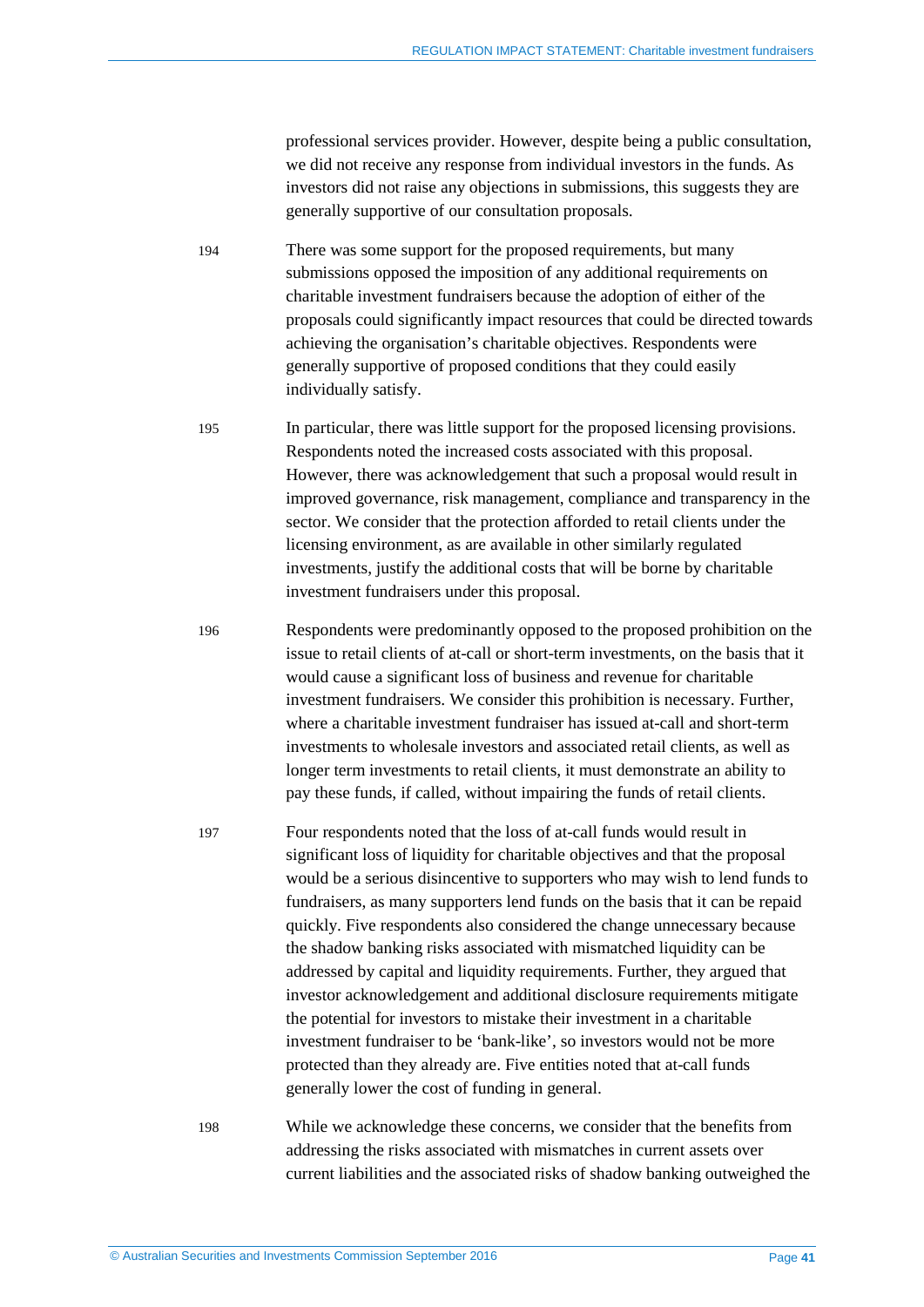downsides of this proposal. We consider that this proposal will provide charitable investment fundraisers with more certainty about their cash flows, as investments will no longer be as liquid and readily available for withdrawal.

- 199 Eight respondents were not opposed to the additional disclosures concerning the risks associated with the investments and how the charitable investment fundraiser is using investment funds to achieve its charitable objectives. There was some acceptance that the disclosures should be clear regarding the investor's inability to rely on regulatory protections. However, the majority did not feel that the disclosures were necessary or appropriate; indeed, many argued that the disclosures would overly focus on the risk of loss, not the degree of regulatory protection.
- 200 It was also proposed that charitable investment fundraisers would be required to acquire a written statement from investors acknowledging the prescribed disclosures and that they understand the risks of the investment. Respondents were generally supportive, although a number noted that they have procedures in place to ensure that redemptions can be met and that these are known risks in the market.
- 201 Of those that commented on this point, 13 respondents were supportive of ASIC's proposal to restrict the use of terms such as 'at call' or 'deposit', or derivatives of these terms.
- 202 We proposed that charitable investment fundraisers be required to prepare audited financial statements where they have investors other than associated investors, as well requiring that charitable investment fundraisers that issue interests in managed investment schemes must also prepare audited financial statements for the scheme. A number of submissions were supportive of this proposal, although noted that the requirements should be consistent with those of the ACNC framework. We acknowledge that this requirement will impose more onerous requirements than the ACNC framework on some charities; however, we consider this appropriate as charitable investment fundraisers are currently permitted to accept investments without complying with the normal regulatory regime. These requirements will provide greater accountability and transparency, while also bringing charitable investment fundraisers in line with the provisions in other market areas.
- 203 We proposed that charitable investment fundraisers will be required to report to ASIC in writing a significant breach, or a likely significant breach, of a condition of relief. Charitable investment fundraisers will also be required to provide an annual certification of compliance. Some respondents expressed concern with higher compliance costs, while a number were supportive of the improvements it would bring to corporate governance in the sector. We do not consider that compliance costs are likely to be significant, as noncompliance will predominantly occur where there is a delay in the lodgement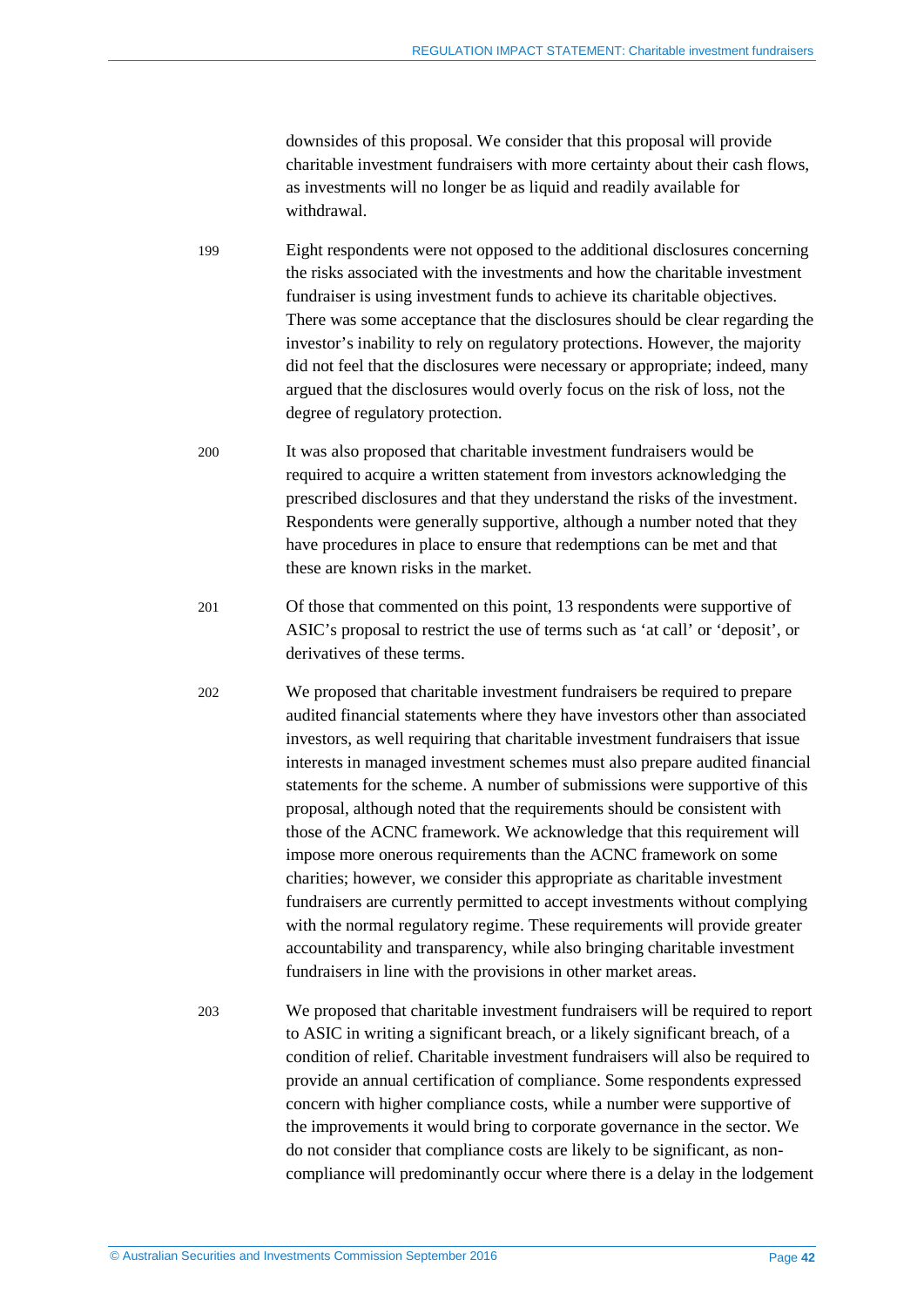of financial statements. The intended outcome of this proposal is to identify those entities that may have systemic issues in meeting their disclosure obligations, thus mitigating any compliance costs for compliant charitable investment fundraisers.

- 204 We proposed that all charitable investment fundraisers, except those under the 'group charities' exemption, will be required to lodge an identification statement with enhanced disclosures. There was little concern expressed by respondents on this proposal.
- 205 In response to the feedback received, we have proposed implementing a modified version of Option 2 as outlined in CP 207 (designated Option 1 in this RIS). This amended option resulted in some proposed conditions being modified, as well as some of the proposed conditions no longer being implemented.
- <span id="page-42-0"></span>206 In particular, we had proposed imposing the following conditions as part of Option 2 in CP 207:
	- (a) minimum charitable assets;
	- (b) capital and liquidity requirements; and
	- (c) compliance audits.

207 In light of the feedback received, however, we have elected to remove these conditions. The minimum charitable assets condition was removed as respondents expressed concern with the restriction of investment choice or asset allocation, and noted that this is an inappropriate regulatory function. It is acknowledged that a common model used by charities derives a benefit from the spread on loans or management fees on assets, rather than the use of the assets themselves. We consider that disclosures otherwise proposed in Option 1 outlined in this RIS will provide investors with sufficient information concerning the nature of their investment with the charitable investment fundraiser.

- 208 Respondents were mixed in their feedback on the capital and liquidity requirements, with a number noting that this would be costly to monitor and enforce. In light of the feedback received, and in consideration of the costs and difficulty involved in enforcing this condition, we considered it appropriate to remove it. We acknowledge also that imposing such a condition would create significant unjustified costs for charitable investment fundraisers, given that there has been no serious history of investor loss.
- 209 In light of the removal of the minimum charitable asset and capital and liquidity conditions, we considered that there was no benefit in maintaining the compliance audit condition.
- <span id="page-42-1"></span>210 We consider that this approach strikes an appropriate balance between our core objectives of promoting confident and informed investors, while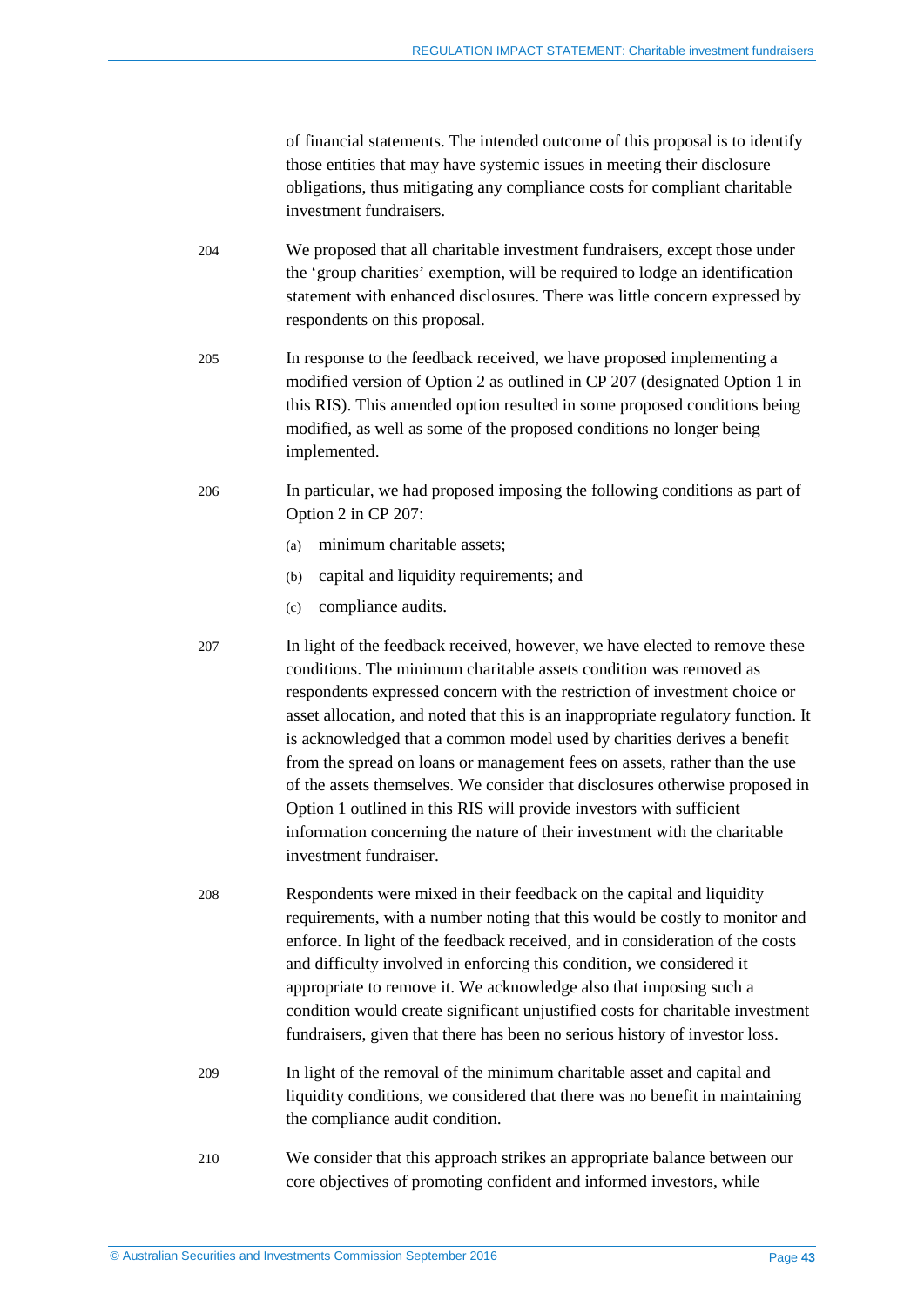seeking to minimise any additional administrative and compliance costs for charitable investment fundraisers. As discussed, the matter was adjourned, no RIS was prepared and the proposals were not effected.

### <span id="page-43-1"></span><span id="page-43-0"></span>**Follow-up consultation—January and February 2016**

- 211 In response to the feedback received in the first round of consultation, and in order to seek more information, we conducted a targeted, follow-up consultation in January and February 2016. As we had already conducted a public consultation in 2013, we determined to approach the original respondents directly. In the further consultation, we proposed providing certain renewed exemptions, subject to conditions, in order to allow continued charitable investment fundraising with reduced regulatory burdens, while still safeguarding provisions to promote confident and informed investment appropriate to the nature of particular fundraising offers.
- 212 We presented our modified proposals of Option 1. As stated, we received 13 written submissions and one verbal response. A majority of the submissions were from church-affiliated charitable investment fundraisers. We did not, as expected, receive any response from individual investors in the funds. However, it was open to the respondents to canvass the views of their investors and, indeed, some of the submissions were able to comment from the perspective of investors and potential investors.
- 213 There was some support for the revised requirements, as some respondents already hold a retail AFS licence and others would not be impacted by the prohibition on short-term investments. However, submissions opposed the imposition of any additional regulations on charitable investment fundraisers because the adoption of either of the proposals could significantly impact resources that could be directed towards achieving the organisation's charitable objectives.
- 214 As before, respondents were mixed in their responses to the proposed licensing provisions, with 11 opposing the requirements, stating that the requirement to hold an AFS licence was disproportionate to the risk and in their view investors invested primarily to support the charitable objectives and not for investment purposes. Two did not agree with the change and planned to restructure their business to no longer accept retail investments. Three of those 13 respondents currently hold an AFS licence and so are not impacted by the proposals.
- 215 Regarding the restriction on the issue of at-call or short-term investments and the restriction on the provision of traditional banking products, five respondents were very opposed to this proposal on the basis that it would cause a significant loss of business and revenue for charitable investment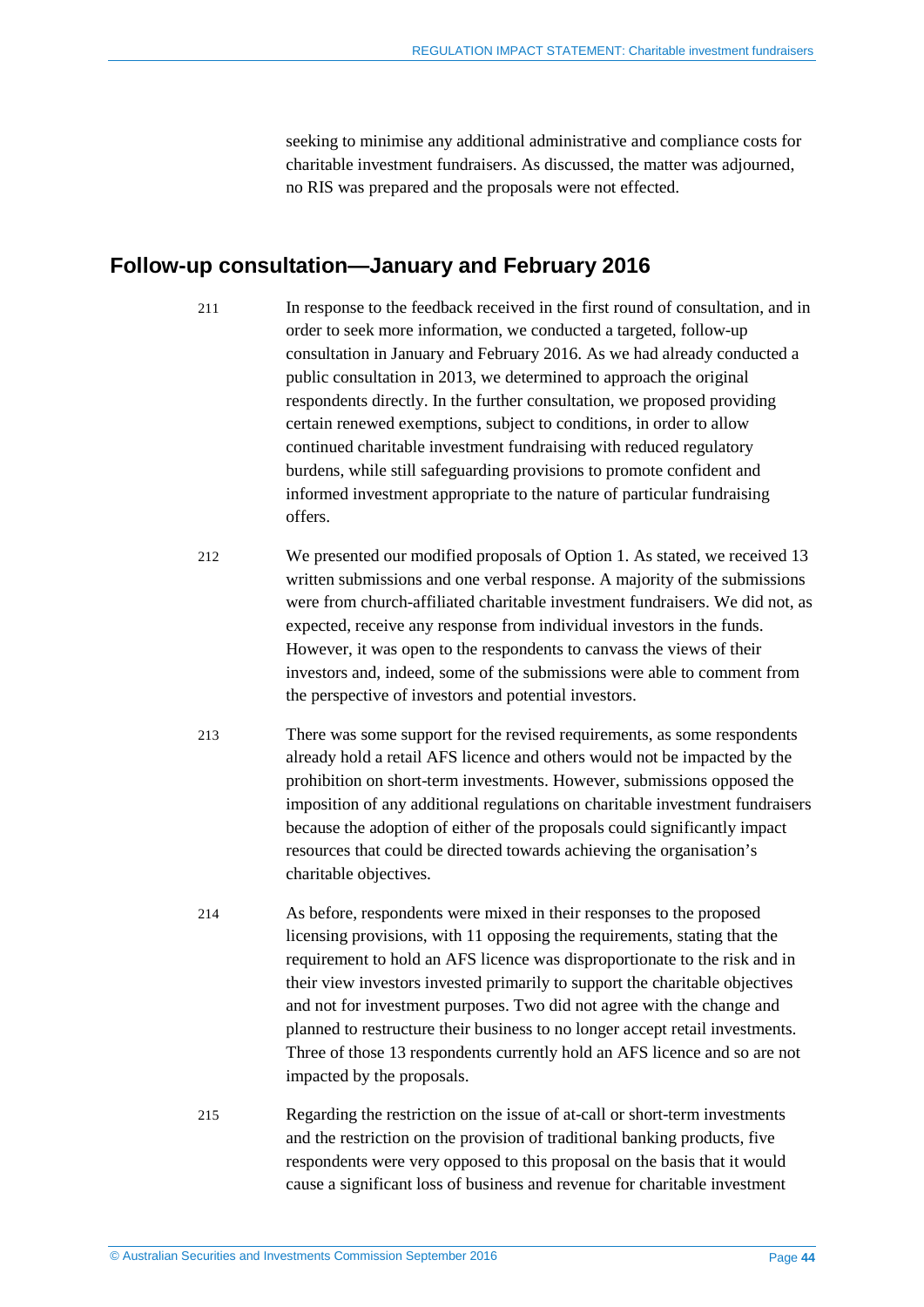fundraisers, the total impact of which cannot be immediately estimated. They proposed that a more suitable way to manage the liquidity concerns was to impose requirements such as:

- (a) liquidity and capital adequacy requirements where funds are raised from individuals;
- (b) quarantining retail client assets;
- (c) mandating capital and solvency triggers; and
- (d) maturity profiling.

216 However, we emphasise that APRA has already proposed to prohibit the issue of at-call and short-term deposits to *retail* clients in RCDFs. ASIC's position is to also restrict the issue of at-call and short-term investments to *wholesale investors and associated retail clients* in the scheme where there are retail clients in the same scheme by imposing a liquidity overlay. In addition, we consider that the prohibition is required because the practice is a shadow banking activity, without appropriate prudential and regulatory oversight,

- 217 In relation to:
	- (a) additional disclosure requirements—several respondents did not agree with this requirement, explaining that it may unfairly alarm investors and reiterating that there has been no significant investment losses to date;
	- (b) investor acknowledgement requirement—several respondents did not comment on or opposed this requirement, whereas others queried the benefit; and
	- (c) the restriction of the use of terms such as 'at-call' or 'deposit', or derivatives of these terms—most respondents acknowledged that this restriction was appropriate in circumstances where the name did not accurately describe the product.
- <span id="page-44-0"></span>218 Generally, it was noted that such matters would divert resources away from achieving the charitable objectives.
- 219 Most respondents did not express specific opposition to the other requirements relating to:
	- (a) financial reporting;
	- (b) identification statements; and
	- (c) breach reporting.

However, as above, it was noted again that such matters would divert resources away from achieving the charitable objects.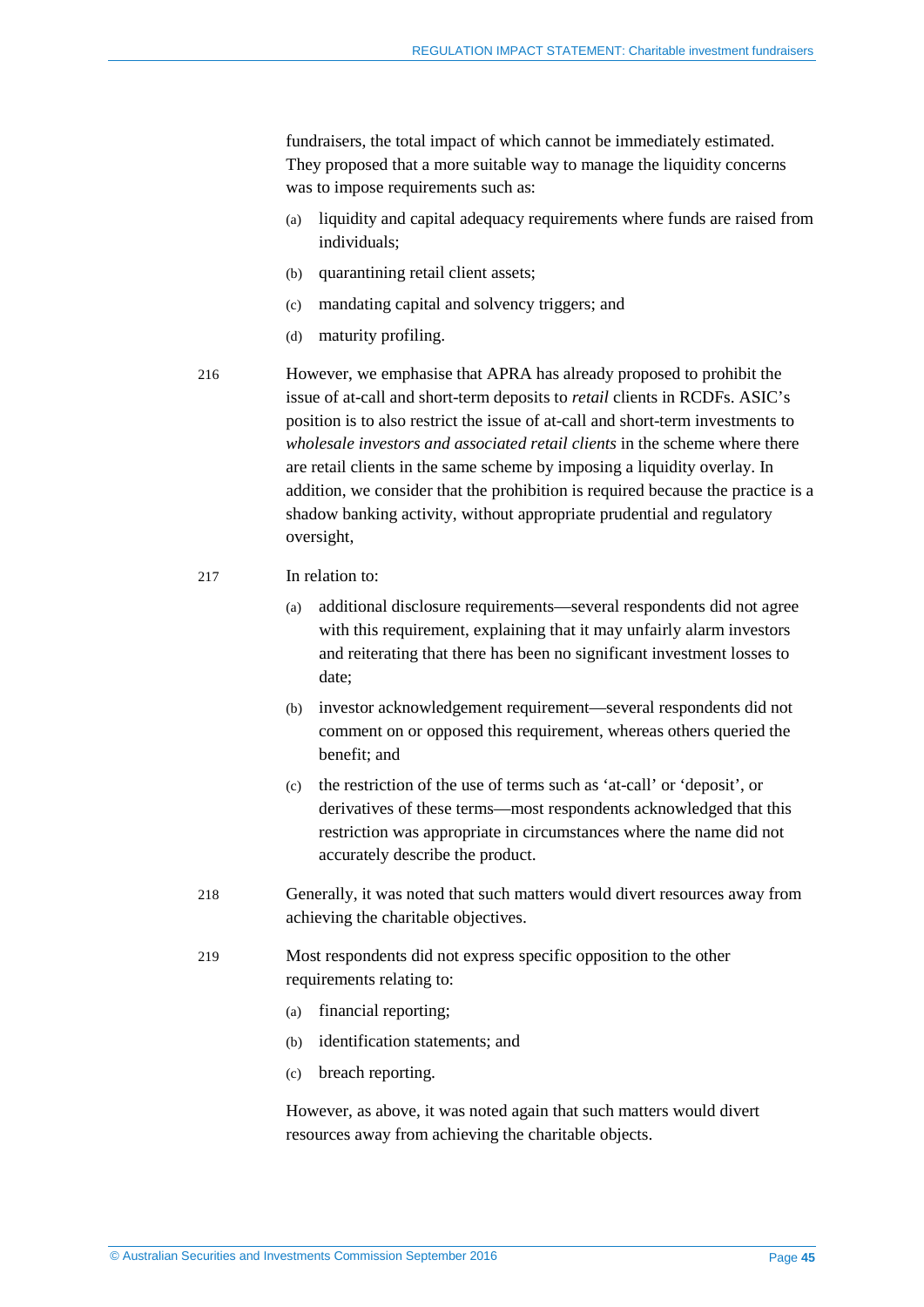- 220 We developed this RIS throughout and subsequent to the follow-up consultation. Our ultimate proposals and final RIS has ultimately been informed by the information and data provided by respondents.
- 221 Copies of CP 207 and of our Report 495 *Response to submissions on CP 207 Charitable investment fundraisers* (REP 495) are available from the ASIC website.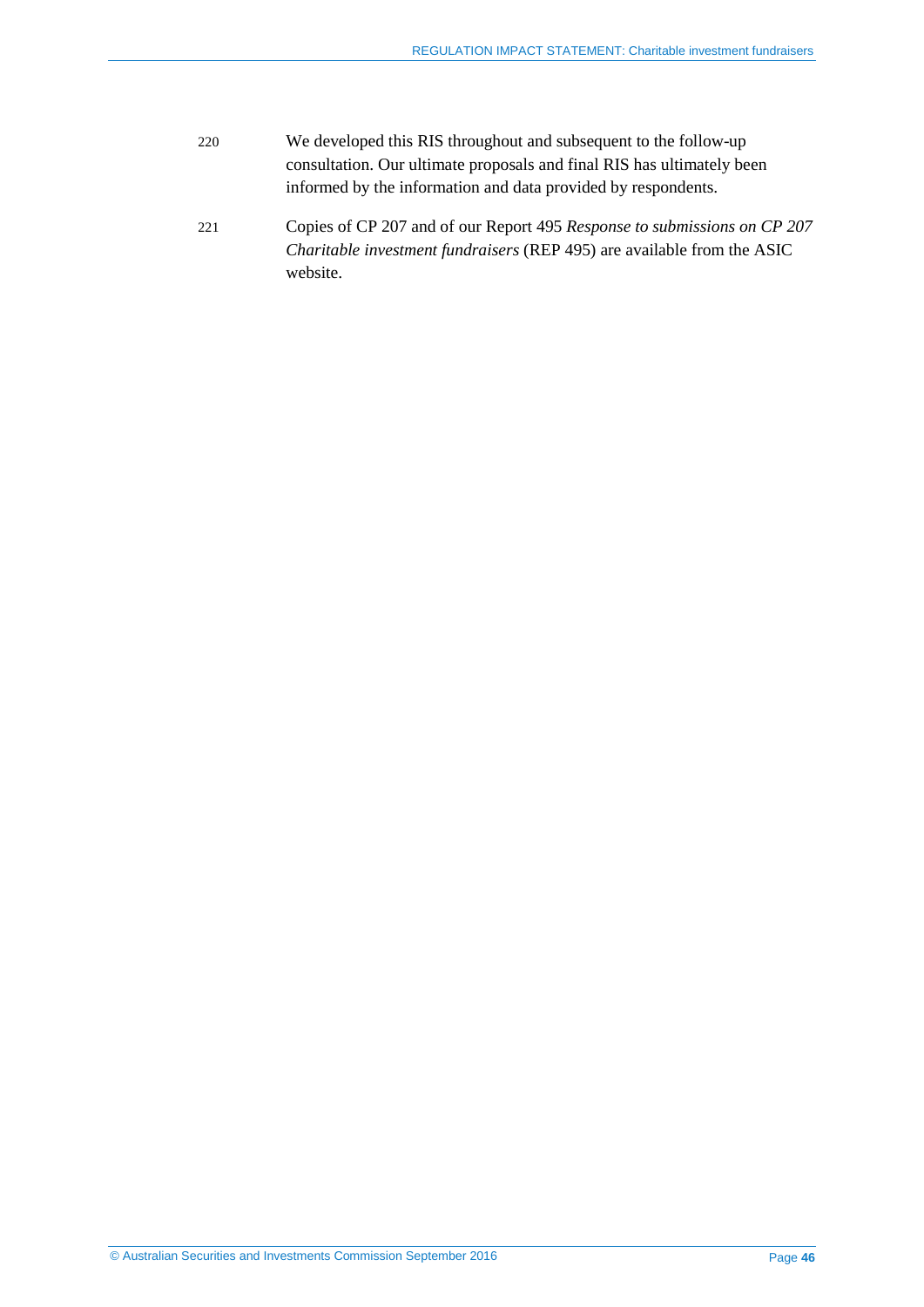## <span id="page-46-0"></span>**E Recommended option**

## <span id="page-46-1"></span>**Option 1**

222 We recommend Option 1, being a modified version of that originally proposed as Option 2 in CP 207. Option 1 is also recommended to provide a consistent approach with APRA, which has already proposed to modify the existing banking exemption order and prohibit the issue of at-call and shortterm investments to retail clients. We consider that this is the option with the highest net benefit, given the reasons set out at paragraphs [223](#page-46-3)[–225](#page-46-4) and the potential cost and detriment to the charitable investment industry and its beneficiaries.

- <span id="page-46-3"></span>223 We consider that imposition of each of the Conditions 1–8 discussed in paragraph [107](#page-23-1) is necessary to address the investor protection and financial stability concerns that were identified as part of our general review of the industry in 2013 and subsequently. We acknowledge that there will be an impact to industry, in addition to the costs that will be incurred because of the APRA proposal to modify the existing banking exemption order: see paragraphs [28-](#page-8-0)[30.](#page-8-1)
- 224 The existing exemptions under RG 87 were provided on the basis that because of the differing expectations of regulatory protection by investors who are motivated at least partly by charitable objectives, charitable investment fundraisers should be largely relieved from the regulatory burden applicable to commercial fundraisers. We acknowledge that furthering charitable objectives may be in the public interest. However, there is a competing public interest in ensuring investors are confident and informed. When considering giving exemptions under the Corporations Act, we must consider the objectives of the relevant provisions of the Corporations Act and our obligations under the *Australian Securities and Investments Commission Act 2001* (ASIC Act) that relate to specific aspects of the public interest.
- <span id="page-46-4"></span>225 Modification, rather than removal, of the existing exemptions may be appropriate if we impose conditions that address the objectives of the exempted provisions in a manner more appropriate to this particular kind of fundraising.

## <span id="page-46-2"></span>**Option 2**

226 It is open to ASIC to allow [CO 02/184] to sunset (apart from part of the licensing exemption)—that is, the existing exemptive relief will cease and charitable investment fundraisers will be required to comply with the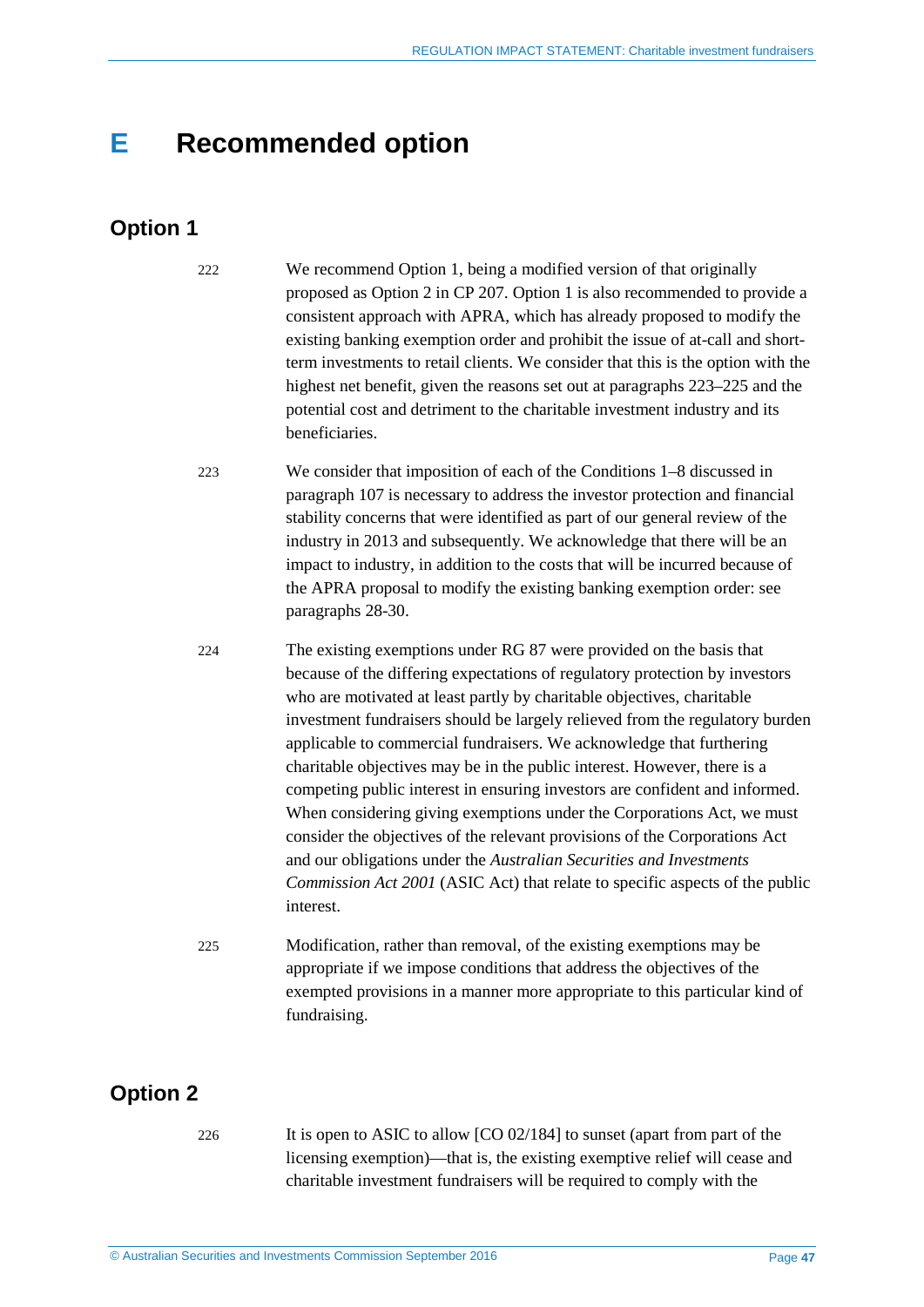extensive the fundraising, managed investment, debenture and remaining licensing provisions.

| 227 | We do not consider that removing all exemptions in accordance with Option   |
|-----|-----------------------------------------------------------------------------|
|     | 2 is appropriate. This more onerous approach is unnecessarily burdensome    |
|     | and will significantly increase the costs of compliance, which is likely to |
|     | deter some charitable investment fundraisers from entering or remaining in  |
|     | the business of charitable fundraising. We estimate that the cost of        |
|     | compliance will be at least double those of pursuing Option 1.              |

<span id="page-47-2"></span>228 In any event, for both Option 2 and Option 3 (paragraphs [229](#page-47-1)[–131\)](#page-29-0) it would mean that there would be a duplicate regime where RCDFs (which are regulated by APRA) are not permitted to issue at-call and short-term investments but other non-RCDF charitable investment fundraisers would be permitted, resulting in an arbitrary and arguably unfair regime. As a result, RCDFs would be competing directly but unequally with non-RCDF charitable investment fundraisers for retail investment (as retail clients are still permitted to make at-call and short-term investments in non-RCDF charitable investment fundraisers), further threatening the fundraising efforts and charitable projects of RCDFs. It is possible that this would divert both at-call and longer term retail money away from RCDFs, compounding the impact of APRA's banking exemption order.

## <span id="page-47-1"></span><span id="page-47-0"></span>**Option 3**

| 229 | We do not consider that maintaining the status quo, in accordance with<br>Option 3, is advisable at this time, given prevailing concerns about investor<br>protection and financial stability.                                                                                                                                                                                                                     |
|-----|--------------------------------------------------------------------------------------------------------------------------------------------------------------------------------------------------------------------------------------------------------------------------------------------------------------------------------------------------------------------------------------------------------------------|
| 230 | As discussed at paragraph 228, RCDFs would also be competing directly but<br>unequally with non-RCDF charitable investment fundraisers for retail<br>investment, further threatening the fundraising efforts and charitable projects<br>of RCDFs. It is possible that this would divert both at-call and longer term<br>retail money away from RCDFs, compounding the impact of APRA's<br>banking exemption order. |
| 231 | We have summarised the options in Table 1.                                                                                                                                                                                                                                                                                                                                                                         |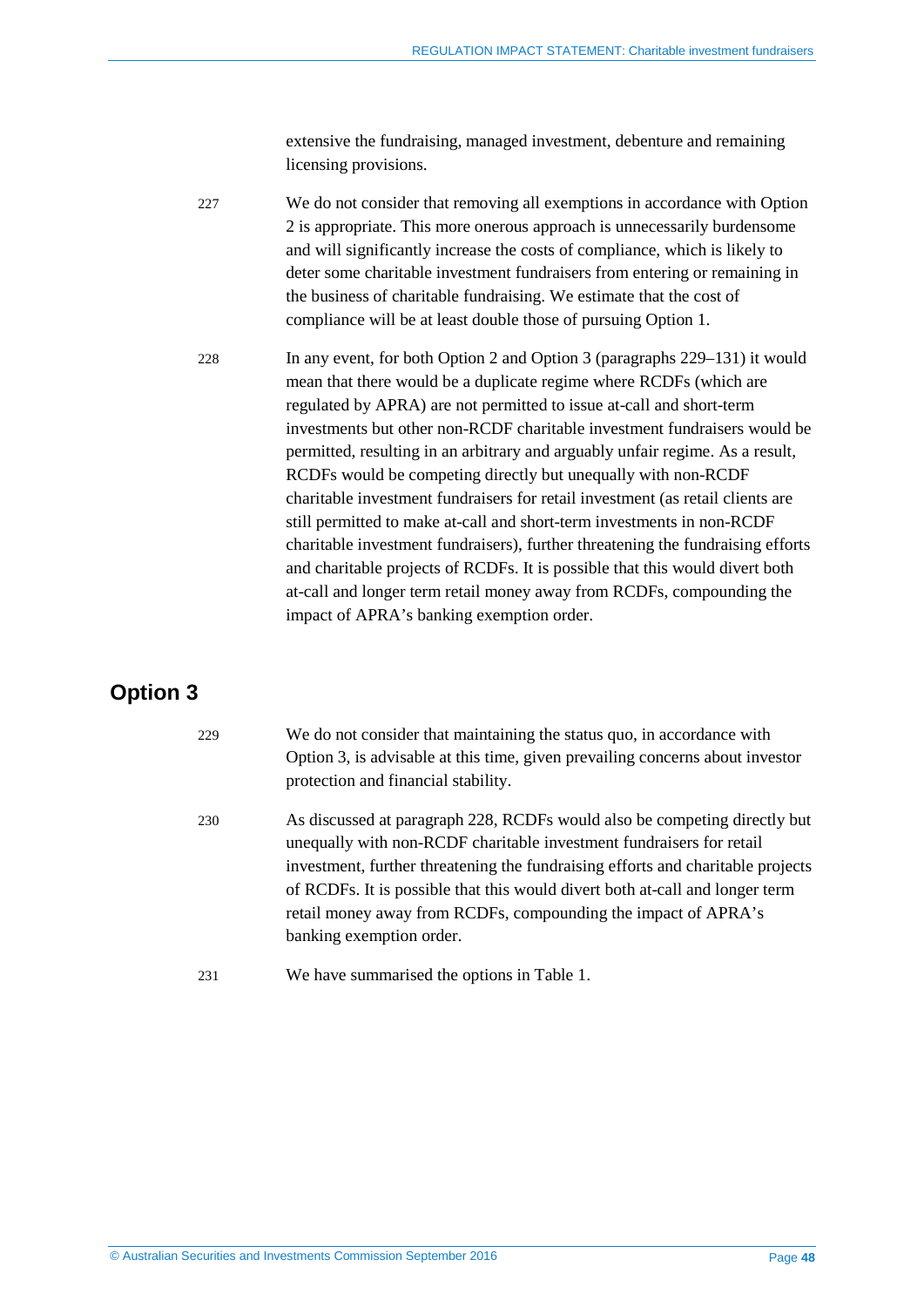| <b>Option</b> | <b>Compliance costs and indicative</b><br>indirect costs                                                                                                                                                                                                                                                                                                                                               | Leads to improved protection for<br>retail clients | <b>Overall</b>          |
|---------------|--------------------------------------------------------------------------------------------------------------------------------------------------------------------------------------------------------------------------------------------------------------------------------------------------------------------------------------------------------------------------------------------------------|----------------------------------------------------|-------------------------|
| Option 1      | Moderate costs across the industry.<br>Significant potential loss of business<br>for those non-RCDF entities that<br>operate a retail banking business.                                                                                                                                                                                                                                                | Strong-meets this criteria                         | Moderate net<br>benefit |
| Option 2      | Significant costs for the industry.<br>Includes the impact on RCDFs from<br>the unequal treatment of non-RCDF<br>charitable investment fundraisers<br>(which would continue to be permitted<br>to offer at-call retail investments). This<br>may compound the impact of APRA's<br>banking exemption order, diverting<br>funds away from RCDFs further and<br>compromising their charitable efforts.    | Strong-meets this criteria                         | Marginal net<br>benefit |
| Option 3      | No immediate change.<br>However, there would be an impact<br>on RCDFs from the unequal<br>treatment of non-RCDF charitable<br>investment fundraisers (which would<br>continue to be permitted to offer at-<br>call retail investments). This may<br>compound the impact of APRA's<br>banking exemption order, diverting<br>funds away from RCDFs further and<br>compromising their charitable efforts. | Nil-does not meet this criteria                    | No change               |

### <span id="page-48-0"></span>**Table 1: Summary of options**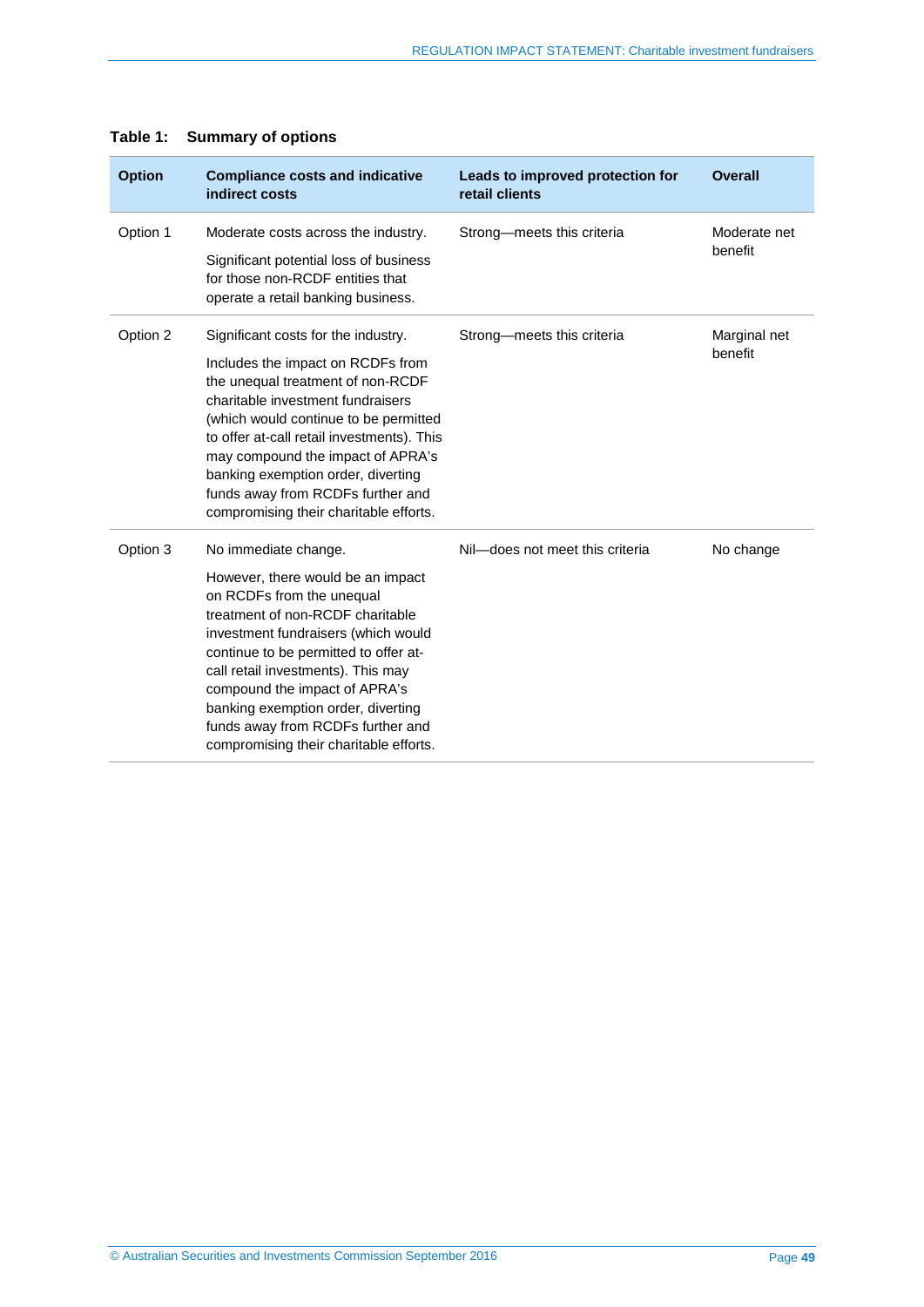## <span id="page-49-0"></span>**F Implementation and review**

- 232 The recommended option will be implemented using one instrument which will replace [CO 02/184].
- 233 The instrument will provide for the relief from the Corporations Act and describe the conditions that charitable bodies must comply with to invoke that relief.
- 234 In contrast to the existing [CO 02/184], the new instrument will require charitable investment fundraisers to:
	- (a) acquire an AFS licence to offer investments to retail clients;
	- (b) not issue at-call or short-term investments or provide traditional banking products to non-associated retail clients, and restrict the issue of these investments and provision of these products to wholesale investors and associated retail clients;
	- (c) not use certain terminology;
	- (d) obtain an investor acknowledgement from retail clients;
	- (e) make certain disclosures to all investors and additional disclosure to non-associated retail clients;
	- (f) meet financial reporting requirements;
	- (g) lodge an identification statement with new content requirements; and
	- (h) report breaches of the above conditions.
- 235 We also propose to remake the related class order [CO 02/151] as an ASIC instrument, which is otherwise due to sunset. In addition, we will update RG 87 to reflect the change in policy.
- 236 In terms of review, we expect to work with charitable investment fundraisers through the transition period and beyond, to help them in understand the requirements. We will be in a position to collect more data from charitable investment fundraisers in the expanded identification statements. We expect to conduct some form of review thereafter to assess compliance and the effect of the changes on the behaviours of the charitable investment industry.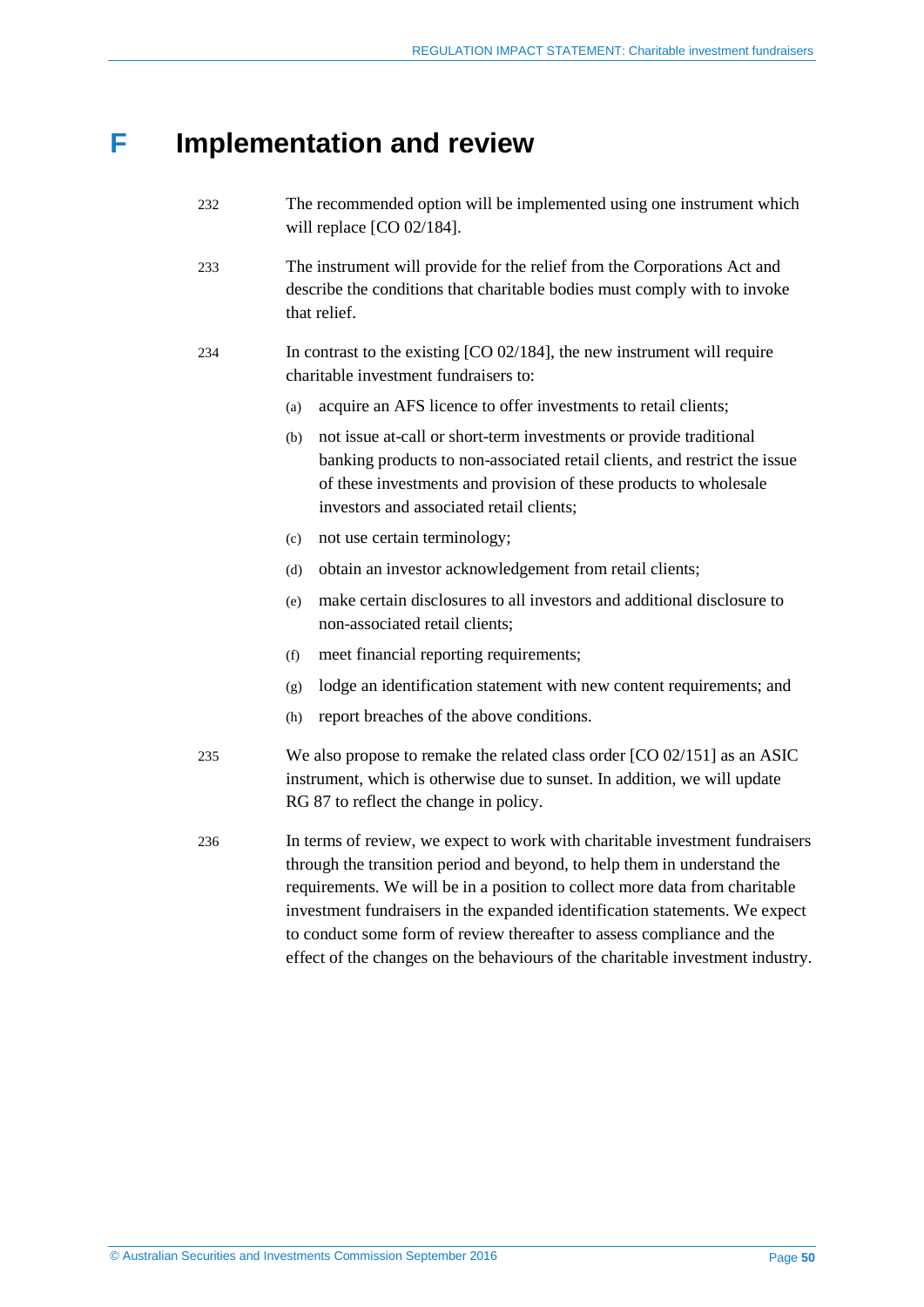## <span id="page-50-0"></span>**G Regulatory Burden and Summary Cost Offset (RBCO) Estimate Table**

237 We understand that approximately 100 charitable investment fundraisers have relied on [CO 02/184], based on our consultation with industry in 2013. However, based on the number of entities registered with APRA as RCDFs and the actual number of identification statements/sponsor arrangements we have received, we estimate that at any one time, no more than 90 entities are relying on [CO 02/184]. Therefore, we have estimated the following costs on the basis of there being:

- (a) 90 charitable investment fundraisers affected by all changes besides the prohibition of retail at-call and short-term investments; and
- (b) 45 charitable investment fundraisers not affected by the banking exemption order.

## <span id="page-50-1"></span>**Option 1**

| Change                                                                                                                                              | Costs per entity over 10 years                                                     | Total                                                                                |
|-----------------------------------------------------------------------------------------------------------------------------------------------------|------------------------------------------------------------------------------------|--------------------------------------------------------------------------------------|
| Obtaining an AFS licence                                                                                                                            | An initial cost of \$25,000, plus<br>$$15,000$ per year for 9 years =<br>\$160,000 | 16% of 90 charitable investment<br>fundraisers, multiplied by \$160,000<br>$= $2.4m$ |
| Loss of retail short-term and at-<br>call deposits and retail<br>transactional banking business<br>to non-RCDF charitable<br>investment fundraisers | We estimate this could result in a loss<br>of funding per entity of \$14.5m.       | \$14.5m multiplied by 45 charitable<br>investment fundraisers = $$652.5m$            |
| Increased administrative<br>requirements in Conditions 3-8                                                                                          | \$10,000 multiplied by 10 years =<br>\$100,000                                     | 90 charitable investment<br>fundraisers multiplied by \$100,000<br>= \$9m            |
| All changes                                                                                                                                         | \$14.76m                                                                           | \$663.9m                                                                             |

#### **Table 2: Costs of changes introduced by Option 1**

Note 1: Total costs are based on 90 charitable investment fundraisers being affected.

Note 2: See paragraphs [131–](#page-29-0)[133](#page-29-3) for the basis of our estimate of the cost of the loss of retail short-term and at-call deposits and retail transactional banking business to non-RCDF charitable investment fundraisers.

> 238 For the reasons set out in paragraph [145,](#page-31-0) we have assumed that 16% of 90 charitable investment fundraisers (15 entities) will apply for a retail AFS licence.